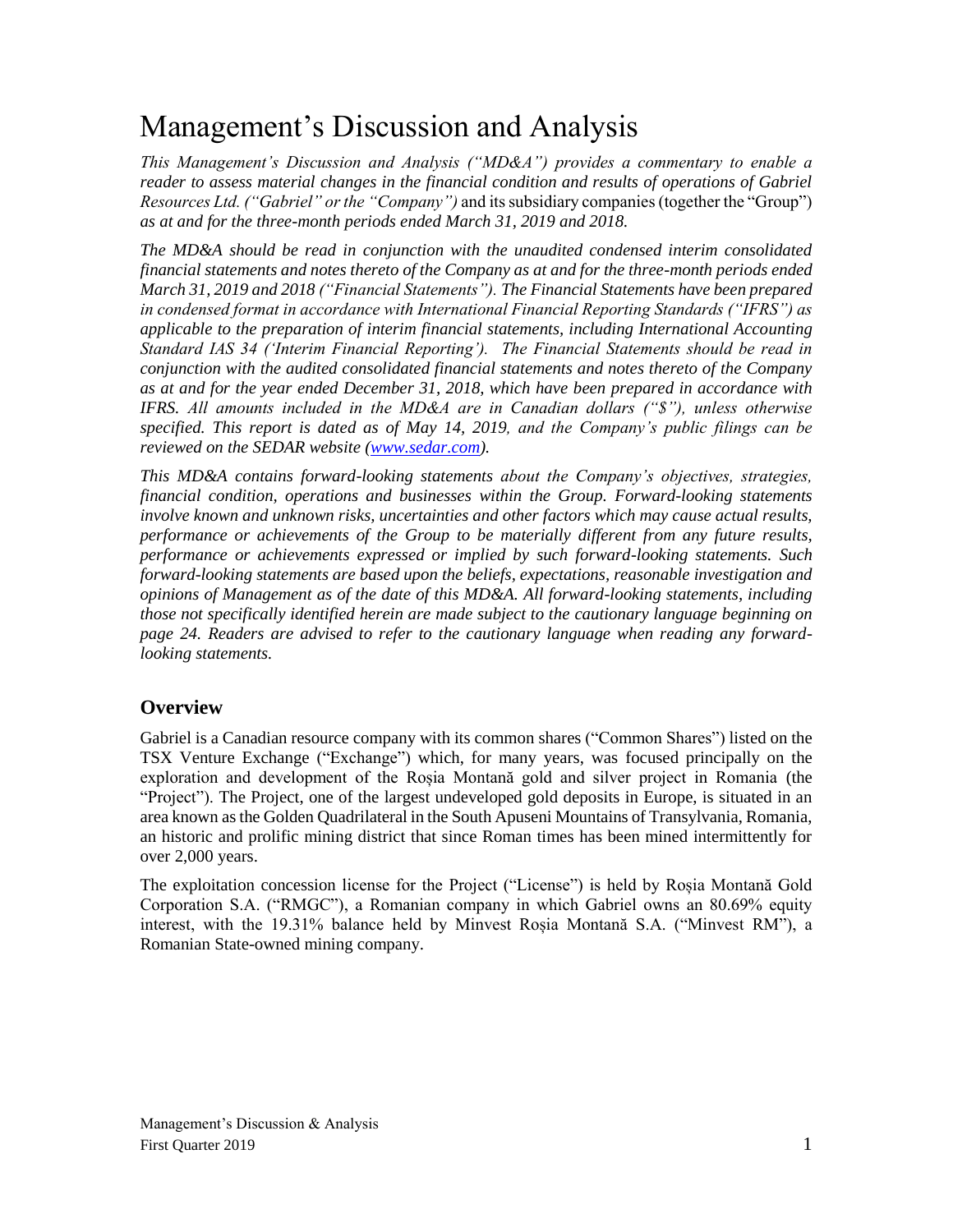Upon obtaining the License in 1999, RMGC along with Gabriel and its subsidiary companies focused substantially all of their management and financial resources on identifying and defining the size of the four ore bodies, engineering to design the size and scope of the Project, surface rights acquisitions, rescue archaeology and environmental assessment and permitting. Despite the Group's fulfilment of its legal obligations and its development of the Project as a high-quality, sustainable and environmentally-responsible mining project, using best available techniques, Romania has blocked and prevented implementation of the Project without due process and without compensation, effectively depriving the Group entirely of the value of its investments.

On July 21, 2015, the Company and its wholly-owned subsidiary, Gabriel Resources (Jersey) Ltd. (together "Claimants"), filed a request for arbitration ("Arbitration Request") before the World Bank's International Centre for Settlement of Investment Disputes ("ICSID") against the Romanian State (the "Respondent") pursuant to the bilateral investment protection treaties which the Romanian Government has entered into with each of the Government of Canada and the Government of the United Kingdom of Great Britain and Northern Ireland for the Promotion and Reciprocal Protection of Investments (together the "Treaties") ("ICSID Arbitration"). The original presiding tribunal for the ICSID Arbitration ("Tribunal") was constituted on June 21, 2016. In April 2018, the Tribunal was reconstituted following the appointment of Professor Pierre Tercier as President of the Tribunal. Information on the key milestones to-date in the ICSID Arbitration process are given below.

In light of the continued absence of any positive engagement by the Romanian State since the Arbitration Request, the ICSID Arbitration has become the Company's core focus. Accordingly, any information set out below and elsewhere in this MD&A relating to the Project, the License, the Group's exploration and development activities in Romania and the Project approval and permitting process is for background purposes only and should not be interpreted as being indicative of the Company's expectations as at the date of this document regarding the future development of the Project.

# **ICSID Arbitration**

In reliance on numerous representations made and actions taken by the Romanian authorities and in the reasonable expectation that the Project would be evaluated in accordance with the law and reasonable technical standards and, ultimately, on its merits, the Claimants have invested over US\$700 million to maintain and develop the Project in accordance with all applicable laws, regulations, licenses, and permits. However, having encouraged the Claimants' investment in the Project, and also in defining mineral deposits at the Rodu-Frasin (epithermal gold and silver) site and reviewing the Tarnita (porphyry copper-gold) site, both within the Bucium area located in the vicinity of Roşia Montană ("Bucium Projects"), the Romanian State has frustrated and prevented the implementation of those developments in an unlawful, discriminatory and non-transparent manner, and ultimately abdicated the responsibility to make decisions on the permitting of the Project.

As a consequence of Romania's acts and inactions, the Project has been stymied, depriving the Claimants of the use, benefit and entire value of their property rights associated with the Project and the Bucium Projects, which have effectively been taken without compensation in contravention of the applicable legal and administrative processes and requirements.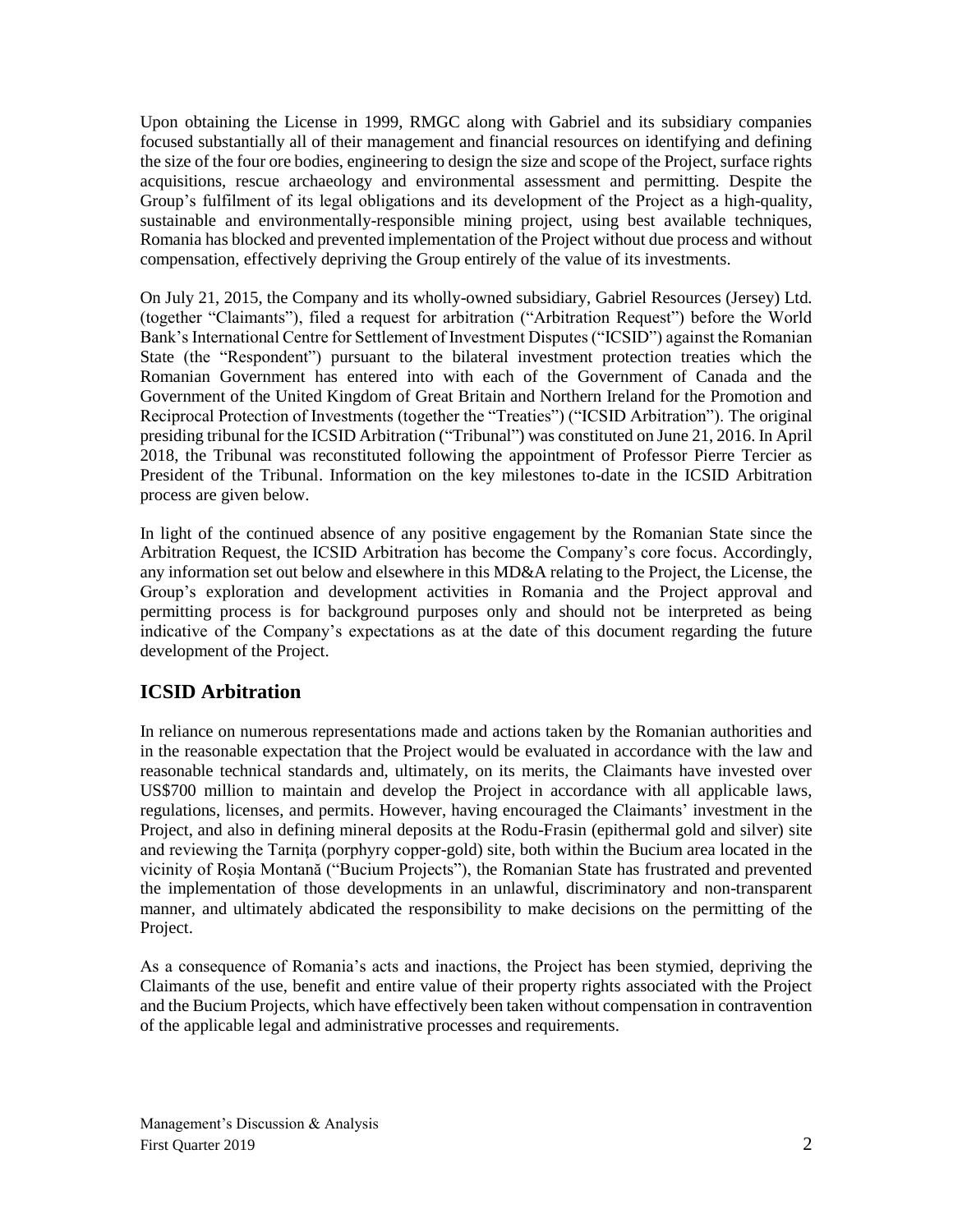The ICSID Arbitration seeks compensation for all of the loss and damage resulting from the Romanian State's wrongful conduct and its breaches of the Treaties' protections, including against expropriation, unfair and inequitable treatment and discrimination in respect of the Project and related licenses.

# **Status of the ICSID Arbitration**

To date, and in accordance with the procedural timelines established by the Tribunal, the parties have exchanged a number of substantial written submissions in the ICSID Arbitration as summarized below:

- The Claimants filed their memorial on the merits of the claim ("Memorial") on June 30, 2017 detailing, amongst other things, the factual and legal arguments supporting their claim against Romania and the quantum of the damages sustained.
- On February 22, 2018, the Respondent filed its counter-memorial ("Counter-Memorial") in response to the Memorial.
- On May 25, 2018, the Respondent filed a supplementary jurisdictional objection with ICSID ("Jurisdictional Challenge") challenging the jurisdiction of the Tribunal to hear the claims presented by Gabriel Jersey;
- On November 2, 2018, the Claimants submitted their reply ("Reply") to the Counter-Memorial and the Jurisdictional Challenge; and
- On February 28, 2019, the Claimants and the Respondent filed their comments on an amicus curiae submission to the Tribunal by certain non-governmental organizations (or "nondisputing parties") who have opposed the Project for many years.

2019 will be another critical year for the ICSID Arbitration. The schedule established by procedural orders of the Tribunal ("Procedural Orders") prescribes the following future key dates for 2019:

- Romania to file its response to the Reply ("Rejoinder") and its reply on the Jurisdictional Challenge, the Respondent's final substantive submission, by May 24, 2019.
- Gabriel to file its surrejoinder on the Jurisdictional Challenge by June 28, 2019.
- The Tribunal to hold a hearing on the merits of the claim in Washington D.C. from December 2 to 13, 2019.

Following a process prescribed by the Procedural Orders, redacted versions of the Memorial, the Counter-Memorial and the Reply were published on the ICSID website on July 11, 2018, October 2, 2018 and February 8, 2019, respectively. A copy of the Jurisdictional Challenge submission is also available on the ICSID website.

A summary of the procedural aspects of the ICSID Arbitration, together with copies of the Procedural Orders issued by the Tribunal, are also available on ICSID's website.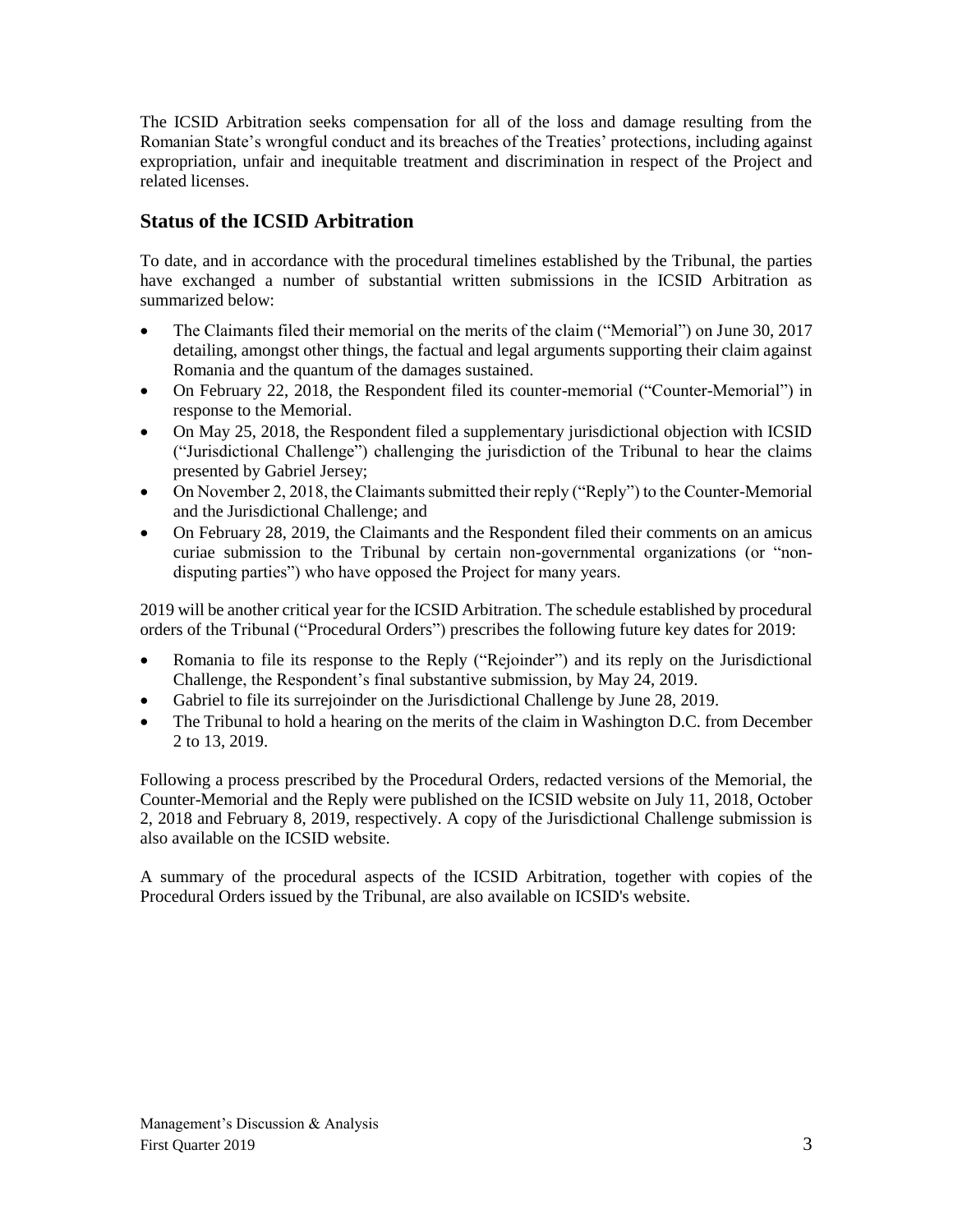### **RMGC Audits and Investigations**

Since the filing of the ICSID Arbitration, RMGC has been subjected to several audits and investigations by the Romanian National Agency for Fiscal Administration ("ANAF"), a Romanian Government agency operating under the Ministry of Public Finance, a Romanian Government department, which is also charged with organizing and overseeing Romania's defense of the ICSID Arbitration. Management of Gabriel and RMGC consider that such audits and investigations are abusive in nature and have been initiated by the Romanian authorities in retaliation to the Claimants' filing of the ICSID Arbitration.

RMGC was served with a decision by ANAF assessing a liability for value-added-tax ("VAT") in the amount of RON 27m (approximately \$8.6m) on July 5, 2017 (the "VAT Assessment"). The assessment relates to VAT refunds previously claimed and received by RMGC from the Romanian tax authorities in respect of RMGC's purchase of goods and services from July 2011 to December 2015.

On August 9, 2017, RMGC challenged the validity of the VAT Assessment before the ANAF Directorate-General for the Settlement of Complaints. On April 5, 2018, RMGC initiated an action before the Alba Iulia Court of Appeal (Division for Administrative and Tax Claims) seeking the annulment of the VAT Assessment. On February 6, 2019, the Alba Court of Appeal ruled in favour of RMGC's annulment challenge of the VAT Assessment. On February 28, 2019, RMGC received a copy of the Alba Iulia Court of Appeal's written decision. ANAF subsequently filed an appeal against this decision with the High Court of Cassation and Justice, however no hearing date has yet been set. RMGC is contesting this appeal.

RMGC also filed a request for a stay of enforcement of the VAT Assessment before the Alba Iulia Court of Appeal on August 10, 2017. On October 2, 2017, the Alba Iulia Court of Appeal admitted RMGC's request, pending the determination of RMGC's annulment challenge of the VAT Assessment. ANAF subsequently filed an appeal against this decision with the High Court of Cassation and Justice. On February 28, 2019, the High Court of Cassation and Justice dismissed ANAF's appeal and, accordingly, the stay of enforcement remains in effect.

Further to the VAT Assessment, and notwithstanding the Court of Appeal's decision of October 2, 2017, RMGC received a further demand from ANAF in respect of interest and penalties related to the VAT Assessment for RON 18.6 million (approximately \$6.0 million) on October 23, 2017. The Company is advised by counsel that the enforcement of such demand for interest and penalties is also stayed by the Alba Iulia Court of Appeal's decision.

The Company believes the VAT Assessment is fundamentally flawed and abusive. Further, the Company believes that the procedure followed by ANAF to arrive at the VAT Assessment, and the subsequent interest and penalties, was improper and unlawful and that the VAT Assessment conflicts with Romanian fiscal laws as well as the mandatory applicable principles of EU law. Following notification that ANAF has filed an appeal against the February 6, 2019 decision of the Alba Iulia Court of Appeal, the Company intends to pursue all available legal avenues to challenge the VAT Assessment along with the interest and penalties and to fully protect its rights and assets.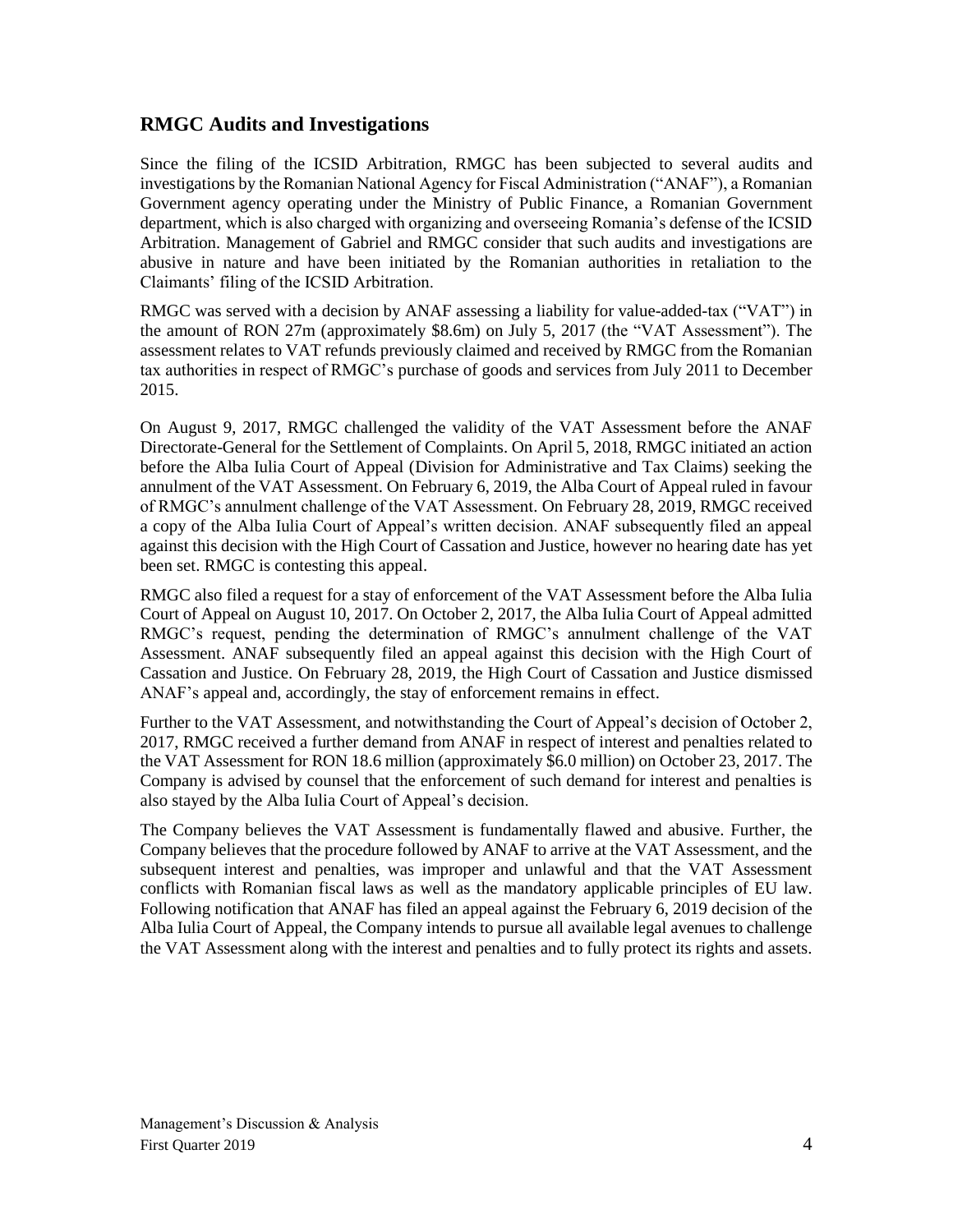In parallel with the VAT Assessment, and for over three years as of the date of this MD&A, a separate directorate of ANAF has continued to pursue an ad hoc investigation covering a broad range of operational activities and transactions of RMGC, and a number of its suppliers, consultants and advisors, over an extensive period spanning 1997 to 2016 (the "ANAF Investigation"). Although RMGC is co-operating in good faith with ANAF, as at the date of this MD&A Gabriel still awaits formal indication of the grounds for the ANAF Investigation and neither the Company nor RMGC has received any feedback on its status.

### **Other Recent Developments**

### *Extension of the License*

As described above, RMGC holds the License for the Project. The Romanian Government approved the License on June 10, 1999, and it entered into force for a term of 20 years calculated as of June 21, 1999. Accordingly, the initial term of the License for the Project is due to expire on June 21, 2019. RMGC, as the titleholder of the License, has the right to extend the term of the License for successive subsequent five-year periods. In March 2019, RMGC submitted an application to the Romanian National Agency for Mineral Resources ("NAMR") requesting the extension of the term of the License for a further period of five years. RMGC awaits the approval of the extension application by NAMR.

# *Funding*

As previously announced, on January 15, 2019, the Company completed closing of a non-brokered private placement (the "December 2018 Private Placement") of 106,425,847 units of the Company (the "Units") to certain existing securityholders. Each Unit consists of one Common Share and one Common Share purchase warrant (Warrant") and was issued by the Company at a price of \$0.2475 per Unit for gross proceeds of US\$20 million (approximately \$26.3 million). Each Warrant entitles the holder to acquire one Common Share at an exercise price of \$0.49 at any time within five years of issuance. Notwithstanding, the Group will require additional funding to maintain its primary assets, including its License and associated rights and permits, and to fund the estimated costs associated with the Company advancing the ICSID Arbitration.

### *Management Changes*

The Company's current Chief Financial Officer ("CFO") Mr. Max Vaughan became part time in his role from October 2017 and recently confirmed his intention to resign from Gabriel's wholly owned subsidiary RM Gold (Services) Ltd. ("RMGS"). Mr. Richard Brown, who is currently Chief Commercial Officer and Corporate Secretary, has agreed to undertake the duties and responsibilities of the CFO role and the Board has formally appointed him to that position effective from June 1, 2019. Allied to this change, Mr. Simon Lusty, the Group General Counsel, will replace Mr. Brown as Corporate Secretary and has been appointed by the Board to that position, effective May 16, 2019. The Board wishes to put on record its thanks and appreciation for the contribution made to Gabriel by Mr. Vaughan since he joined the Group in 2011. Mr. Vaughan has agreed to continue to act as a consultant in connection with the ongoing ICSID Arbitration case.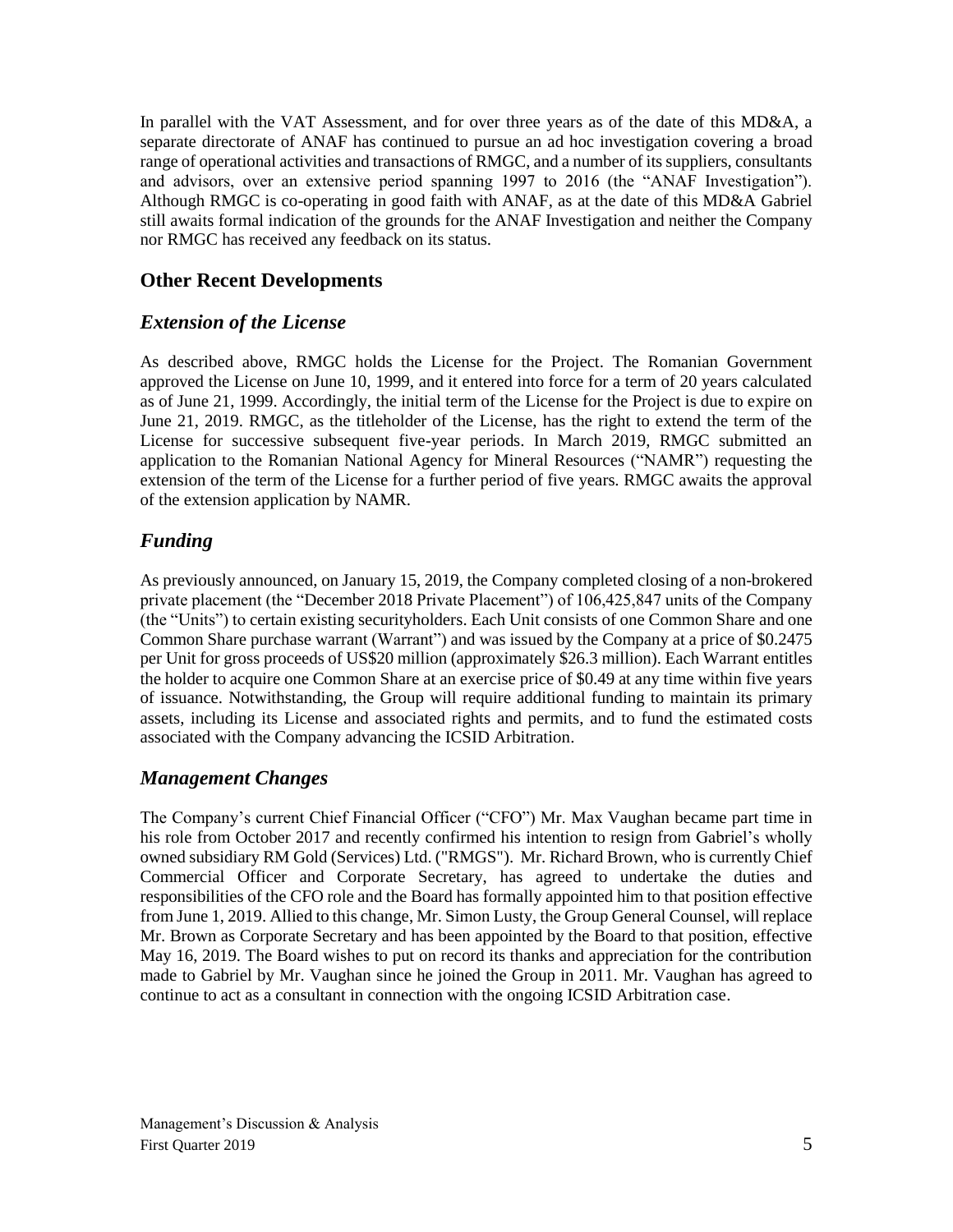# *Long Lead-Time Equipment*

Long lead-time equipment comprised of crushing and milling equipment was originally procured by the Group between 2007 and 2009 for the operational phase of the Project. The prospect of the long lead-time equipment being used in the future for the purpose for which it was purchased is now considered remote.

Due to the status of the Project and the ongoing ICSID Arbitration, in December 2015, the Company formally engaged two specialist agents to broker the sale of this equipment ("LLTE").

During Q3 2016, the Group sold a gyratory crusher plus spares for net proceeds of US\$1.5 million (approx. \$2.0 million). On May 4, 2018 the Group sold a ball mill plus spares for net proceeds of US\$3.3 million (approx. \$4.3 million). The Company continues, through its agents, to procure the sale of the remaining long lead-time equipment.

During the quarter ended March 31, 2019, the carrying amount of the remaining long-lead time equipment was assessed for indicators of impairment and Management deemed it appropriate not to record an impairment charge.

### *Legal Challenges in Romania*

Gabriel determined in 2015 that RMGC should withdraw from a number of legal actions related to the Project, the majority of which concerned claims of third party non-governmental organisations challenging administrative deeds issued by public authorities, given, amongst other matters, the commencement of the ICSID Arbitration and the ongoing requirement for the Group to reduce its cost base. RMGC has now withdrawn from all such legal proceedings.

Notwithstanding the foregoing, RMGC has continued to defend a limited number of claims initiated by certain former employees seeking additional severance payments and certain individuals seeking damages allegedly arising from the impact of the resettlement of some of the community on such claimants' businesses and RMGC's activities in the area. The Company considers that these claims are without merit and to date the majority of these claims have been rejected by the Romanian courts.

During the first quarter of 2019, and save as disclosed above in the section entitled "*RMGC Audits and Investigations*", there were no material developments in any legal proceedings involving the Group.

# **Outlook**

Notwithstanding the ongoing ICSID Arbitration, the Company remains open to engagement with the Romanian authorities in order to achieve an amicable resolution of the dispute or a settlement enabling the Group to develop the Project. In the meantime, the Company's current plans for the ensuing year are as follows:

- the advancement of the ICSID Arbitration;
- securing additional funding;
- securing the extension of the License;
- carefully managing its cash resources (including the disposition of the remaining long leadtime equipment acquired for the Project); and

Management's Discussion & Analysis First Quarter 2019 6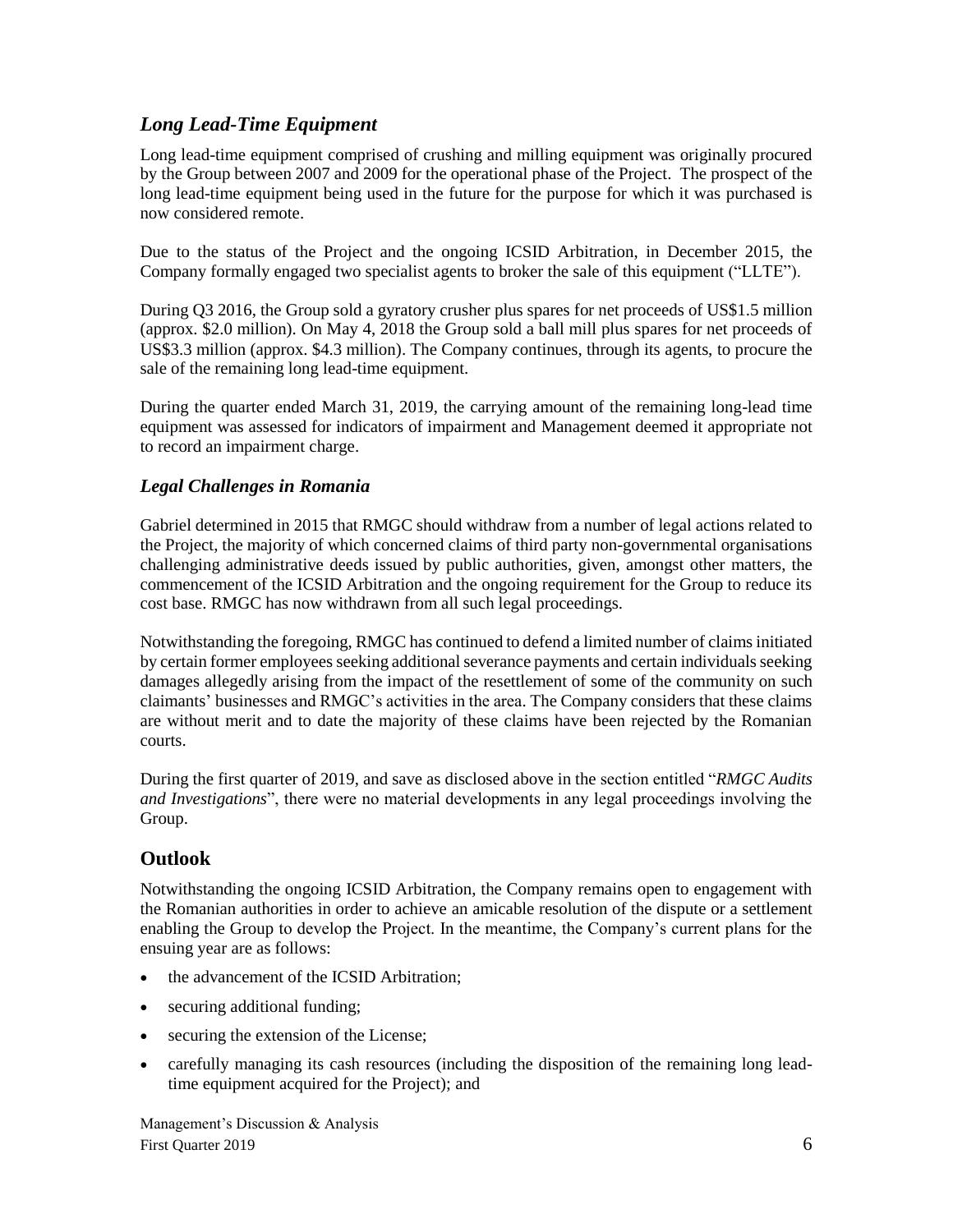• the protection of its rights and interests in Romania (including appropriate support to RMGC in respect of any further abusive, illegal, or retaliatory behavior of the Romanian authorities and, so far as reasonably practical and desirable, ensuring that existing licenses and permits remain in good standing).

# **Liquidity and Capital Resources**

Cash and cash equivalents at March 31, 2019 were \$16.7 million.

The Company's average monthly cash usage during Q1 2019 was \$2.6 million (Q4 2018: \$4.8 million). The higher cash usage in Q4 2018 was due principally to the significant legal and other advisory services required by the Company for the preparation and submission of the Reply in November 2018. At the end of Q1 2019, accruals for costs in respect of the ICSID Arbitration amounted to \$0.3 million (Q4 2018: \$1.8 million). The reduction in accruals in Q1 2019 was due principally to the lack of Arbitration related activity in the period.

The Company believes that it has sufficient sources of funding to cover its planned activities through November 2019. Management is currently planning to raise additional financing in 2019 and continues to review the Company's activities in order to identify areas to rationalize expenditures.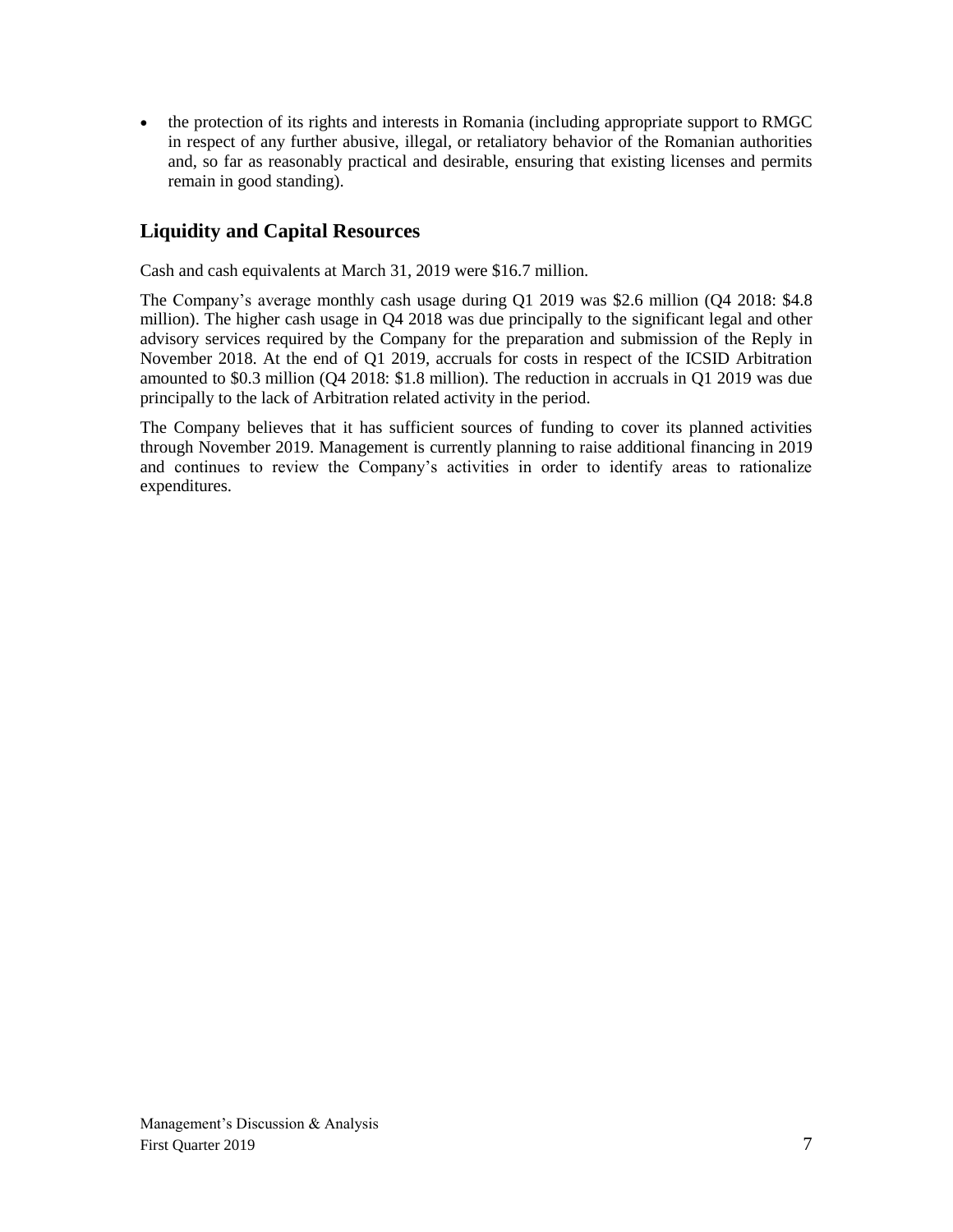# **Results of Operations**

The results of operations are summarized in the following tables. The amounts are derived from the Financial Statements prepared under IFRS.

| in thousands of Canadian dollars, except per share amounts | 2019 Q1 | 2018 Q4             | 2018 Q3 | 2018 Q <sub>2</sub> |
|------------------------------------------------------------|---------|---------------------|---------|---------------------|
| <b>Income Statement</b>                                    |         |                     |         |                     |
| Loss - attributable to owners of parent                    | 7,732   | 12,665              | 17,176  | 13,794              |
| Loss per share - basic and diluted                         | 0.02    | 0.03                | 0.04    | 0.04                |
| <b>Statement of Financial Position</b>                     |         |                     |         |                     |
| Working capital                                            | 13,858  | 12,573              | 2,804   | 18,090              |
| Total assets                                               | 26,153  | 26,893              | 20,115  | 33,464              |
| <b>Statement of Cash Flows</b>                             |         |                     |         |                     |
| Cash flows from financing activities                       | 6,324   | 19,828              |         |                     |
|                                                            |         |                     |         |                     |
| in thousands of Canadian dollars, except per share amounts | 2018 Q1 | 2017 O <sub>4</sub> | 2017 Q3 | 2017 Q <sub>2</sub> |
| <b>Income Statement</b>                                    |         |                     |         |                     |
| Loss - attributable to owners of parent                    | 6,931   | 7,431               | 7,247   | 13,657              |
| Loss per share - basic and diluted                         | 0.02    | 0.02                | 0.02    | 0.04                |
| <b>Statement of Financial Position</b>                     |         |                     |         |                     |
| Working capital                                            | 22,625  | 27,018              | 32,182  | 37,347              |
| Total assets                                               | 44,410  | 47,300              | 53,461  | 62,159              |
| <b>Statement of Cash Flows</b>                             |         |                     |         |                     |
| Cash flows from financing activities                       |         | (24)                |         |                     |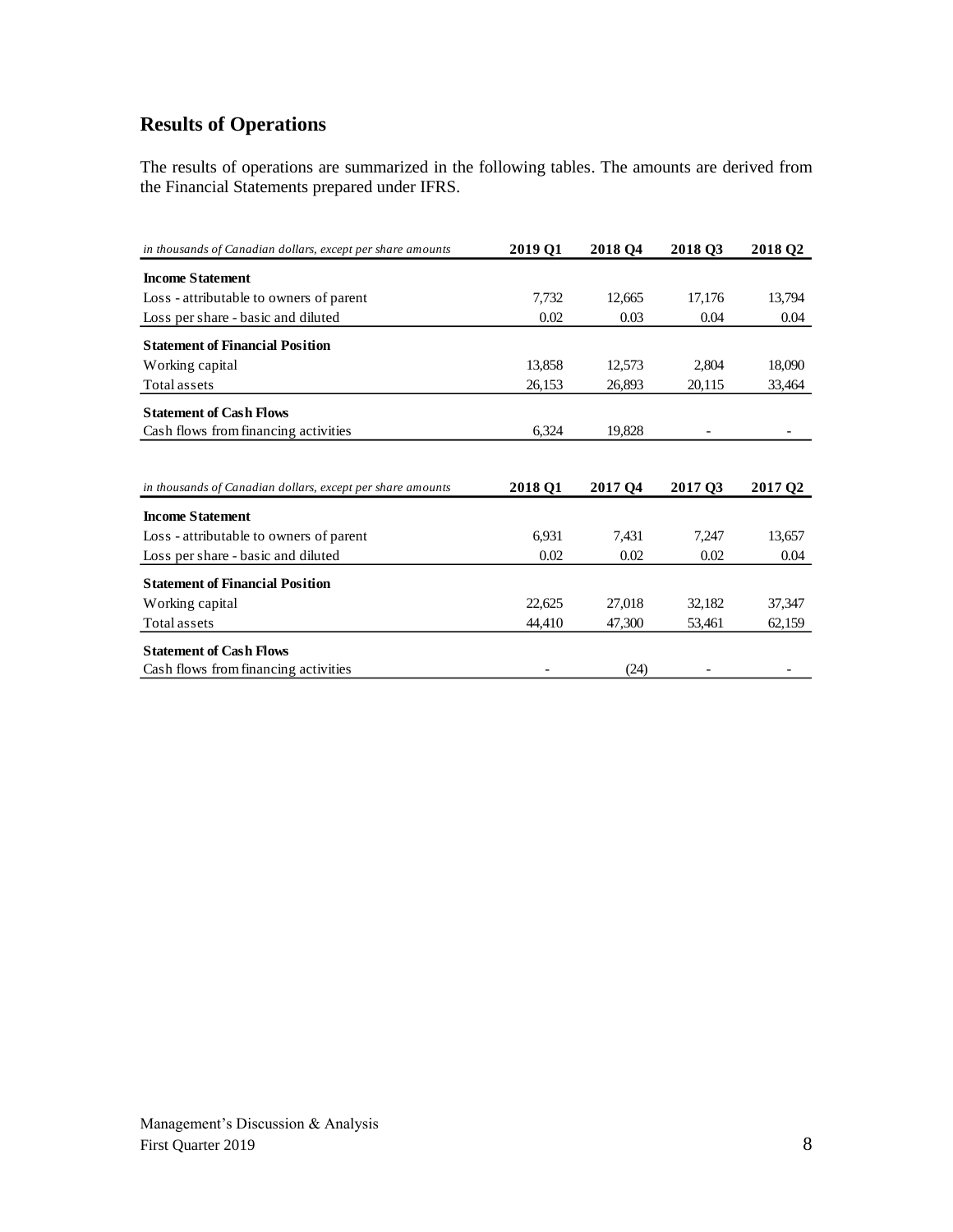### **Review of Financial Results**

|                                                            |       | 3 months ended<br>March 31 |
|------------------------------------------------------------|-------|----------------------------|
| in thousands of Canadian dollars, except per share amounts | 2019  | 2018                       |
| Operating loss for the period<br>Loss for the period       | 5,740 | 5,362                      |
| - attributable to owners of parent <sup>(1)</sup>          | 7.732 | 6.931                      |
| Loss per share - basic and diluted                         | 0.02  | 0.02                       |

*(1) The transfer by the Company of equity in RMGC to Minvest RM during Q1 2014 resulted in the presentation of a non-controlling interest, as set out in the Financial Statements.*

Operating lossfor the three-month period ended March 31, 2019 benefitted from lower costs related to the ongoing ICSID Arbitration, which were \$1.2 million in the current quarter versus \$2.2 million in the 2018 comparable quarter. The higher costs in 2018 were due to higher activity levels in the analysis of the respondent's Counter-Memorial. This favourable variance was more than offset by higher share based compensation costs in the period (\$1.4 million) compared to the same period in 2018 (\$0.1 million). The increase in share based compensation costs is due to the issue of incentive stock options ("Options") to employees in the period which included Options in relation to long term incentive compensation from 2018.

Loss for the three-month period ended March 31, 2019 was principally as a result of operational expenditures of \$4.3 million (2018: \$5.3 million) including \$1.4 million (2018: \$1.4 million) of Group payroll costs, as further described in commentary on corporate, general and administrative expenses below. The loss also includes \$2.1 million of finance costs in the three-month period to March 31, 2019 (2018: \$1.9 million) relating to the accretion expense on the convertible notes issued as part of units offered in private placements by the Company in 2014 and 2016 ("2014 and 2016 Private Placements") as described in the Financial Statements.

### **Expenses**

#### *Corporate, General and Administrative*

|                                               | 3 months ended<br>March 31 |       |  |
|-----------------------------------------------|----------------------------|-------|--|
| in thousands of Canadian dollars              | 2019                       | 2018  |  |
| Payroll                                       | 1,370                      | 1,389 |  |
| <b>ICSID</b> Arbitration related              | 1,169                      | 2,239 |  |
| Community relations                           | 240                        | 125   |  |
| Travel and transportation                     | 228                        | 127   |  |
| Finance                                       | 193                        | 196   |  |
| Property and exploration taxes                | 173                        | 174   |  |
| Long lead-time equipment storage costs        | 150                        | 242   |  |
| Office rental and utilities                   | 129                        | 137   |  |
| Information technology                        | 108                        | 84    |  |
| Legal                                         | 102                        | 261   |  |
| External communications                       | 42                         | 64    |  |
| Other                                         | 385                        | 216   |  |
| Corporate, general and administrative expense | 4,289                      | 5,254 |  |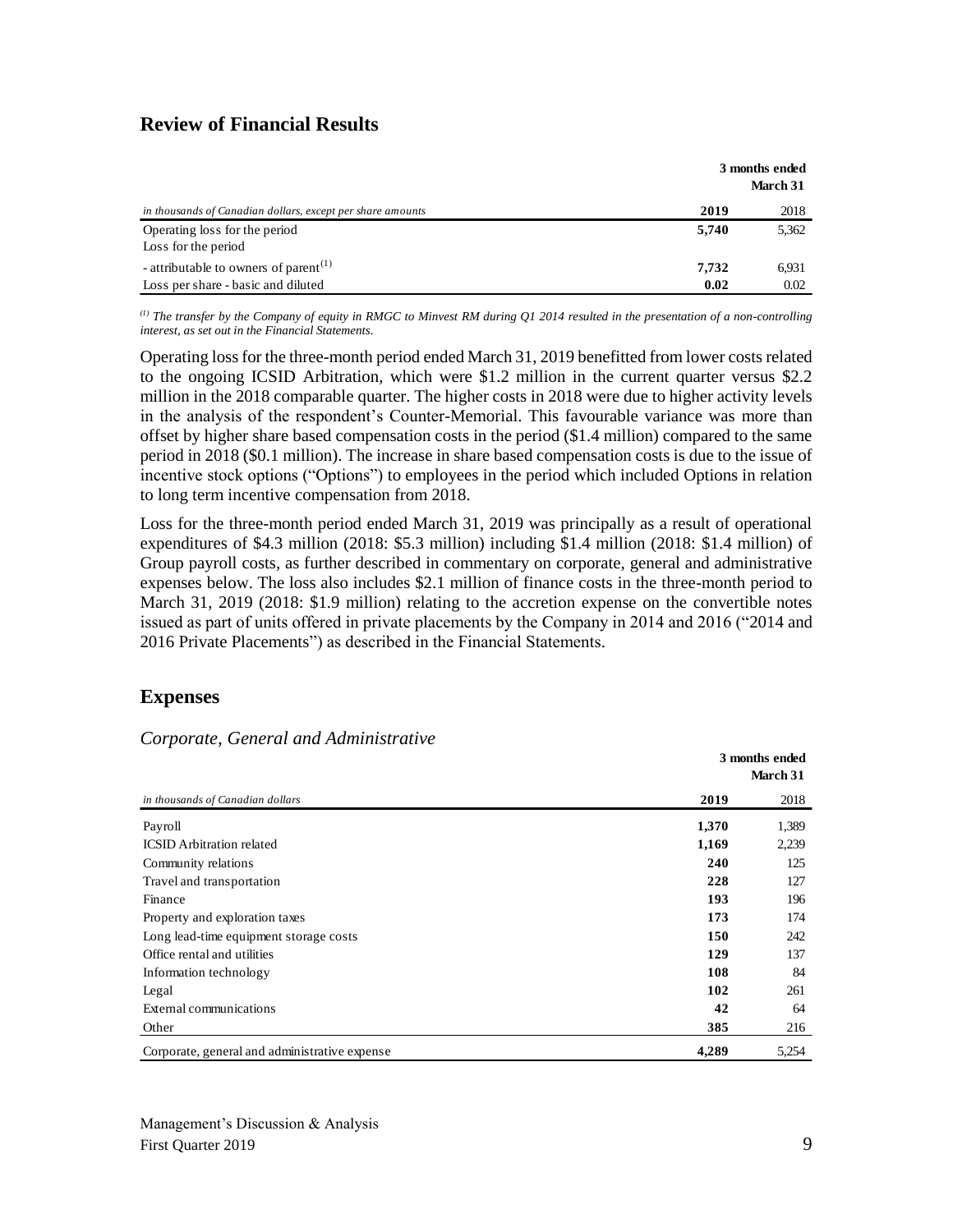Since January 1, 2016, all operating expenditures incurred by the Group are included in corporate, general and administrative expenses.

ICSID Arbitration related expenses are for legal and other services provided to the Company in respect of the ICSID Arbitration which, for the three-month period ended March 31, 2019, were approximately \$1.2 million. The decrease compared to the corresponding 2018 period is due to the significantly higher activity levels in the 2018 review of the Respondent's Counter-Memorial.

Total payroll costs for the three-month period ended March 31, 2019 are in line with the corresponding 2018 period.

Long lead-time equipment costs for the three-month period ended March 31, 2019 are lower than the corresponding 2018 period as a result of the sale of one of the ball mills in 2018 and the reorganization of substantially all of the remaining equipment to one storage location in Belgium.

Legal expenses include ongoing corporate legal advice within the Group, in particular in response to the ANAF investigations.

#### *Stock Based Compensation*

|                                                 | 3 months ended |                   |   |          |
|-------------------------------------------------|----------------|-------------------|---|----------|
|                                                 |                |                   |   | March 31 |
|                                                 |                | 2019              |   | 2018     |
| <b>Stock option compensation</b>                |                |                   |   |          |
| Number of stock options granted                 |                | 5,131,029         |   | 101,684  |
| Average value as cribed to each regular vesting |                |                   |   |          |
| option granted                                  | \$             | 0.36 <sup>5</sup> |   | 0.38     |
| DSU compensation                                |                |                   |   |          |
| Number of DSUs issued                           |                | 130,870           |   | 111,347  |
| Average value ascribed to each DSU issued       | \$             | 0.33              | S | 0.38     |

With effect from July 1, 2016, non-executive directors receive at least fifty per cent of their director's fees payable in deferred share units ("DSUs") or Options. Certain non-executive directors have elected to receive all of their director's fees payable in Options. A total of 131,029 Options were granted to certain non-executive directors during the three-month period ended March 31, 2019 in lieu of cash fees for services provided during Q4 2018 (2018: 101,684), all of which vest immediately. The Company has accrued \$0.1 million for the cost of future issuance of Options and DSUs for fees for services provided during Q1 2019.

A total of 5,000,000 Options were issued to certain officers and employees of the Group during the three-month period ended March 31, 2019 as long term incentives following the compensation review for performance in 2018 and the deferred compensation from 2017 noted above.

|                                  |       | 3 months ended<br>March 31 |
|----------------------------------|-------|----------------------------|
| in thousands of Canadian dollars | 2019  | 2018                       |
| $DSUs - expense / (gain)$        | 299   | (278)                      |
| Stock option - expense           | 1,098 | 368                        |
| Stock based compensation         | 1.397 | 90                         |

Management's Discussion & Analysis First Quarter 2019 10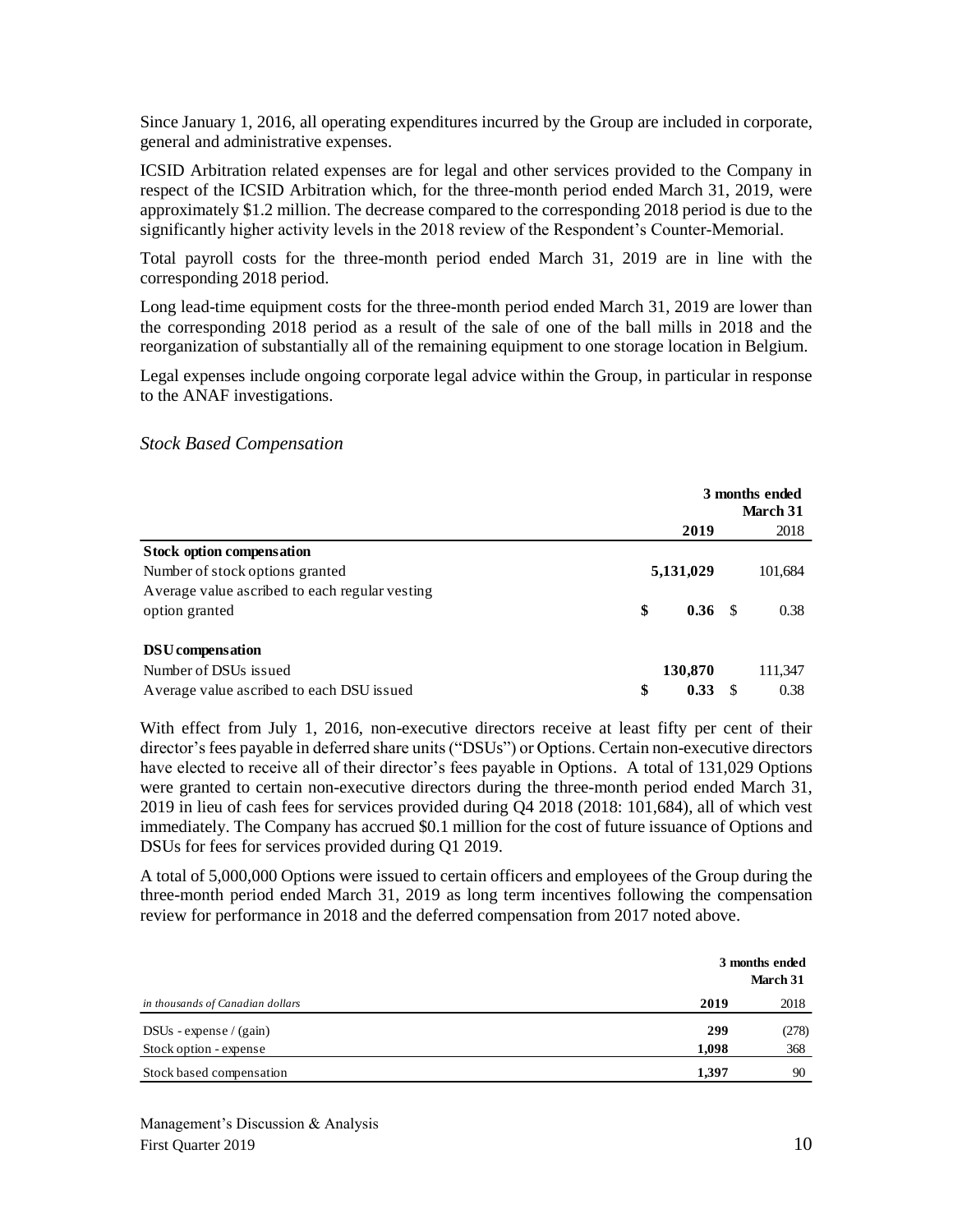DSUs are revalued each period end based on the period end closing share price. The initial value of the DSUs on grant, and the effect on the valuation of DSUs of the period-on-period change in share price, is expensed. At March 31, 2019, the Company's share price was \$0.44 (December 31, 2018: \$0.34), resulting in an expense of \$0.3 million recognized in the income statement at the period end revaluation.

The estimated fair value of the Company's Options is calculated using the Black Scholes method as at the date of grant and amortized over the period over which the Options vest.

For performance Options, the fair value is expensed over the estimated vesting period from the time of grant. Once the performance conditions have been attained, which may result in the full vesting of the instruments, the remaining fair value (if any) is either expensed immediately or over the remaining vesting period, as appropriate. The expected performance dates are periodically reviewed and the expensing adjusted accordingly.

*Finance Income*

|                                  |      | 3 months ended |  |
|----------------------------------|------|----------------|--|
|                                  |      | March 31       |  |
| in thousands of Canadian dollars | 2019 | 2018           |  |
| Interest income                  | 115  |                |  |

Interest income reflects the average holdings of cash and cash equivalents during the respective periods shown above.

As at March 31, 2019, approximately 72% of the Company's cash and cash equivalents were invested in US government guaranteed instruments, with the majority of the balance held as cash deposits with major Canadian banks.

#### *Finance Costs*

|                                              | 3 months ended |          |
|----------------------------------------------|----------------|----------|
|                                              |                | March 31 |
| in thousands of Canadian dollars             | 2019           | 2018     |
| Financing costs - convertible note accretion | 2.141          | 1.902    |

Finance costs relate to the accretion of the debt components of the 2014 and 2016 Private Placements, which are measured at amortized cost using the effective interest rate method.

#### *Foreign Exchange*

The Company has experienced an increase in foreign currency gains and losses as a result of increased exposure to non-functional currencies, in particular the US dollar. A significant portion of the funds raised in both the 2014 and 2016 Private Placements and the private placement of equity and warrants announced in December 2018 ("December 2018 Private Placement" together "the Private Placements") were received in US dollars and the Company retained these US dollars to fund its subsequent US dollar denominated working capital expenses.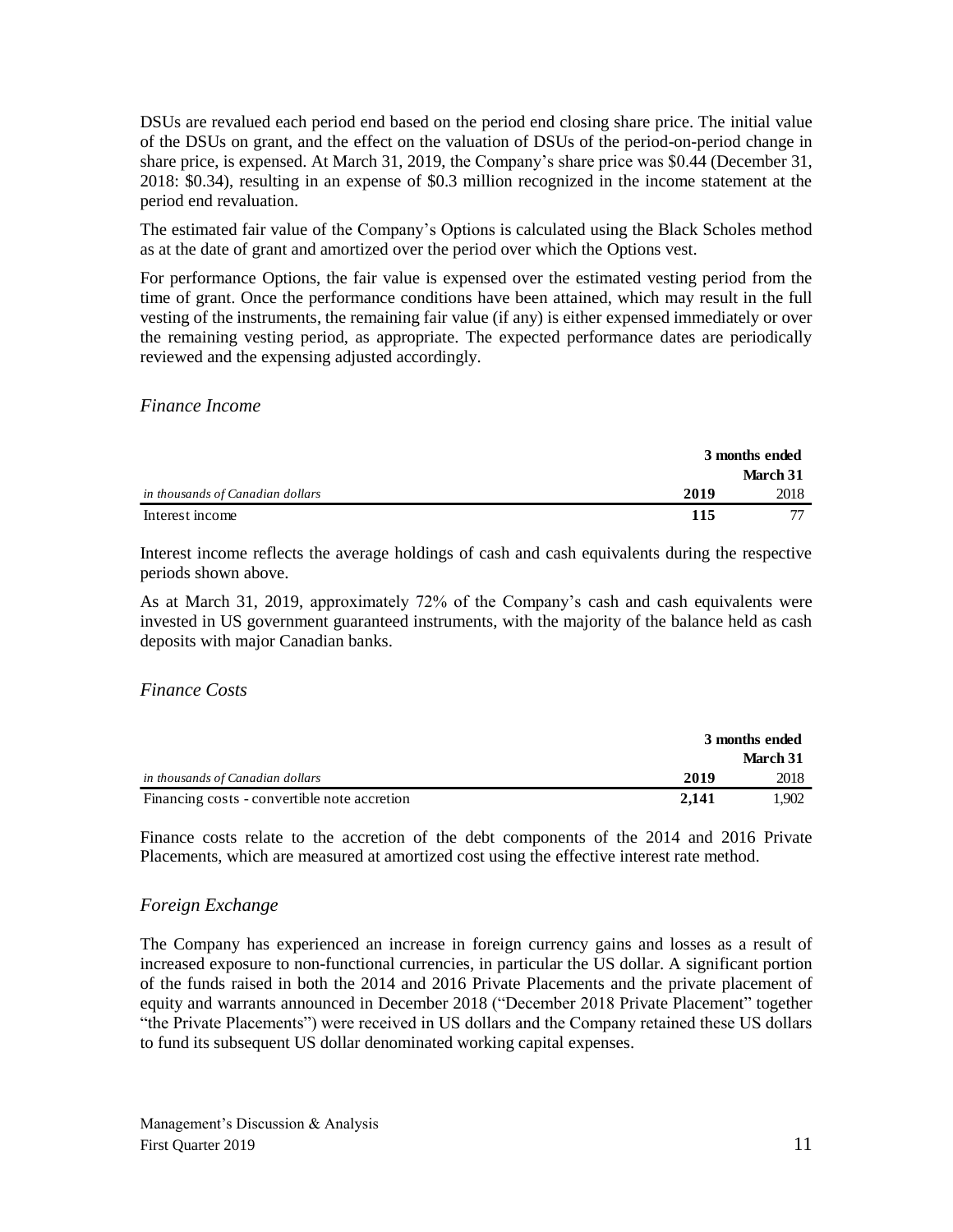#### *Taxes*

Except as described hereafter, all tax assessments received prior to March 31, 2019 have been paid or provided for in the Financial Statements. On July 5, 2017, RMGC received the VAT Assessment from ANAF in respect of VAT refunds claimed by RMGC in the period from July 2011 to December 2015. The amount of the tax assessed was RON 27 million, approximately \$8.6 million at July 5, 2017. Furthermore, on October 23, 2017, RMGC received notification from ANAF of related interest and penalties of RON 18.6 million, approximately \$6.0 million at October 23, 2017.

On August 9, 2017, RMGC filed an administrative challenge before the Romanian tax authorities against the VAT Assessment and, on August 10, 2017, RMGC filed a request for a stay of enforcement of the VAT Assessment before the Alba Iulia Court of Appeal. On February 6, 2019, the Alba Court of Appeal ruled in favour of RMGC's annulment challenge of the VAT Assessment, although such ruling has been appealed by ANAF. Further details of these challenges are set out above in the section entitled "*RMGC Audits and Investigations*".

# **Investing Activities**

The majority of Group expenditures over the years through December 31, 2015 were for identifying and defining the size of the four ore bodies, for engineering to design the size and scope of the Project, environmental assessment and permitting, social support to local communities, communications and public relations activities to support the permitting process, archeological and rehabilitation work to buildings, as well as surface rights and property acquisition and resettlement housing and infrastructure. Since January 1, 2016, no significant expenditures apart from building maintenance have been incurred in these areas and any such expenditures are expensed in the income statement.

#### *Purchase of Capital Assets*

|                                      | 3 months ended |          |
|--------------------------------------|----------------|----------|
|                                      |                | March 31 |
| in thousands of Canadian dollars     | 2019           | 2018     |
| Total investment in capital assets   | 29             |          |
| Depreciation and disposal - expensed | 54             | 34       |
|                                      |                |          |

The purchase of capital assets remains low, in line with the Company's cost containment strategy. Depreciation costs have increased in the three-month period to March 31, 2019 due to the adoption of IFRS 16 by the Company, which has resulted in the recognition of certain leases as depreciable assets.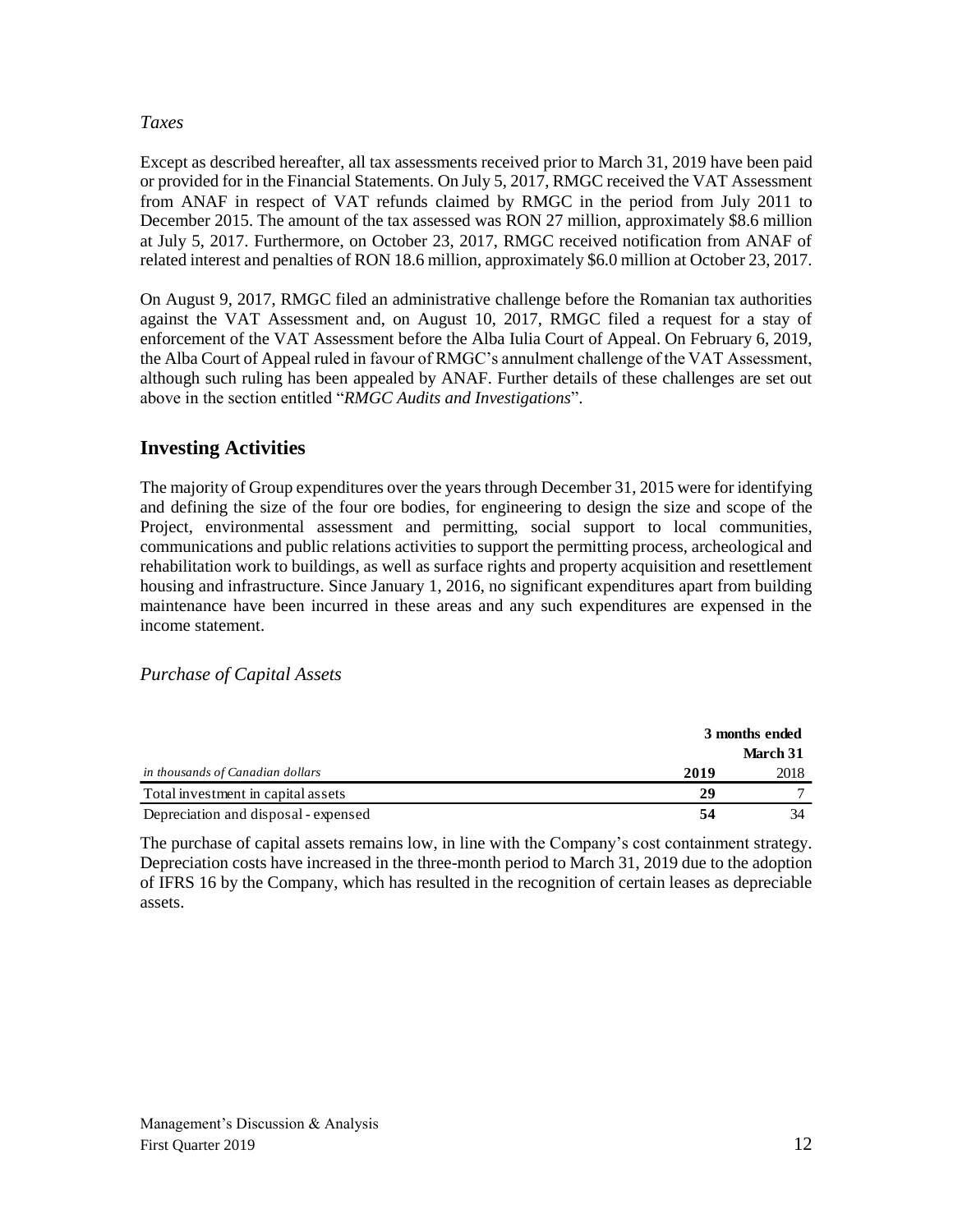### **Financing Activities**

The Private Placements raised gross aggregate proceeds of \$121.8 million. The Company is using the balance of the proceeds of the Private Placements to finance the costs of the continuing ICSID Arbitration and for general working capital purposes. Further information on the Private Placements is provided in the Financial Statements.

### **Cash Flow Statement**

#### *Liquidity and Capital Resources*

The main sources of liquidity are the Company's cash and cash equivalents, and the equity and debt markets. At March 31, 2019, aggregate cash and cash equivalents were \$16.7 million (December 31, 2018: \$18.1 million).

#### *Working Capital*

At March 31, 2019, the Company had working capital, calculated as total current assets less total current liabilities, of \$13.9 million (December 31, 2018: \$12.6 million).

As at March 31, 2019, the Company had current liabilities of \$4.2 million (December 31, 2018: \$6.6 million). This period on period decrease is due to the decrease in ICSID Arbitration related activities since the filing of the Reply, and a reduction in payroll liabilities.

### **Resettlement Liabilities**

RMGC had a program for purchasing homes in the Project area, which was suspended in February 2008 due to the suspension of the EIA review process in September 2007.

At March 31, 2019 the Company had accrued resettlement liabilities totaling \$0.6 million (December 31, 2018: \$0.6 million).

RMGC has closed-out various exchange contracts that it had entered into with certain homeowners in Roșia Montană who had elected for resettlement in Roșia Montană. RMGC has, in accordance with the terms of such contracts and in order to bring the contracts to an amicable and fair close, provided to the homeowners a range of options, including the restitution of their properties in Roșia Montană. RMGC has successfully agreed terms with the majority of the relevant homeowners.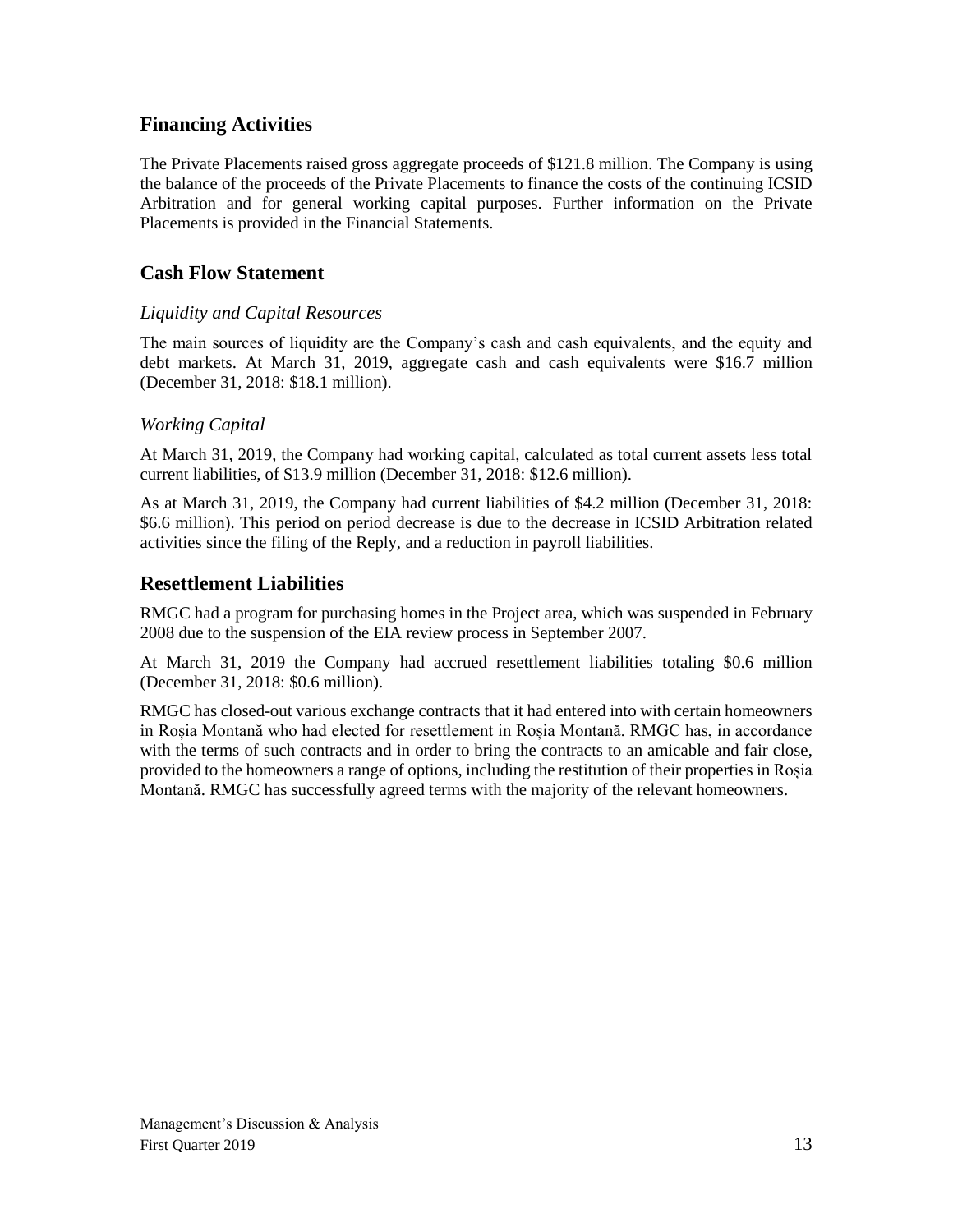# **Contractual Obligations**

A summary of the Company's contractual capital and operating lease commitments as of March 31, 2019 is included within the Financial Statements.

The Company and its subsidiaries have a number of arms-length agreements with third parties who provide a wide range of goods and services. Typically, the service agreements are for a term of not more than one year and permit either party to terminate upon notice periods ranging from 15 to 90 days. At termination, the Company has to pay for services rendered, and costs incurred, to the date of termination.

# **Critical Accounting Estimates**

The preparation of Financial Statements in conformity with IFRS requires Management to make estimates and assumptions that affect the reported amount of assets and liabilities and disclosure of contingent assets and liabilities at the date of the Financial Statements and the reported amount of expenses and other income during the reporting period.

Significant estimates and assumptions include those related to going concern, the recoverability or impairment of mineral properties, benefits of future income tax assets, estimated useful lives of capital assets, valuation of stock based compensation and other benefits, assumptions and determinations as to whether costs are expensed or capitalized, and the valuation and measurement of the components of the Private Placements. While Management believes that these estimates and assumptions are reasonable, actual results could vary significantly therefrom. The critical accounting estimates are not significantly different from those reported in the financial statements as at, and for the year ended, December 31, 2018.

### *Going Concern*

As disclosed above, the Company has identified a need to raise additional funding which is necessary to maintain the Group's License and associated rights and permits, and to fund the costs associated with the advancement of the ICSID Arbitration. Management continues to review the Company's activities in order to identify areas to further reduce non-core expenditures.

Considering the matters noted above, Management's assessment is that the Company remains a going concern. However, as disclosed in the Financial Statements, there is significant uncertainty over the assessment of going concern. Notwithstanding, the Company has been accounted for as a going concern in the Financial Statements for the three months ended March 31, 2019.

#### *Future income tax assets*

Income taxes are calculated using the asset and liability method of tax accounting. Under this method, current income taxes are recognized for the estimated income taxes payable for the current period. Future income tax assets and liabilities are determined based on differences between the financial reporting and tax bases of assets and liabilities, and are measured using the substantively enacted tax rates and laws that are expected to be in effect when the differences reverse. Income tax assets are recognized to the extent that the recoverability of future income tax assets is considered probable.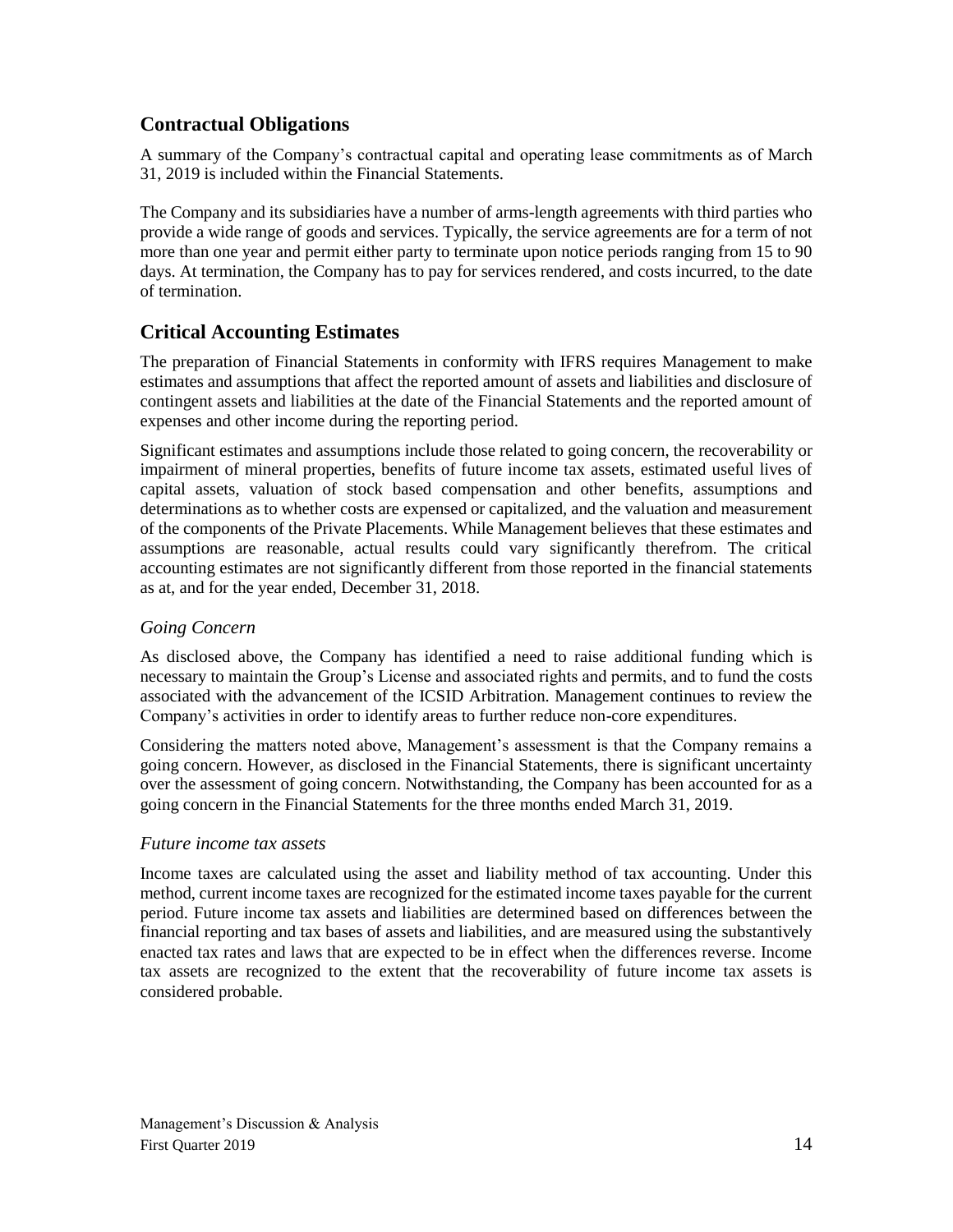The Company has subsidiaries in countries that have differing tax laws and tax rates, primarily Romania and the United Kingdom. The provision for income taxes is based on a number of estimates and assumptions made by Management, including its understanding of domestic and international tax rules. Advice is also sought from local professional tax advisors in the respective countries where the Group operates.

Tax authorities in Romania have regularly initiated various tax audits to assess the appropriateness of RMGC's tax filing positions. Regulators may interpret tax regulations differently from the Company and its subsidiaries, which may cause changes to the estimates made. As noted above, in 2017 RMGC received the VAT Assessment from ANAF which, with interest and penalties, amounted to approximately RON 45.6 million (approximately \$14.6 million). RMGC initiated a formal challenge to the VAT Assessment through the Romanian courts, with a recent favourable ruling from the Alba Iulia Court of Appeal which has now been appealed by ANAF.

#### *Useful lives of capital assets*

The Company's policy is to amortize capital assets over their useful lives once the assets are brought into production. Management assesses useful lives to ensure that the useful lives of assets reflect the intended use of those assets.

#### *Valuation of stock-based compensation*

The Company utilizes Options, DSUs and RSUs as means of compensation. Equity settled RSUs and Options are valued using a Black Scholes valuation model, and are amortized over the expected vesting periods. Management reviews the assumptions used in the Black Scholes valuation on an annual basis to ensure appropriateness.

DSUs are initially issued at the five-day weighted average market price of the Common Shares at the date of issue, and the value thereof is subsequently recalculated to fair value based on the quoted market value of the Common Shares at the end of each reporting period.

#### *Valuation of the Private Placements*

The units issued by the Company in the 2014 and 2016 Private Placements consisted of convertible subordinated unsecured notes ("Convertible Notes"), warrants and arbitration value rights. The Company utilized a Black Scholes valuation model to value the warrant component of the units and a discounted cash flow model to value the debt component of notes. The equity component of the notes was recognized initially at the difference between the fair value of each private placement as a whole and the fair value of the debt and warrant components. Any directly attributable transaction costs were allocated to the liability and equity components in proportion to their initial carrying amounts. A nil value was initially ascribed to the arbitration value rights and, given the current stage of the ICSID Arbitration process, a nil valuation remains applicable as at March 31, 2019. The 2014 and 2016 Private Placements contain two embedded derivatives, both of which were initially valued at nil with no subsequent adjustment in value.

The Units issued by the Company in the December 2018 Private Placement consisted of Common Shares and Warrants each of which entitle the holder to acquire one Common Share at an exercise price of \$0.49 at any time in the five years following issuance. The Company utilized a Black Scholes valuation model to value the Warrant component of the Units and allocated the remainder of the value to the equity component. Any directly attributable transaction costs were allocated to the equity and Warrant components in proportion to their initial carrying amounts.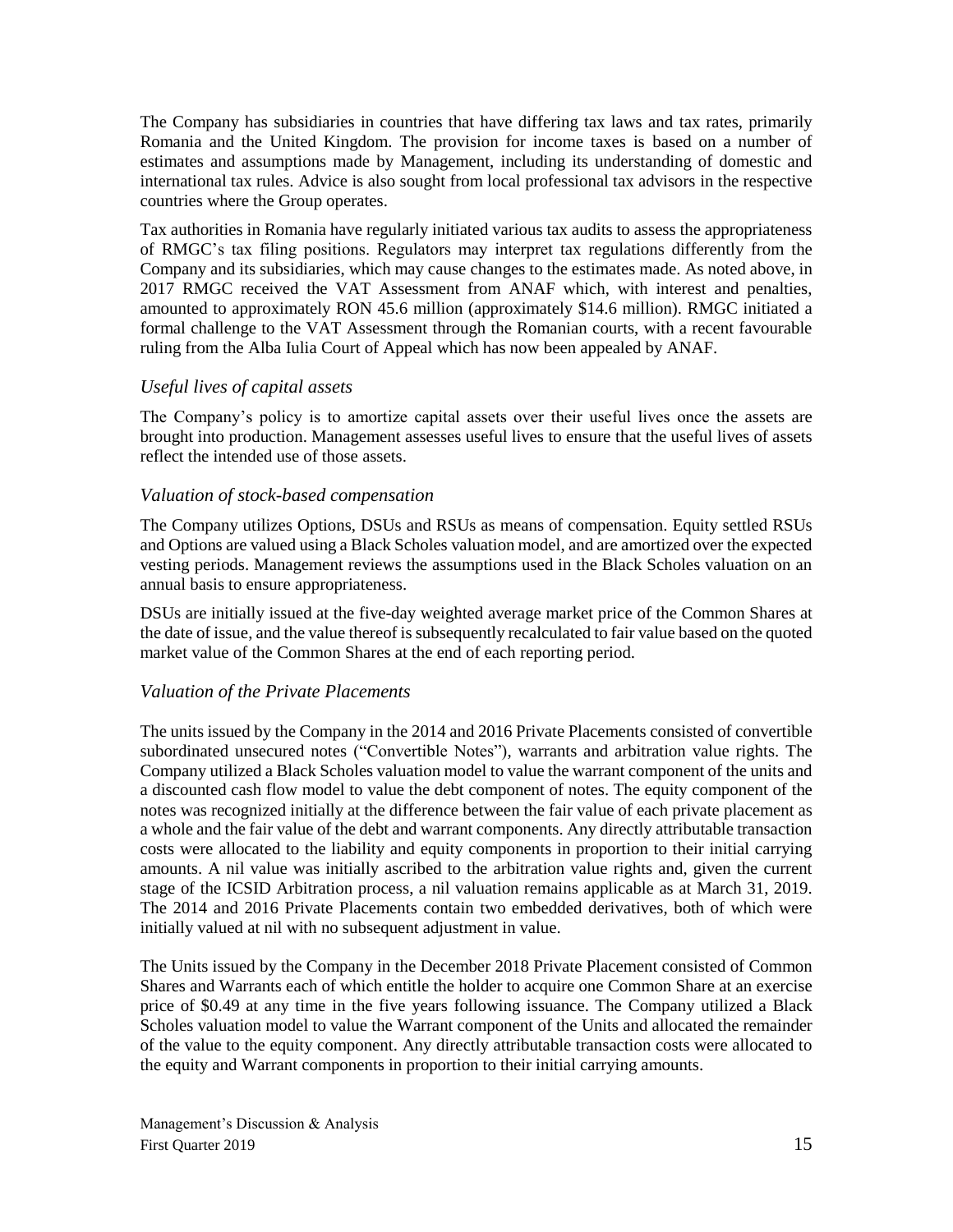### **Financial instruments and management of financial risk**

The recorded amounts for cash, cash equivalents, accounts receivable, accounts payable, accrued liabilities and other liabilities approximate fair values based on the nature of those instruments.

The Company's objective is to safeguard its cash and cash equivalents in order to be able to fund ongoing expenditures. The Company manages its capital structure and makes adjustments to it based on the level of funds on hand and anticipated future expenditures. The long-term costs, including advisors' fees and general corporate working capital, of pursuing the ICSID Arbitration have been material and are estimated to continue to be significant.

To safeguard capital the Company invests its surplus capital in liquid instruments with highly-rated financial institutions.

The Group's risk exposures and the impact on the Group's financial instruments are summarized below:

#### *Credit risk*

The Group's credit risk is primarily attributable to cash and cash equivalents. Historically, the Group has adopted an investment strategy to minimize its credit risk by investing in Canadian sovereign debt with the balance of cash being invested on short-term overnight deposit with major Canadian banks. However, the Company has also invested some of the funds raised in the Private Placements in US sovereign debt to fund its expected US dollar-denominated working capital expenses.

The Group is exposed to the credit risk of domestic Romanian banks that hold and disburse cash on behalf of its Romanian subsidiaries. The Group manages its Romanian bank credit risk by centralizing custody, control and management of its surplus cash resources at the corporate office and only transferring money to its Romanian subsidiary based on near-term cash requirements, thereby mitigating exposure to domestic Romanian banks.

The Group holds small cash balances in the United Kingdom to fund corporate office activities.

The Group's credit risk is also attributable to value-added taxes receivable. Value-added taxes receivable are primarily receivables from the Romanian Government, which are more recent and not subject to challenge pursuant to the VAT Assessment. As at March 31, 2019, overdue VAT receivable amounts claimed by RMGC total approximately \$0.4 million.

### *Liquidity risk*

The Company has the ability to repay the Convertible Notes at maturity by issuing Common Shares from treasury (as more fully described in the Financial Statements); these notes represent a significant portion of the long-term Group liabilities. As of the date of this MD&A, taking account of the Group's existing treasury balances and financing discussions with its securityholders, the Group expects to have sufficient funds to settle all other existing and long-term contractual liabilities as they fall due. For further information see discussion above on *Going Concern*.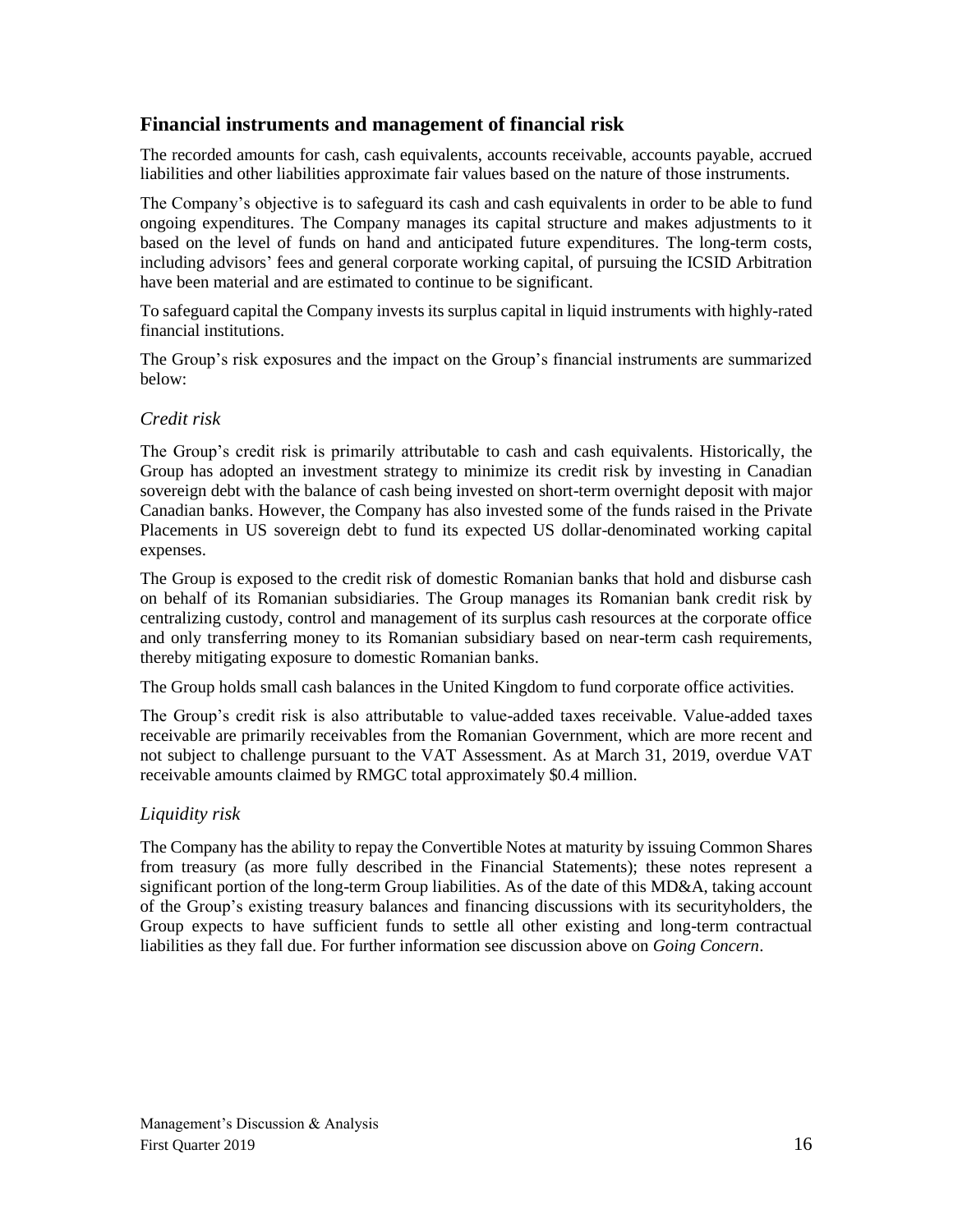#### *Market risk*

#### *(a) Interest rate risk*

The Group has significant cash balances and fixed coupon debt. The Group maintains a short-term investment horizon, typically less than 3 months, for its cash and cash equivalents, and therefore minimizes the risk of interest rate volatility at investment maturity. Where yields on investments less than 90 days are not significantly lower than investments greater than 90 days but less than one year, the Group has elected to utilize the shorter term investments.

With a short-term investment horizon and the intent to hold all investments until maturity, the Group is only marginally exposed to capital erosion should interest rates rise and cause fixed yield investments to devalue.

The Group's primary objective with respect to cash and cash equivalents is to mitigate credit risk. The Group has elected to forego yield in favor of capital preservation.

*(b) Foreign currency risk*

The Group's presentation currency is the Canadian dollar and its activities expose it to fluctuations in foreign exchange rates. The Group has monetary assets and liabilities which are denominated in Romanian Lei, US dollars, UK pounds and Euros and is, therefore, subject to exchange variations against both the functional and presentation currency.

The Group maintains cash and cash equivalents in various currencies and is therefore susceptible to market volatility as foreign cash balances are revalued to the functional currency of the entity and thereafter to the presentation currency of the Group. Therefore, the Group may report foreign exchange gains or losses during periods of significant economic and market volatility. At March 31, 2019 the Group held 88% and 4% of its cash and cash equivalents in US and Canadian dollars, respectively.

The Company has not entered into any derivative hedging activities.

#### *Sensitivity*

Based on Management's knowledge and experience of the financial markets, in respect of the Company's balance of cash and cash equivalents as at March 31, 2019, the Company believes the following market movements are "reasonably possible" over a twelve-month period and would have the stated effects on net income:

- A plus or minus 1% change in earned interest rates; would affect income by \$0.2 million.
- A plus or minus 1% change in foreign exchange rates; would affect income by \$0.2 million.

### **Risks and uncertainties**

An investment in the Common Shares is subject to a number of risks and uncertainties. This section describes existing and future material risks to the business of the Group. The risks described below are not exhaustive. Additional risks and uncertainties not currently known to the Company, or those that it currently deems to be immaterial, may become material and adversely affect the Group's business. The realization of any of these risks may materially and adversely affect the Group's business, financial condition, results of operations and/or the market price of Gabriel's securities.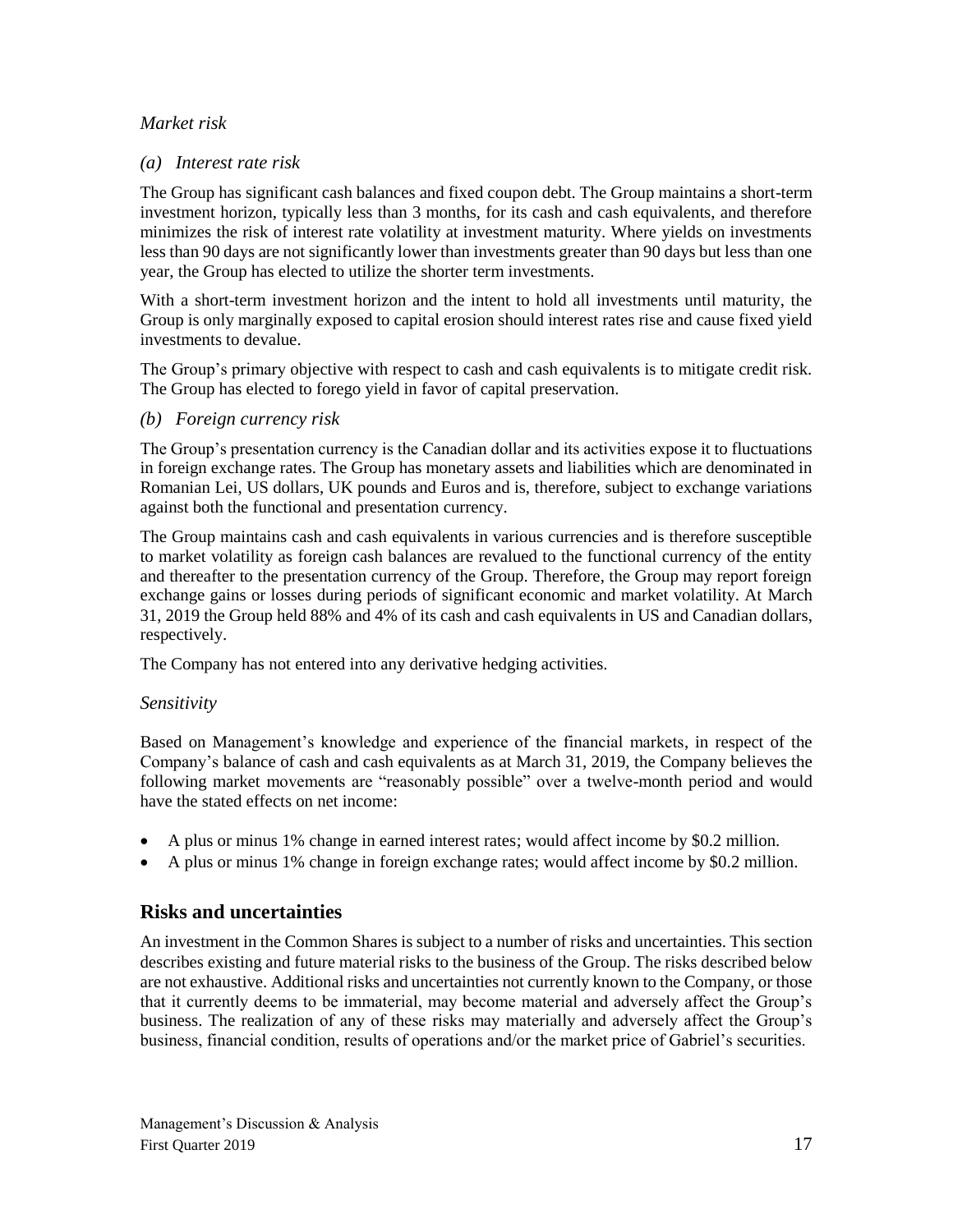#### *ICSID Arbitration*

The resources necessary in pursuing the ICSID Arbitration are substantial and the amount of costs, fees and other expenses and commitments payable in connection with the ICSID Arbitration may differ materially from Management's expectations. Based on the case specific nature of arbitration and the inherent uncertainty in the actions of the Respondent, or the process, timing or outcome of the ICSID Arbitration, there can be no assurances that the ICSID Arbitration will advance in a customary or predictable manner or be completed or settled within any specific or reasonable period of time.

There is no assurance that the Claimants will be successful in establishing Romania's liability in the ICSID Arbitration or, if successful, will collect an award of compensation from the Respondent in the amount requested or at all. Failure to prevail in the ICSID Arbitration, or to obtain adequate compensation for the loss in value of the Group's investment, would materially adversely affect the Group.

The pursuit by the Company of the ICSID Arbitration may lead to the commencement of further abusive fiscal and other investigations and assessments against RMGC or its staff or employees by the Romanian State.

#### *Additional Funding*

Further funding is required by the Company to continue as a going concern and to pursue the ICSID Arbitration to its conclusion, and for general working capital requirements.

Historically the Company has been financed through the issuance of its Common Shares, convertible notes and other equity based securities. Although the Company has been successful in the past in obtaining financing, it has limited access to financial resources as a direct result of the dispute concerning the Project and the core focus of the Company upon the ICSID Arbitration. Notwithstanding the Company's historic and intended discussions with its securityholders on the requirement for additional funding, there is a risk that sufficient additional financing may not be available to the Company on acceptable terms, or at all.

Whilst, as disclosed above, the Company has initiated a process to sell its long lead-time equipment which would, if completed, provide the Company with a reduced cost base and additional working capital, there are no assurances regarding the success of such a sale process or that any proceeds may be realized from the sale of equipment. The timing of the receipt of any such sales proceeds is also uncertain.

#### *Refinancing of existing securities*

The Company may need or desire to refinance all or a portion of the Convertible Notes issued and outstanding pursuant to the Private Placements. There can be no assurance that the Company will be able to refinance any of its indebtedness or incur additional indebtedness.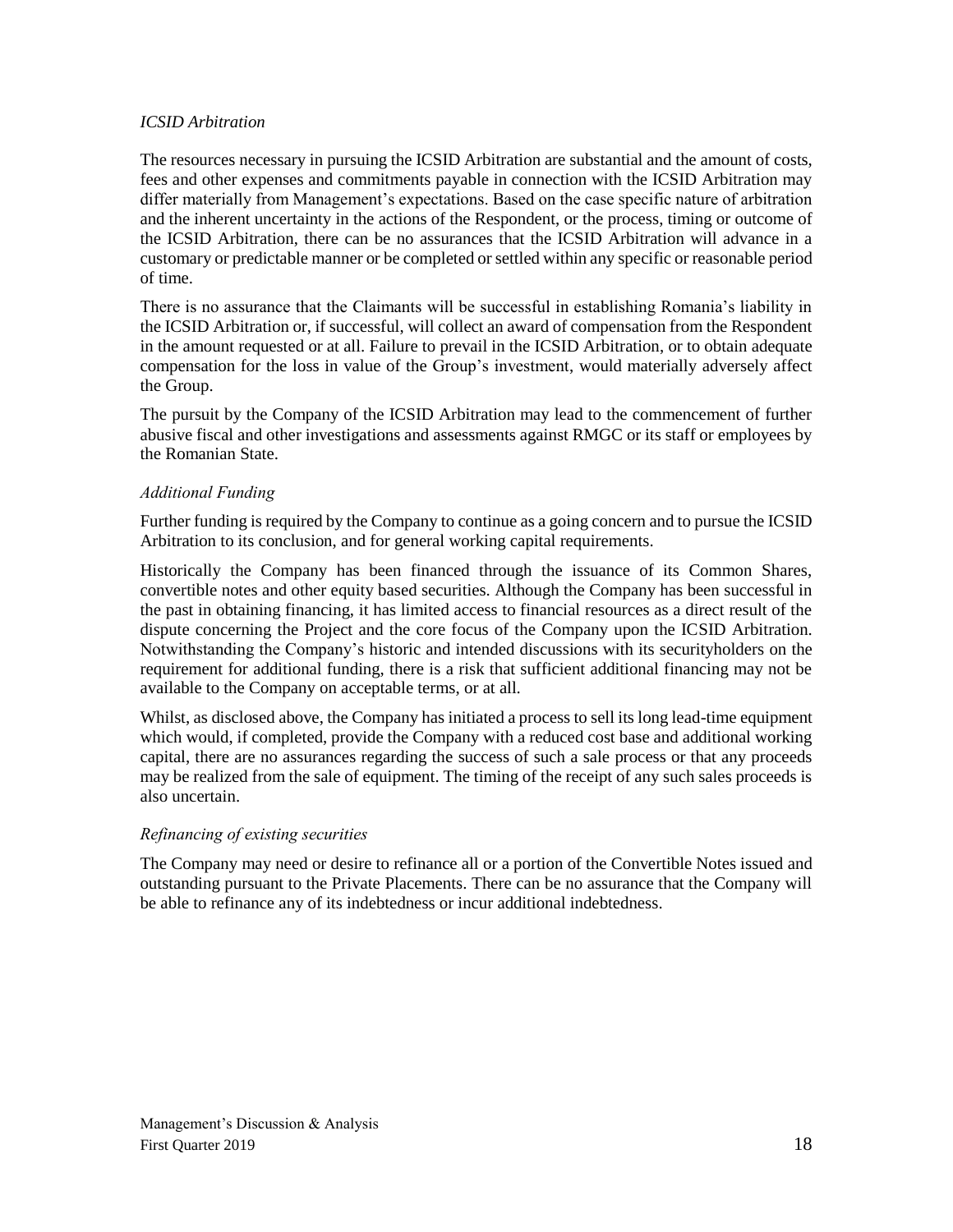#### *Political and economic uncertainty in Romania*

Gabriel's material operations, property rights and other interests are located in Romania. As such, the Company's activities are subject to a number of country specific risks over which it has no control. These risks may include risks related to social, political, economic, legal and fiscal instability and changes of Romanian laws and regulations affecting mining, foreign ownership, taxation, working conditions, rates of exchange, exchange control, exploration licensing, and export licensing and export duties.

In the event of a dispute arising in respect of the Company's activities in Romania (other than the ICSID Arbitration), the Company may be subject to the exclusive jurisdiction of foreign courts or may not be successful in subjecting foreign persons to the jurisdiction of courts in Canada or elsewhere. Any adverse or arbitrary decision of a court, arbitrator or other governmental or regulatory body may have a material adverse impact on the Company's business, assets, prospects, financial condition and results of operations and/or the market price of its securities.

#### *Mineral tenure rights*

As described above, RMGC is the titleholder of the License, an exploitation concession license issued by the Romanian State in June 1999 with respect to the mineral resources and reserves at Roşia Montană. The License has an initial duration of 20 years and may be extended for additional five-year periods as may be needed to ensure rational exploitation of the mineral resources and reserves identified and approved by NAMR. Although RMGC retains "nominal ownership" of the License, the acts and omissions of the Romanian State have prevented RMGC from realizing any benefits of such ownership and thus have deprived the License entirely of its value. Notwithstanding, the License expires in June 2019 and, in order to protect fully its rights and assets, an application for renewal was filed by RMGC on March 8, 2019, within the legal requirement of no less than 90 days prior to the expiry. There can be no assurance that NAMR will approve the extension of the License prior to the expiry date, if at all. Any adverse or arbitrary decision of NAMR may have a material adverse impact on the Company's business, assets, prospects, financial condition and results of operations and/or the market price of its securities.

Pursuant to an exploration concession license issued by the Romanian State in May 1999 relating to the Rodu-Frasin and Tarniţa deposits located in the vicinity of Roşia Montană, and following the completion of extensive exploration at Bucium which identified two feasible deposits, RMGC acquired a direct and exclusive legal right to obtain exploitation licenses for such deposits. However, in violation of RMGC's legal rights and of Romania's legal obligations, Romania has failed for the last 11 years to act on RMGC's applications for exploitation licenses for Rodu-Frasin and Tarniţa.

#### *Legal proceedings*

As previously disclosed, Gabriel has been party (directly and through RMGC) to a number of legal challenges in Romania and, in the course of its business, may from time to time become involved in the defence and initiation of legal claims, arbitration and other legal proceedings.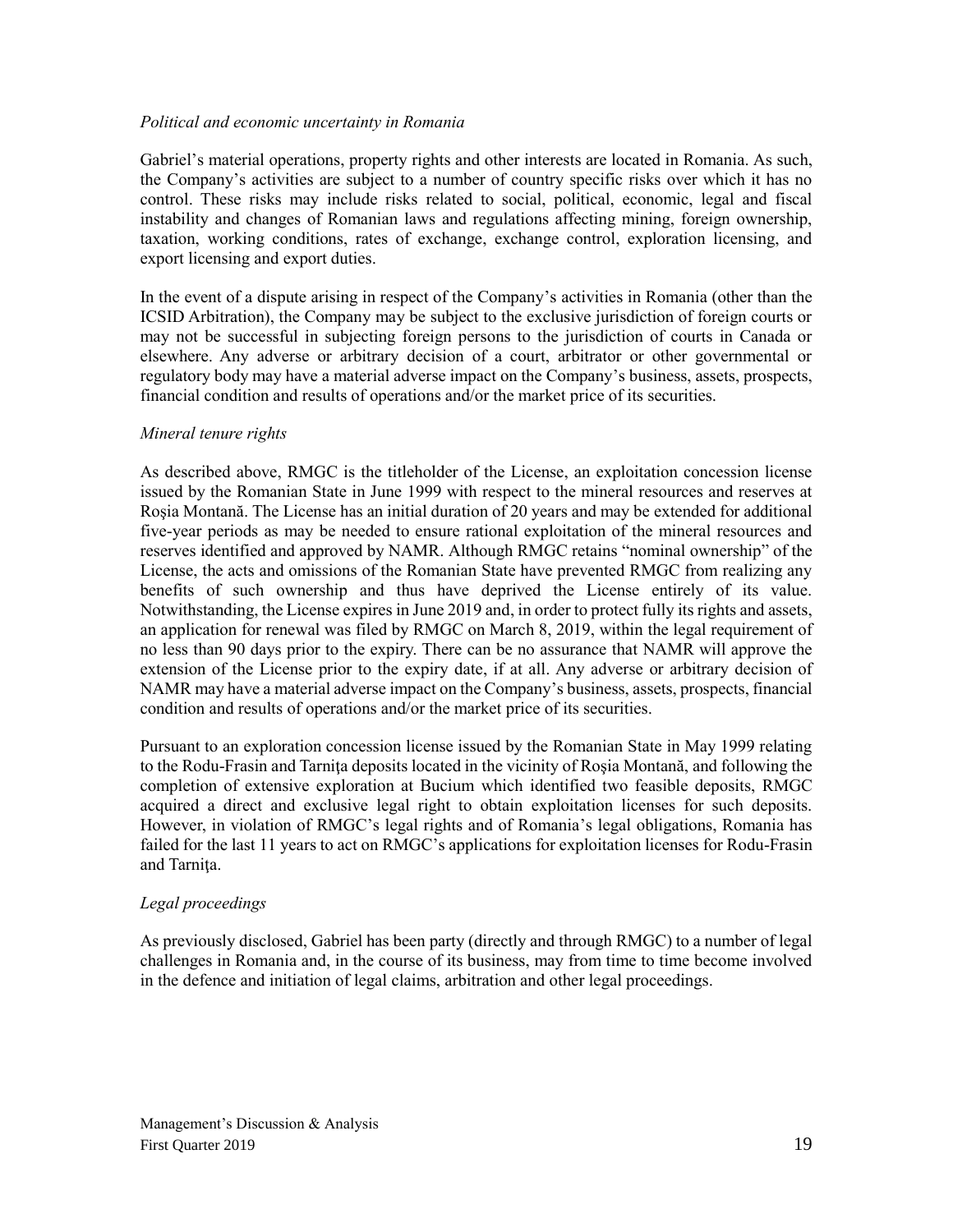Due to the inherent uncertainties of the judicial process in Romania, the nature and results of any such legal proceedings cannot be predicted with any certainty. In addition, such claims, arbitration and other legal proceedings can be lengthy and involve the incurrence of substantial costs and resources by the Company. The initiation, pursuit and/or outcome of any particular claim, arbitration or legal proceeding could have a material adverse effect on the Company's financial position and results of operations, and on the Company's business, assets and prospects.

#### *UNESCO World Heritage List*

In July 2018, the World Heritage Committee postponed a decision on the inclusion of the Roșia Montană Mining Cultural Landscape on the UNESCO World Heritage List for up to three years at the request of the Romanian government. The inclusion of Roșia Montană on the UNESCO World Heritage List would have a material adverse impact on the Company's business, assets and financial condition insofar as it effectively prevents any mining in the Project area and thus whether an amicable resolution of the dispute with the Romanian State could be reached.

#### *Dependence on Management and key personnel*

The Group is dependent on a relatively small number of key directors, officers and employees. Loss of any one of those persons could have an adverse effect on it. Retaining qualified and experienced personnel is critical to the Company's success. However, there can be no assurance that the Group will be successful in so doing.

Furthermore, the loss of key employees, in particular those who possess important historical knowledge related to the Project which could be relevant to the ICSID Arbitration, could have a material adverse effect on the outcome of the ICSID Arbitration and future operations of the Group.

#### *Minvest mine closure plan*

In May 2006, Minvest permanently ceased all of its mining operations at Roșia Montană. As a result, a mine closure plan was developed, which, Gabriel understands, was approved by the Romanian Ministry of Economy and NAMR. The mine closure plan was developed to integrate into RMGC's development plans for Roșia Montană in order to avoid any conflict between the Romanian State's closure activities and RMGC's development activities. A state-owned company under the coordination of the Ministry of Economy, S.C. CONVERSMIN S.A. ("CONVERSMIN"), has responsibility for the mine closure plan.

There can be no assurance that the activities contemplated by such mine closure plan will be implemented in a timely fashion, and no such action has been undertaken to date. Until the mine closure plan has been fully implemented, there can be no assurance that such activities will not attract liability to RMGC, as the titleholder of the License, under the current or future laws, rules and regulations applicable to mining activities in Romania. Likewise, there can be no assurance that the legally binding assumption by the Romanian State-owned operator of all liabilities associated with its past mining operations and the indemnification of RMGC from such liabilities will be fulfilled by, or be enforceable against, such entity. However, CONVERSMIN is currently seeking funding from the EU, through the Operational Programme for Large Infrastructure (POIM), for several mine closures including Rosia Montana.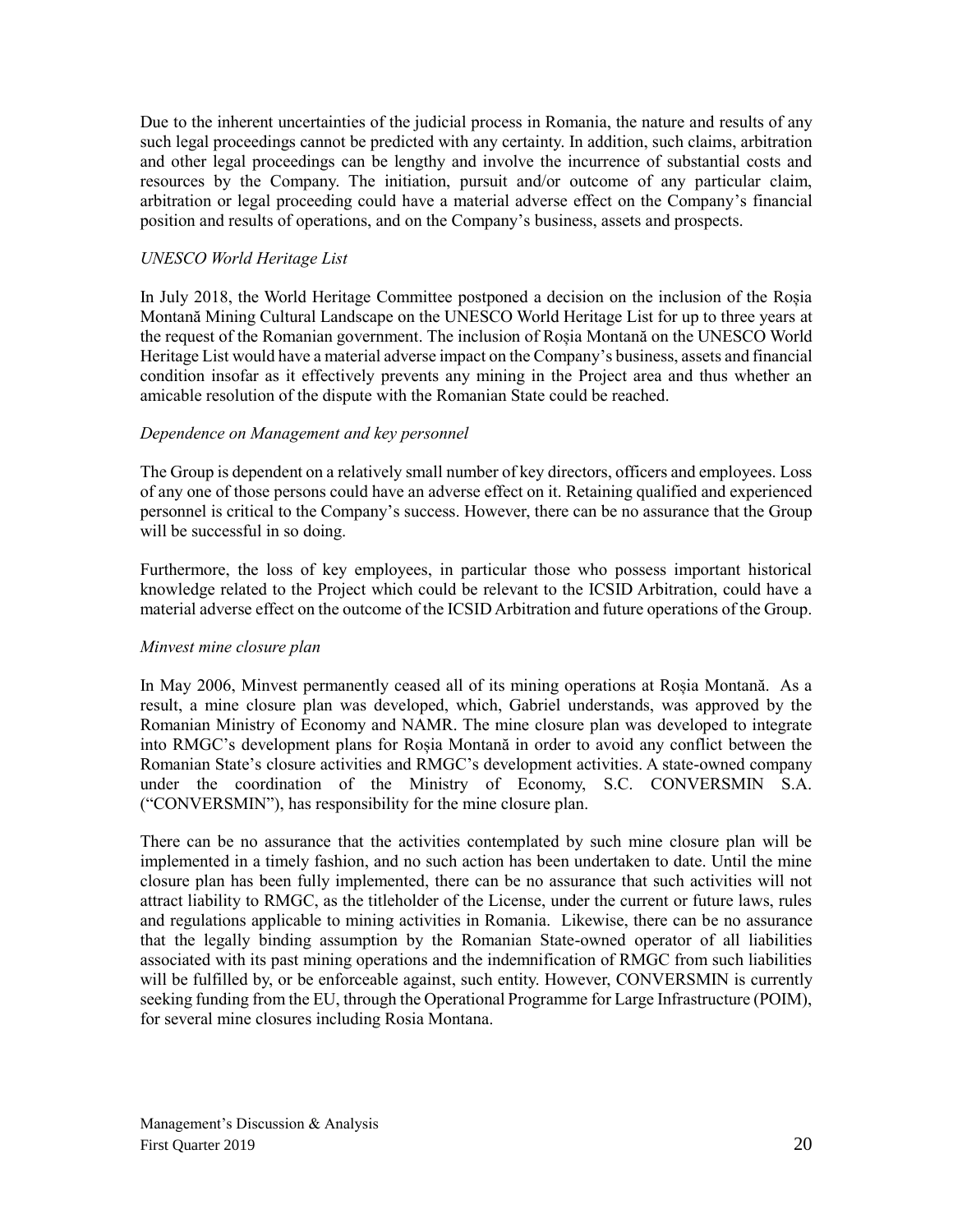#### *Potential dilution to existing shareholders*

As described above, the Company will require additional financing in order to pursue the ICSID Arbitration to its conclusion and for general working capital requirements. In order to raise such financing, the Company anticipates that it may sell additional equity securities including, but not limited to, Common Shares, share purchase warrants or some form of convertible security. The additional issuances of equity securities will result in dilution to existing shareholders.

The conversion and/or exercise (as applicable) of the Company's outstanding Convertible Notes and existing warrants could result in the issuance of a significant number of Common Shares causing significant dilution to the ownership of existing shareholders. Unless and until the Company successfully permits the Project or collects an arbitral award, if any, or acquires and/or develops other operating properties which provide positive cash flow, the Company's ability to meet its obligations as they fall due or redeem in whole or part or otherwise restructure the Convertible Notes will be limited to the Company's cash on hand and/or its ability to issue additional equity or debt securities in the future. Such transactions could potentially cause substantial dilution to the shareholders at that time.

#### *Continued Listing of the Common Shares*

The continued listing of the Common Shares on the Exchange is conditional upon its ability to meet the applicable continued listing requirements of the Exchange. In the event that Gabriel is not able to maintain a listing of its Common Shares on the Exchange or any substitute exchange, it may be extremely difficult or impossible for shareholders to sell their Common Shares. If the Company is delisted from the Exchange but obtains a substitute listing for the Common Shares, the Common Shares may have less liquidity and more price volatility than experienced on the Exchange. Shareholders may not be able to sell their Common Shares on any such substitute exchange in the quantities, at the times, or at the prices that could potentially be available on a more liquid trading market. As a result of these factors, if the Common Shares are delisted from the Exchange, the price of the Common Shares may decline and the Company's ability to obtain financing in the future could be materially impaired.

#### *Compliance with Anti-Corruption Laws*

Gabriel is subject to various anti-corruption laws and regulations including, but not limited to, the Canadian Corruption of Foreign Public Officials Act 1999 and the UK Bribery Act 2010. In general, these laws prohibit a company and its employees and intermediaries from bribing or making other prohibited payments to foreign officials or other persons to obtain or retain business or gain some other business advantage. Gabriel's primary operations are located in Romania, a country which, according to Transparency International, is perceived as having fairly high levels of corruption relative to the rest of Europe (Romania ranks  $61<sup>st</sup>$  out of 180 countries in terms of corruption, according to a 2018 index published in January 2019 by Transparency International). Gabriel cannot predict the nature, scope or effect of future anti-corruption regulatory requirements to which Gabriel's operations might be subject or the manner in which existing laws might be administered or interpreted.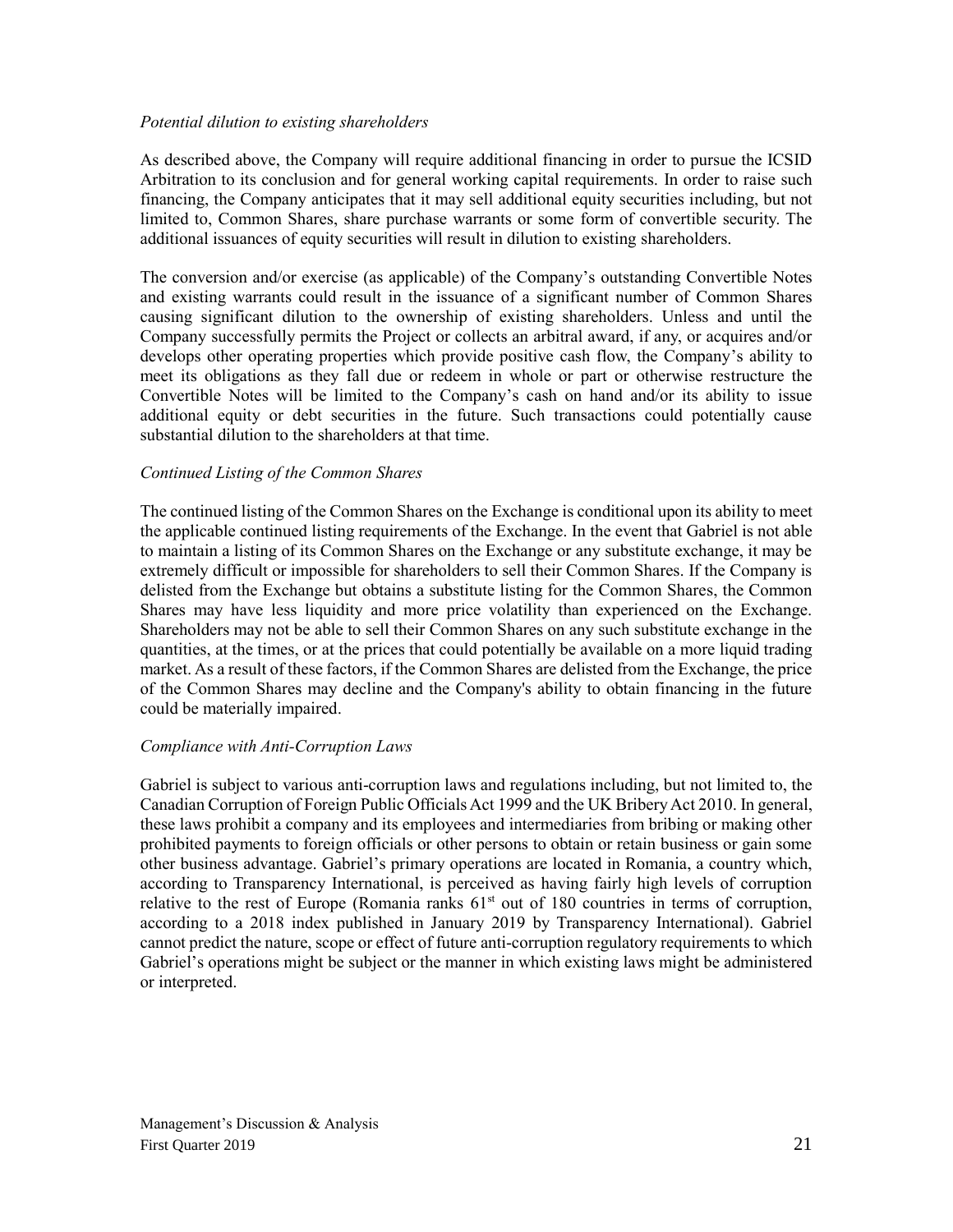Failure to comply with the applicable legislation and other similar foreign laws could expose Gabriel and/or its senior management to civil and/or criminal penalties, other sanctions and remedial measures, legal expenses and reputational damage, all of which could materially and adversely affect Gabriel's business, financial condition and results of operations. Likewise, any investigation of any potential violations of the applicable anti-corruption legislation by UK, Canadian or foreign authorities could also have an adverse impact on Gabriel's ability to develop the Project or its business, financial condition and results of operations.

As a consequence of these legal and regulatory requirements, Gabriel has instituted policies and procedures with regard to business ethics, which have been designed to ensure that Gabriel and its employees comply with applicable anti-corruption laws and regulations. However, there can be no assurance or guarantee that such efforts have been and will be completely effective in ensuring Gabriel's compliance, and the compliance of its employees, consultants, contractors and other agents, with all applicable anti-corruption laws and regulations.

#### *Insurance and uninsurable risks*

Gabriel maintains insurance to protect it against certain risks related to its operations in type and amounts that it believes are reasonable depending upon the circumstances surrounding each identified risk and the advice of its retained insurance advisor. There are also risks against which the Company cannot insure or against which it may elect not to insure for various reasons. The potential costs associated with any liabilities not covered by insurance, or in excess of insurance coverage, or compliance with applicable laws and regulations may cause substantial delays to its operations and require significant capital outlays, adversely affecting the future business, assets, prospects, financial condition and results of operations of the Company.

#### *General economic and financial market conditions*

Global economic and financial conditions may impact the ability of the Company to obtain loans, financing and other credit facilities in the future and, if obtained, on terms favourable to the Company. As a consequence, global financial conditions could adversely impact the Company's financial status and share price.

#### *Market price volatility*

Publicly quoted securities are subject to a relatively high degree of price volatility. It may be anticipated that the quoted market for the Common Shares will be subject to market trends generally and there may be significant fluctuations in the price of the Common Shares.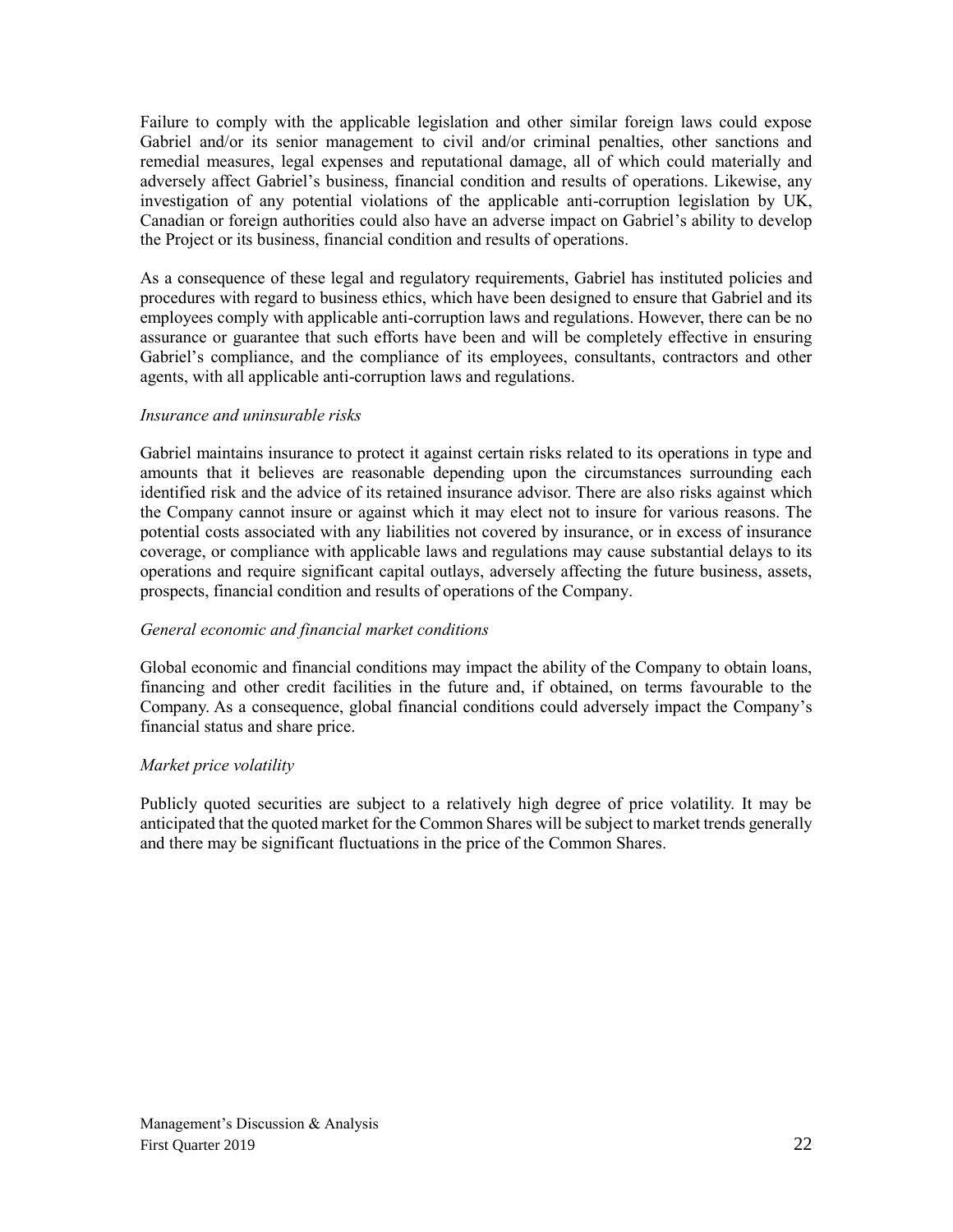#### *Currency fluctuations*

The Company's reporting currency is the Canadian dollar, which is exposed to fluctuations against other currencies. The Company's primary operations are located in Romania and many of its expenditures and obligations are denominated in Romanian Lei. In addition, the Company has and/or will have expenditures and obligations denominated in other currencies including, but not limited to, Canadian dollars, US dollars, EUROs and United Kingdom pounds sterling ("GBP"). The Company maintains active cash accounts in Canadian dollars, US dollars, GBP and RON and has either monetary assets and/or liabilities in currencies including US dollars, Canadian dollars, EUROs, GBP and RON. As such, the Company's results of operations are subject to foreign currency fluctuation risks and such fluctuations may adversely affect the financial position and operating results of the Company. The Company does not currently use any derivative products to actively manage or mitigate any foreign exchange exposure.

#### *No history of earnings or dividends*

The Company has no history of earnings and as such the Company has not paid dividends on its Common Shares since incorporation. The Company does not intend to declare or pay cash dividends at present.

#### *Accounting policies and internal controls*

Since January 1, 2011, the Company has prepared its financial reports in accordance with International Financial Reporting Standards. In preparation of financial reports, Management of Gabriel may need to rely upon assumptions, make estimates or use their best judgment in determining the financial condition of the Company. Significant accounting policies are described in more detail in the Company's audited financial statements.

In order to have a reasonable level of assurance that financial transactions are properly authorized, assets are safeguarded against unauthorized or improper use, and transactions are properly recorded and reported, the Company has implemented and continues to analyze its internal control systems for financial reporting. Although the Company believes its financial reporting and financial statements are prepared with reasonable safeguards to ensure reliability, the Company cannot provide absolute assurance.

#### *Enforcement of civil liabilities*

As substantially all of the assets of Gabriel and its subsidiaries are located outside of Canada, and certain of its directors and officers are resident outside of Canada, it may be difficult or impossible to enforce judgements granted by a court in Canada against the assets of Gabriel or its subsidiaries or its directors and officers residing outside of Canada.

#### *Conflicts of interest*

Some of the directors and officers of the Company are, or may be, on the boards of other natural resource companies, or other providers of finance, from time-to-time resulting in conflicts of interests. Therefore, there is the potential for a conflict of interest between the Company and some of its directors and officers. Directors and officers of the Company with conflicts of interest will be subject to and will follow the procedures set out in applicable corporate and securities legislation, regulations, rules and policies.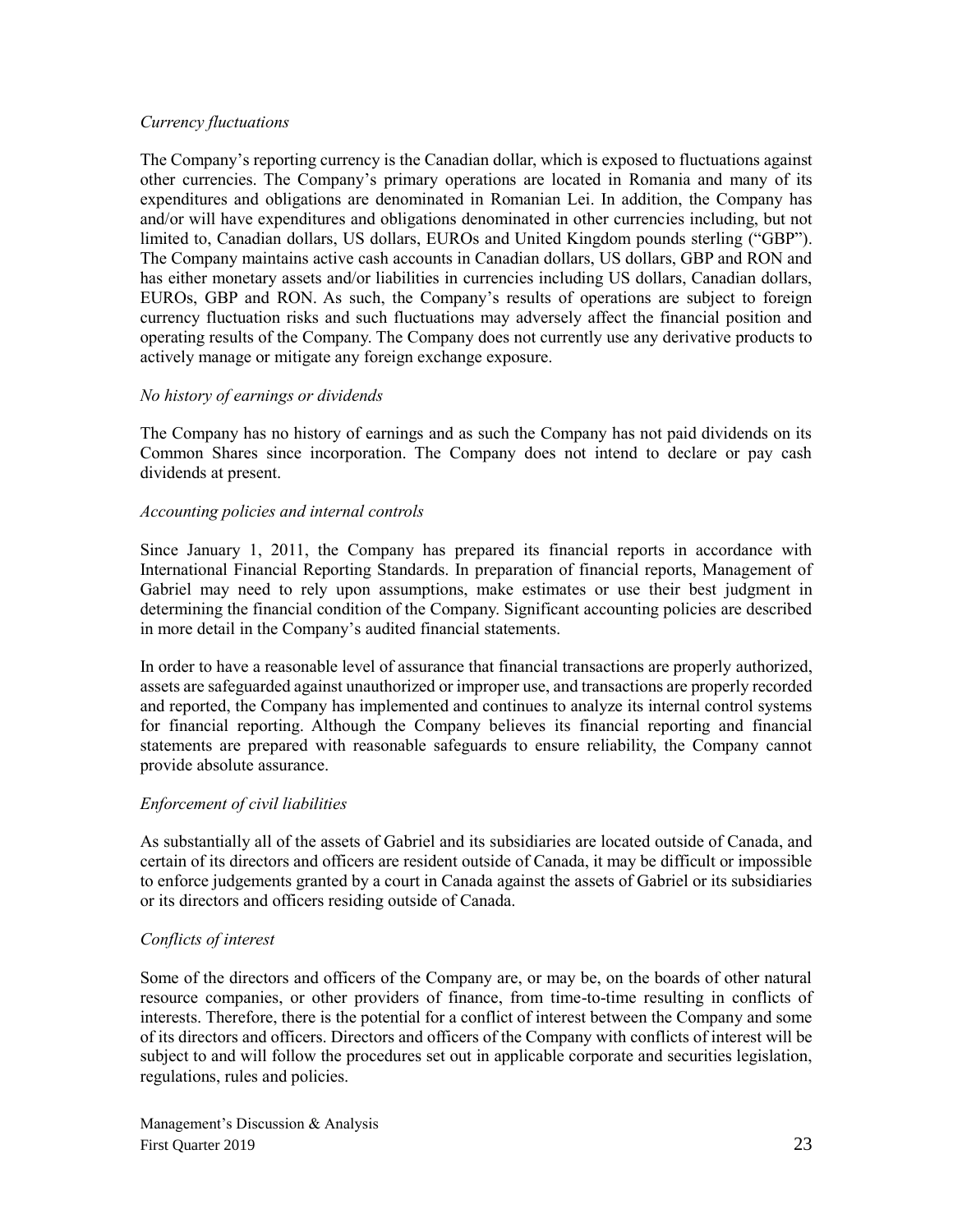# **CEO/CFO Certification**

The Company's Chief Executive Officer ("CEO") and Chief Financial Officer ("CFO") have reviewed the interim financial statements and interim MD&A (the "Interim Filings") for the threemonth period ended March 31, 2019.

The CEO and CFO certify that, as at March 31, 2019, based on their knowledge, having exercised reasonable diligence, the Interim Filings do not contain any untrue statement of a material fact or omit to state a material fact required to be stated or that is necessary to make a statement not misleading in light of the circumstances under which it was made, for the period covered by the Interim Filings.

The CEO and CFO certify that, as at March 31, 2019, based on their knowledge, having exercised reasonable diligence, the interim financial statements for the period, together with the other financial information included in the Interim Filings, fairly present in all material respects the financial condition, financial performance and cash flows of the Company, as of March 31, 2019 and for the three month period to that date.

# **Outstanding Share Data**

The Company's fully diluted share capital as at May 13, 2019 was:

|                                        | Outstanding   |
|----------------------------------------|---------------|
| Common shares                          | 491,167,460   |
| Common stock options                   | 28,255,501    |
| Deferred share units - Common Shares   | 2,941,553     |
| Restricted share units - Common Shares | 1,034,803     |
| Warrants                               | 217,962,097   |
| Convertible notes                      | 307,912,500   |
| <b>Fully diluted share capital</b>     | 1,049,273,914 |

# **Forward-Looking Statements**

This MD&A contains "forward-looking information" (also referred to as "forward-looking statements") within the meaning of applicable Canadian securities legislation. Forward-looking statements are provided for the purpose of providing information about Management's current expectations and plans and allowing investors and others to get a better understanding of the Company's operating environment. All statements, other than statements of historical fact, are forward-looking statements.

In this MD&A, forward-looking statements are necessarily based upon a number of estimates and assumptions that, while considered reasonable by the Company at this time, are inherently subject to significant business, economic and competitive uncertainties and contingencies that may cause the Company's actual financial results, performance, or achievements to be materially different from those expressed or implied herein. Some of the uncertainties associated with material factors or assumptions used to develop forward-looking statements include, without limitation: the progress of the ICSID Arbitration, actions by the Romanian Government or affiliates thereof, the impact of current or future litigation against the Group, conditions or events impacting the Company's ability to fund its operations (including but not limited to the completion of additional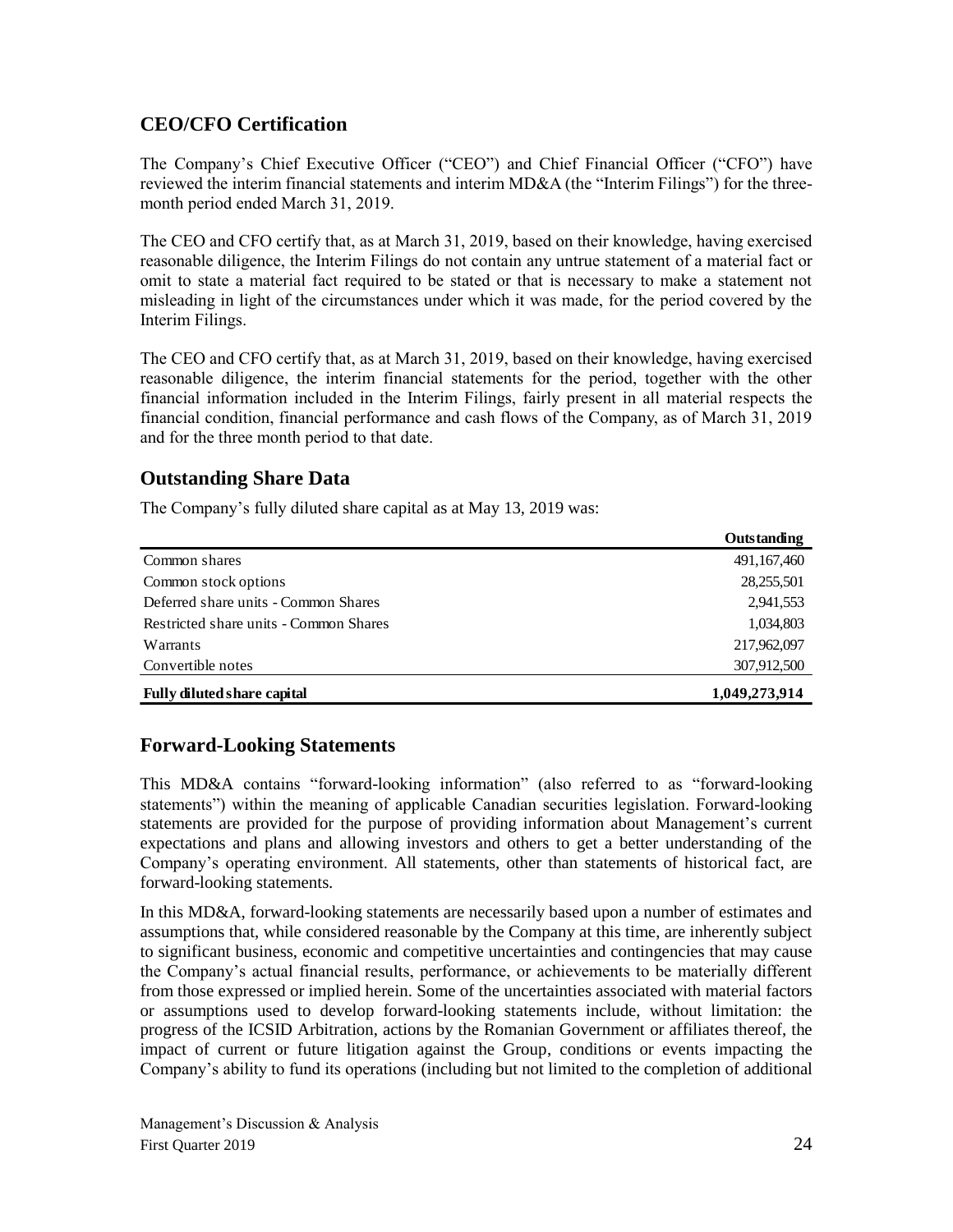funding noted above) or service its debt, the ability to progress exploration, development and operation of mining properties and the overall impact of misjudgments made in good faith in the course of preparing forward-looking information.

Forward-looking statements involve risks, uncertainties, assumptions, and other factors including those set out above and below, that may never materialize, prove incorrect or materialize other than as currently contemplated, which could cause the Company's results to differ materially from those expressed or implied by such forward-looking statements.

Any statements that express or involve discussions with respect to predictions, expectations, beliefs, plans, projections, objectives, assumptions or future events or performance (often, but not always, identified by words or phrases such as "expects", "is expected", "is of the view" "anticipates", "believes", "plans", "projects", "estimates", "assumes", "intends", "strategy", "goals", "objectives", "potential", "possible" or variations thereof or stating that certain actions, events, conditions or results "may", "could", "would", "should", "might" or "will" be taken, occur or be achieved, or the negative of any of these terms and similar expressions) are not statements of fact and may be forward-looking statements.

Numerous factors could cause actual results to differ materially from those in the forward-looking statements, including without limitation:

- the duration, required disclosure, costs, process and outcome of the ICSID Arbitration;
- changes in the Group's liquidity and capital resources;
- access to funding to support the Group's continued ICSID Arbitration and/or operating activities in the future;
- equity dilution resulting from the conversion of the Convertible Notes, or exercise of warrants, in part or in whole to Common Shares;
- the ability of the Company to maintain a continued listing on the Exchange or any regulated public market for trading securities;
- the impact on business strategy and its implementation in Romania of: unforeseen historic acts of corruption, uncertain legal enforcement both for and against the Group and political and social instability;
- regulatory, political and economic risks associated with operating in a foreign jurisdiction including changes in laws, governments and legal and fiscal regimes;
- volatility of currency exchange rates; and
- the availability and continued participation in operational or other matters pertaining to the Group of certain key employees and consultants.

This list is not exhaustive of the factors that may affect any of the Company's forward-looking statements.

Investors are cautioned not to put undue reliance on forward-looking statements, and investors should not infer that there has been no change in the Company's affairs since the date of this MD&A that would warrant any modification of any forward-looking statement made in this document, other documents periodically filed with or furnished to the relevant securities regulators or documents presented on the Company's website. All subsequent written and oral forward-looking statements attributable to the Company or persons acting on its behalf are expressly qualified in their entirety by this notice. The Company disclaims any intent or obligation to update publicly or otherwise revise any forward-looking statements or the foregoing list of assumptions or factors, whether as a result of new information, future events or otherwise, subject to the Company's disclosure obligations under applicable Canadian securities regulations. Investors are urged to read the Company's filings with Canadian securities regulatory agencies.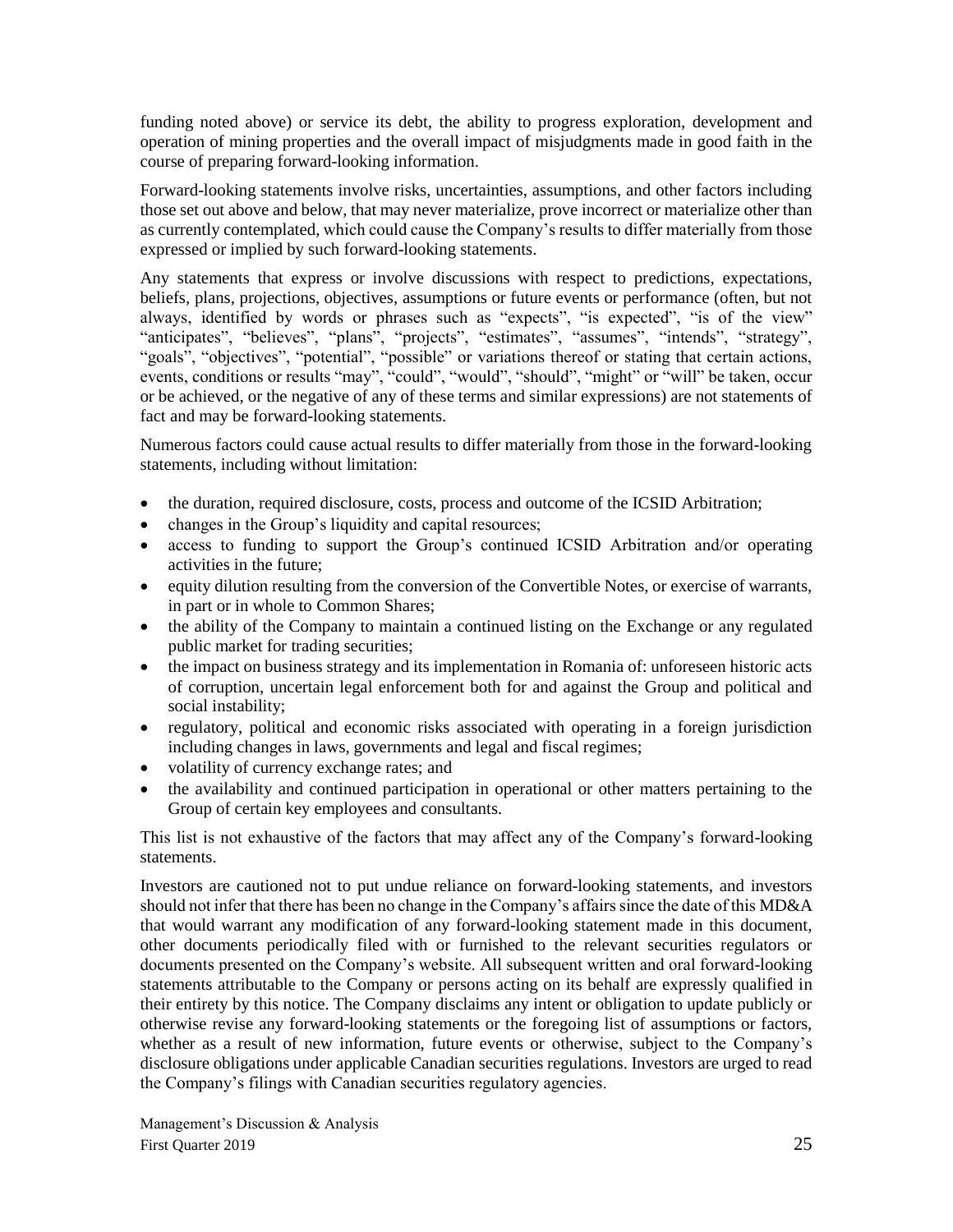# **Gabriel Resources Ltd.**

Condensed Interim Consolidated Financial Statements (Unaudited) For the period ended March 31, 2019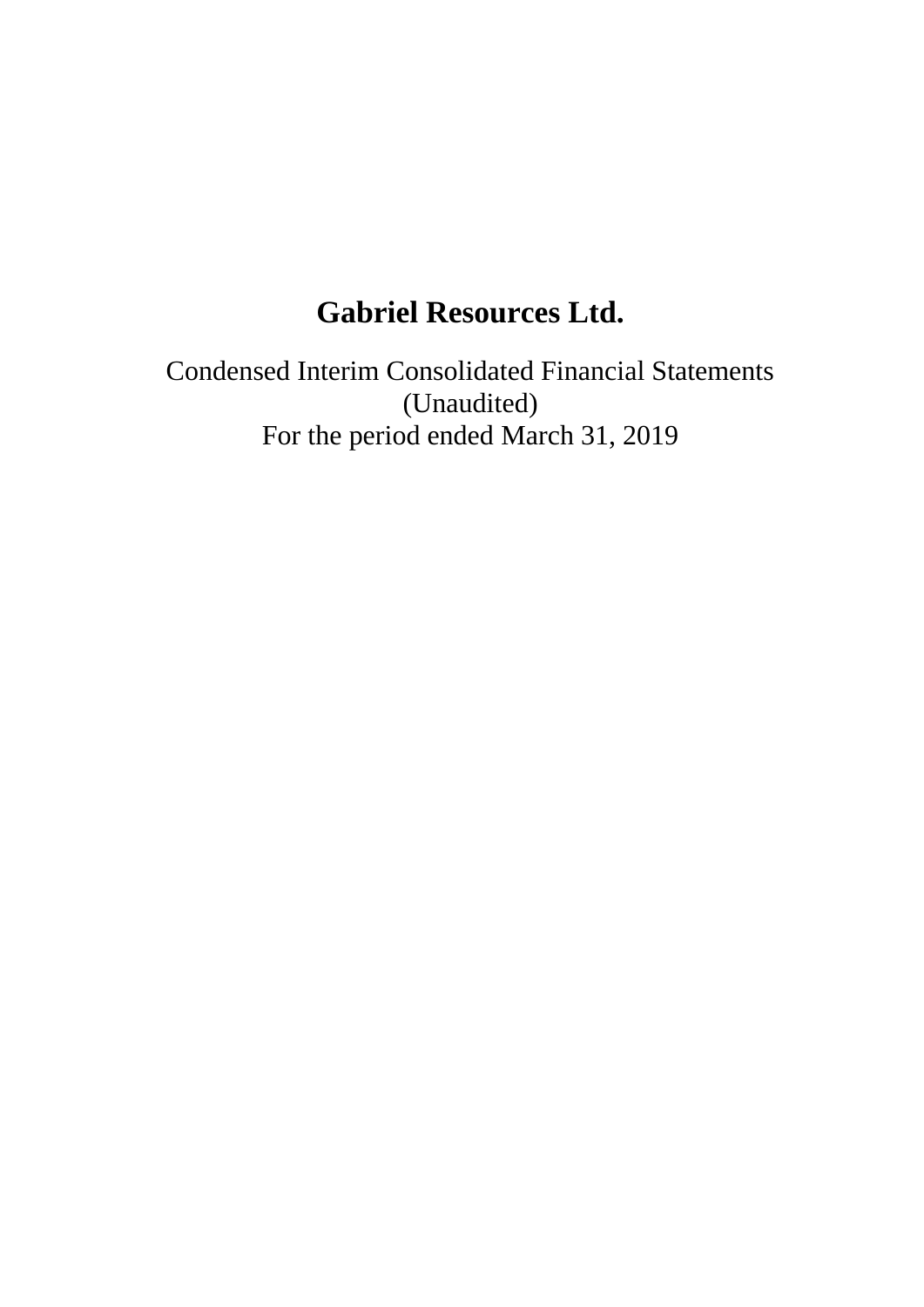# Condensed Consolidated Statement of Financial Position

As at March 31, 2019 and December 31, 2018

*(Unaudited and expressed in thousands of Canadian dollars)*

| <b>Notes</b><br>2019<br>2018<br><b>Assets</b><br><b>Current assets</b><br>Cash and cash equivalents<br>7<br>16,700<br>18,116<br>Trade and other receivables<br>709<br>731<br>606<br>288<br>Prepaid expenses and supplies<br>Total current assets (excluding assets classified as held for sale)<br>18,015<br>19,135<br>Assets classified as held for sale<br>6,387<br>6<br>6,554<br>24,402<br><b>Total current assets</b><br>25,689<br><b>Non-current assets</b><br>Restricted cash<br>540<br>570<br>142<br>Property, plant and equipment<br>134<br>Right of use assets<br>$\overline{4}$<br>164<br>Loan receivable<br>12<br>905<br>500<br>1,751<br>1,204<br><b>Total non-current assets</b><br><b>TOTAL ASSETS</b><br>26,153<br>26,893<br><b>Liabilities</b><br><b>Current liabilities</b><br>Trade and other payables<br>8<br>2,086<br>4,969<br><b>Resettlement liabilities</b><br>9<br>644<br>640<br>Lease liabilities (short term)<br>$\overline{4}$<br>175<br>Other current liabilities<br>10<br>1,252<br>953<br><b>Total current liabilities</b><br>6,562<br>4,157<br><b>Non-current liabilities</b><br>Convertible, subordinated, unsecured notes<br>16<br>73,277<br>71,136<br><b>Total non-current liabilities</b><br>73,277<br>71,136<br><b>TOTAL LIABILITIES</b><br>77,434<br>77,698<br><b>Deficit</b><br>Share capital<br>883,995<br>880,197<br>Other reserves<br>146,105<br>142,481<br>1,702<br>Currency translation adjustment<br>1,836<br>Accumulated deficit<br>(1,087,063)<br>(1,079,331)<br>Deficit attributable to owners of the parent<br>(55,261)<br>(54, 817)<br>11<br>Non-controlling interest<br>3,980<br>4,012<br><b>TOTAL DEFICIT</b><br>(51,281)<br>(50, 805)<br><b>TOTAL DEFICIT AND LIABILITIES</b><br>26,153<br>26,893<br>Going concern - Note 1 |  | March 31 | December 31 |
|-------------------------------------------------------------------------------------------------------------------------------------------------------------------------------------------------------------------------------------------------------------------------------------------------------------------------------------------------------------------------------------------------------------------------------------------------------------------------------------------------------------------------------------------------------------------------------------------------------------------------------------------------------------------------------------------------------------------------------------------------------------------------------------------------------------------------------------------------------------------------------------------------------------------------------------------------------------------------------------------------------------------------------------------------------------------------------------------------------------------------------------------------------------------------------------------------------------------------------------------------------------------------------------------------------------------------------------------------------------------------------------------------------------------------------------------------------------------------------------------------------------------------------------------------------------------------------------------------------------------------------------------------------------------------------------------------------------------------------------------------------------------------------|--|----------|-------------|
|                                                                                                                                                                                                                                                                                                                                                                                                                                                                                                                                                                                                                                                                                                                                                                                                                                                                                                                                                                                                                                                                                                                                                                                                                                                                                                                                                                                                                                                                                                                                                                                                                                                                                                                                                                               |  |          |             |
|                                                                                                                                                                                                                                                                                                                                                                                                                                                                                                                                                                                                                                                                                                                                                                                                                                                                                                                                                                                                                                                                                                                                                                                                                                                                                                                                                                                                                                                                                                                                                                                                                                                                                                                                                                               |  |          |             |
|                                                                                                                                                                                                                                                                                                                                                                                                                                                                                                                                                                                                                                                                                                                                                                                                                                                                                                                                                                                                                                                                                                                                                                                                                                                                                                                                                                                                                                                                                                                                                                                                                                                                                                                                                                               |  |          |             |
|                                                                                                                                                                                                                                                                                                                                                                                                                                                                                                                                                                                                                                                                                                                                                                                                                                                                                                                                                                                                                                                                                                                                                                                                                                                                                                                                                                                                                                                                                                                                                                                                                                                                                                                                                                               |  |          |             |
|                                                                                                                                                                                                                                                                                                                                                                                                                                                                                                                                                                                                                                                                                                                                                                                                                                                                                                                                                                                                                                                                                                                                                                                                                                                                                                                                                                                                                                                                                                                                                                                                                                                                                                                                                                               |  |          |             |
|                                                                                                                                                                                                                                                                                                                                                                                                                                                                                                                                                                                                                                                                                                                                                                                                                                                                                                                                                                                                                                                                                                                                                                                                                                                                                                                                                                                                                                                                                                                                                                                                                                                                                                                                                                               |  |          |             |
|                                                                                                                                                                                                                                                                                                                                                                                                                                                                                                                                                                                                                                                                                                                                                                                                                                                                                                                                                                                                                                                                                                                                                                                                                                                                                                                                                                                                                                                                                                                                                                                                                                                                                                                                                                               |  |          |             |
|                                                                                                                                                                                                                                                                                                                                                                                                                                                                                                                                                                                                                                                                                                                                                                                                                                                                                                                                                                                                                                                                                                                                                                                                                                                                                                                                                                                                                                                                                                                                                                                                                                                                                                                                                                               |  |          |             |
|                                                                                                                                                                                                                                                                                                                                                                                                                                                                                                                                                                                                                                                                                                                                                                                                                                                                                                                                                                                                                                                                                                                                                                                                                                                                                                                                                                                                                                                                                                                                                                                                                                                                                                                                                                               |  |          |             |
|                                                                                                                                                                                                                                                                                                                                                                                                                                                                                                                                                                                                                                                                                                                                                                                                                                                                                                                                                                                                                                                                                                                                                                                                                                                                                                                                                                                                                                                                                                                                                                                                                                                                                                                                                                               |  |          |             |
|                                                                                                                                                                                                                                                                                                                                                                                                                                                                                                                                                                                                                                                                                                                                                                                                                                                                                                                                                                                                                                                                                                                                                                                                                                                                                                                                                                                                                                                                                                                                                                                                                                                                                                                                                                               |  |          |             |
|                                                                                                                                                                                                                                                                                                                                                                                                                                                                                                                                                                                                                                                                                                                                                                                                                                                                                                                                                                                                                                                                                                                                                                                                                                                                                                                                                                                                                                                                                                                                                                                                                                                                                                                                                                               |  |          |             |
|                                                                                                                                                                                                                                                                                                                                                                                                                                                                                                                                                                                                                                                                                                                                                                                                                                                                                                                                                                                                                                                                                                                                                                                                                                                                                                                                                                                                                                                                                                                                                                                                                                                                                                                                                                               |  |          |             |
|                                                                                                                                                                                                                                                                                                                                                                                                                                                                                                                                                                                                                                                                                                                                                                                                                                                                                                                                                                                                                                                                                                                                                                                                                                                                                                                                                                                                                                                                                                                                                                                                                                                                                                                                                                               |  |          |             |
|                                                                                                                                                                                                                                                                                                                                                                                                                                                                                                                                                                                                                                                                                                                                                                                                                                                                                                                                                                                                                                                                                                                                                                                                                                                                                                                                                                                                                                                                                                                                                                                                                                                                                                                                                                               |  |          |             |
|                                                                                                                                                                                                                                                                                                                                                                                                                                                                                                                                                                                                                                                                                                                                                                                                                                                                                                                                                                                                                                                                                                                                                                                                                                                                                                                                                                                                                                                                                                                                                                                                                                                                                                                                                                               |  |          |             |
|                                                                                                                                                                                                                                                                                                                                                                                                                                                                                                                                                                                                                                                                                                                                                                                                                                                                                                                                                                                                                                                                                                                                                                                                                                                                                                                                                                                                                                                                                                                                                                                                                                                                                                                                                                               |  |          |             |
|                                                                                                                                                                                                                                                                                                                                                                                                                                                                                                                                                                                                                                                                                                                                                                                                                                                                                                                                                                                                                                                                                                                                                                                                                                                                                                                                                                                                                                                                                                                                                                                                                                                                                                                                                                               |  |          |             |
|                                                                                                                                                                                                                                                                                                                                                                                                                                                                                                                                                                                                                                                                                                                                                                                                                                                                                                                                                                                                                                                                                                                                                                                                                                                                                                                                                                                                                                                                                                                                                                                                                                                                                                                                                                               |  |          |             |
|                                                                                                                                                                                                                                                                                                                                                                                                                                                                                                                                                                                                                                                                                                                                                                                                                                                                                                                                                                                                                                                                                                                                                                                                                                                                                                                                                                                                                                                                                                                                                                                                                                                                                                                                                                               |  |          |             |
|                                                                                                                                                                                                                                                                                                                                                                                                                                                                                                                                                                                                                                                                                                                                                                                                                                                                                                                                                                                                                                                                                                                                                                                                                                                                                                                                                                                                                                                                                                                                                                                                                                                                                                                                                                               |  |          |             |
|                                                                                                                                                                                                                                                                                                                                                                                                                                                                                                                                                                                                                                                                                                                                                                                                                                                                                                                                                                                                                                                                                                                                                                                                                                                                                                                                                                                                                                                                                                                                                                                                                                                                                                                                                                               |  |          |             |
|                                                                                                                                                                                                                                                                                                                                                                                                                                                                                                                                                                                                                                                                                                                                                                                                                                                                                                                                                                                                                                                                                                                                                                                                                                                                                                                                                                                                                                                                                                                                                                                                                                                                                                                                                                               |  |          |             |
|                                                                                                                                                                                                                                                                                                                                                                                                                                                                                                                                                                                                                                                                                                                                                                                                                                                                                                                                                                                                                                                                                                                                                                                                                                                                                                                                                                                                                                                                                                                                                                                                                                                                                                                                                                               |  |          |             |
|                                                                                                                                                                                                                                                                                                                                                                                                                                                                                                                                                                                                                                                                                                                                                                                                                                                                                                                                                                                                                                                                                                                                                                                                                                                                                                                                                                                                                                                                                                                                                                                                                                                                                                                                                                               |  |          |             |
|                                                                                                                                                                                                                                                                                                                                                                                                                                                                                                                                                                                                                                                                                                                                                                                                                                                                                                                                                                                                                                                                                                                                                                                                                                                                                                                                                                                                                                                                                                                                                                                                                                                                                                                                                                               |  |          |             |
|                                                                                                                                                                                                                                                                                                                                                                                                                                                                                                                                                                                                                                                                                                                                                                                                                                                                                                                                                                                                                                                                                                                                                                                                                                                                                                                                                                                                                                                                                                                                                                                                                                                                                                                                                                               |  |          |             |
|                                                                                                                                                                                                                                                                                                                                                                                                                                                                                                                                                                                                                                                                                                                                                                                                                                                                                                                                                                                                                                                                                                                                                                                                                                                                                                                                                                                                                                                                                                                                                                                                                                                                                                                                                                               |  |          |             |
|                                                                                                                                                                                                                                                                                                                                                                                                                                                                                                                                                                                                                                                                                                                                                                                                                                                                                                                                                                                                                                                                                                                                                                                                                                                                                                                                                                                                                                                                                                                                                                                                                                                                                                                                                                               |  |          |             |
|                                                                                                                                                                                                                                                                                                                                                                                                                                                                                                                                                                                                                                                                                                                                                                                                                                                                                                                                                                                                                                                                                                                                                                                                                                                                                                                                                                                                                                                                                                                                                                                                                                                                                                                                                                               |  |          |             |
|                                                                                                                                                                                                                                                                                                                                                                                                                                                                                                                                                                                                                                                                                                                                                                                                                                                                                                                                                                                                                                                                                                                                                                                                                                                                                                                                                                                                                                                                                                                                                                                                                                                                                                                                                                               |  |          |             |
|                                                                                                                                                                                                                                                                                                                                                                                                                                                                                                                                                                                                                                                                                                                                                                                                                                                                                                                                                                                                                                                                                                                                                                                                                                                                                                                                                                                                                                                                                                                                                                                                                                                                                                                                                                               |  |          |             |
|                                                                                                                                                                                                                                                                                                                                                                                                                                                                                                                                                                                                                                                                                                                                                                                                                                                                                                                                                                                                                                                                                                                                                                                                                                                                                                                                                                                                                                                                                                                                                                                                                                                                                                                                                                               |  |          |             |
|                                                                                                                                                                                                                                                                                                                                                                                                                                                                                                                                                                                                                                                                                                                                                                                                                                                                                                                                                                                                                                                                                                                                                                                                                                                                                                                                                                                                                                                                                                                                                                                                                                                                                                                                                                               |  |          |             |
|                                                                                                                                                                                                                                                                                                                                                                                                                                                                                                                                                                                                                                                                                                                                                                                                                                                                                                                                                                                                                                                                                                                                                                                                                                                                                                                                                                                                                                                                                                                                                                                                                                                                                                                                                                               |  |          |             |
|                                                                                                                                                                                                                                                                                                                                                                                                                                                                                                                                                                                                                                                                                                                                                                                                                                                                                                                                                                                                                                                                                                                                                                                                                                                                                                                                                                                                                                                                                                                                                                                                                                                                                                                                                                               |  |          |             |
|                                                                                                                                                                                                                                                                                                                                                                                                                                                                                                                                                                                                                                                                                                                                                                                                                                                                                                                                                                                                                                                                                                                                                                                                                                                                                                                                                                                                                                                                                                                                                                                                                                                                                                                                                                               |  |          |             |
|                                                                                                                                                                                                                                                                                                                                                                                                                                                                                                                                                                                                                                                                                                                                                                                                                                                                                                                                                                                                                                                                                                                                                                                                                                                                                                                                                                                                                                                                                                                                                                                                                                                                                                                                                                               |  |          |             |
|                                                                                                                                                                                                                                                                                                                                                                                                                                                                                                                                                                                                                                                                                                                                                                                                                                                                                                                                                                                                                                                                                                                                                                                                                                                                                                                                                                                                                                                                                                                                                                                                                                                                                                                                                                               |  |          |             |
|                                                                                                                                                                                                                                                                                                                                                                                                                                                                                                                                                                                                                                                                                                                                                                                                                                                                                                                                                                                                                                                                                                                                                                                                                                                                                                                                                                                                                                                                                                                                                                                                                                                                                                                                                                               |  |          |             |
|                                                                                                                                                                                                                                                                                                                                                                                                                                                                                                                                                                                                                                                                                                                                                                                                                                                                                                                                                                                                                                                                                                                                                                                                                                                                                                                                                                                                                                                                                                                                                                                                                                                                                                                                                                               |  |          |             |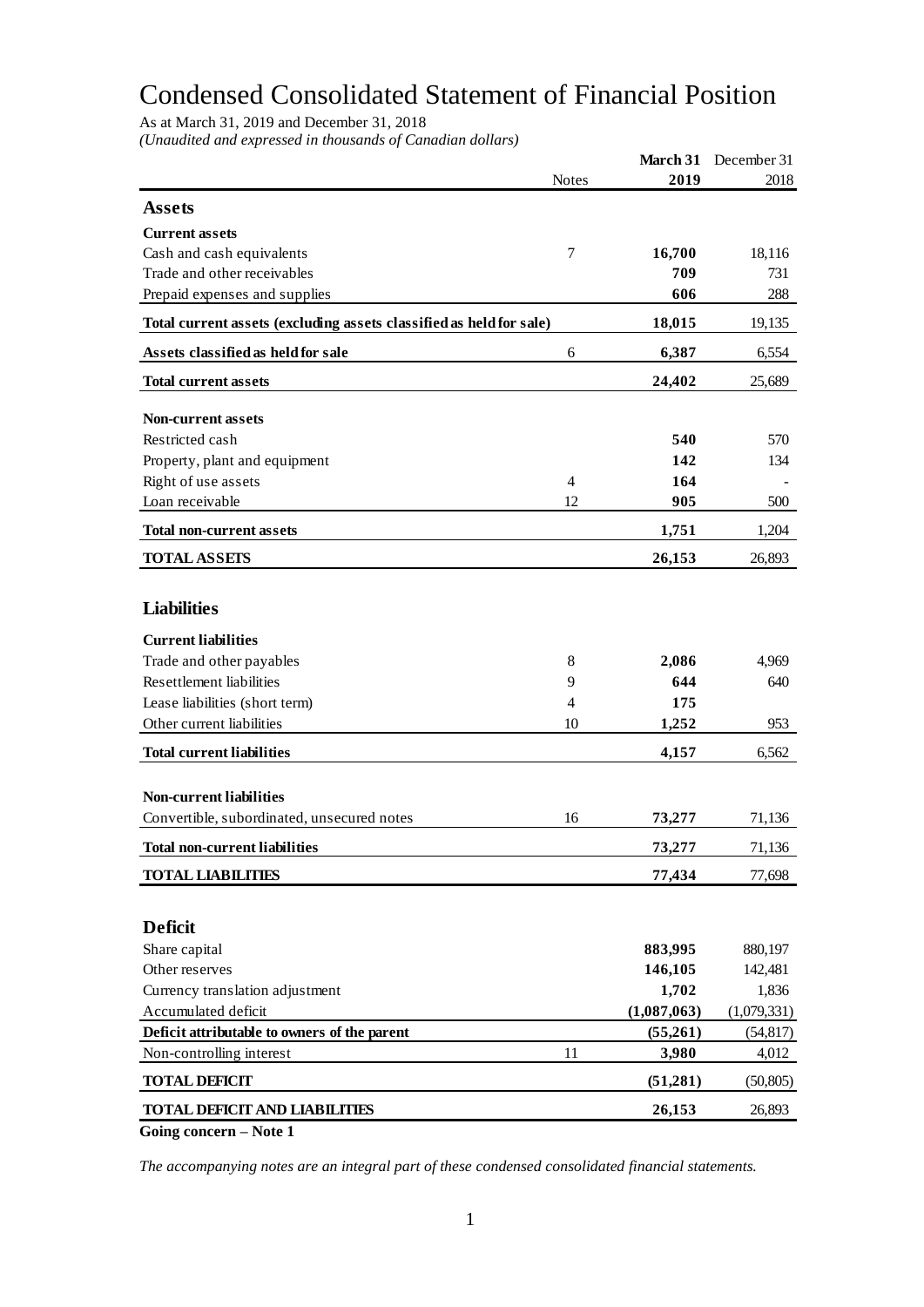# Condensed Consolidated Income Statement

For the three-month periods ended March 31

(*Unaudited and expressed in thousands of Canadian dollars, except per share data)*

|                                                          |              |        | 3 months ended |
|----------------------------------------------------------|--------------|--------|----------------|
|                                                          |              |        | March 31       |
|                                                          | <b>Notes</b> | 2019   | 2018           |
| <b>Expenses</b>                                          |              |        |                |
| Corporate, general and administrative                    | 5            | 4,289  | 5,254          |
| Share-based compensation                                 |              | 1,397  | 90             |
| Depreciation                                             |              | 54     | 18             |
| <b>Operating loss</b>                                    | 14           | 5,740  | 5,362          |
| Other (income) / expense                                 |              |        |                |
| Interest received                                        |              | (115)  | (77)           |
| Finance costs: lease liability accretion                 |              | 29     |                |
| Finance costs: convertible notes accretion               | 16           | 2,141  | 1,902          |
| Foreign exchange gain                                    |              | (63)   | (256)          |
| Loss for the period attributable to owners of the parent |              | 7,732  | 6,931          |
| <b>Basic and diluted loss per share</b>                  |              | \$0.02 | \$0.02         |

# Condensed Consolidated Statement of Comprehensive

# Loss

For the three-month periods ended March 31 (*Unaudited and expressed in thousands of Canadian dollars)*

|                                                             | 3 months ended |          |
|-------------------------------------------------------------|----------------|----------|
|                                                             |                | March 31 |
|                                                             | 2019           | 2018     |
| Loss for the period                                         | 7,732          | 6,931    |
| Other comprehensive loss / (income)                         |                |          |
| - may recycle to the Income Statement in future periods     |                |          |
| Currency translation adjustment                             | 166            | (649)    |
| Comprehensive loss for the period                           | 7,898          | 6,282    |
| Comprehensive loss / (gain) for the period attributable to: |                |          |
| - Owners of the parent                                      | 7,866          | 6,407    |
| - Non-controlling interest                                  | 32             | (125)    |
| Comprehensive loss for the period                           | 7,898          | 6.282    |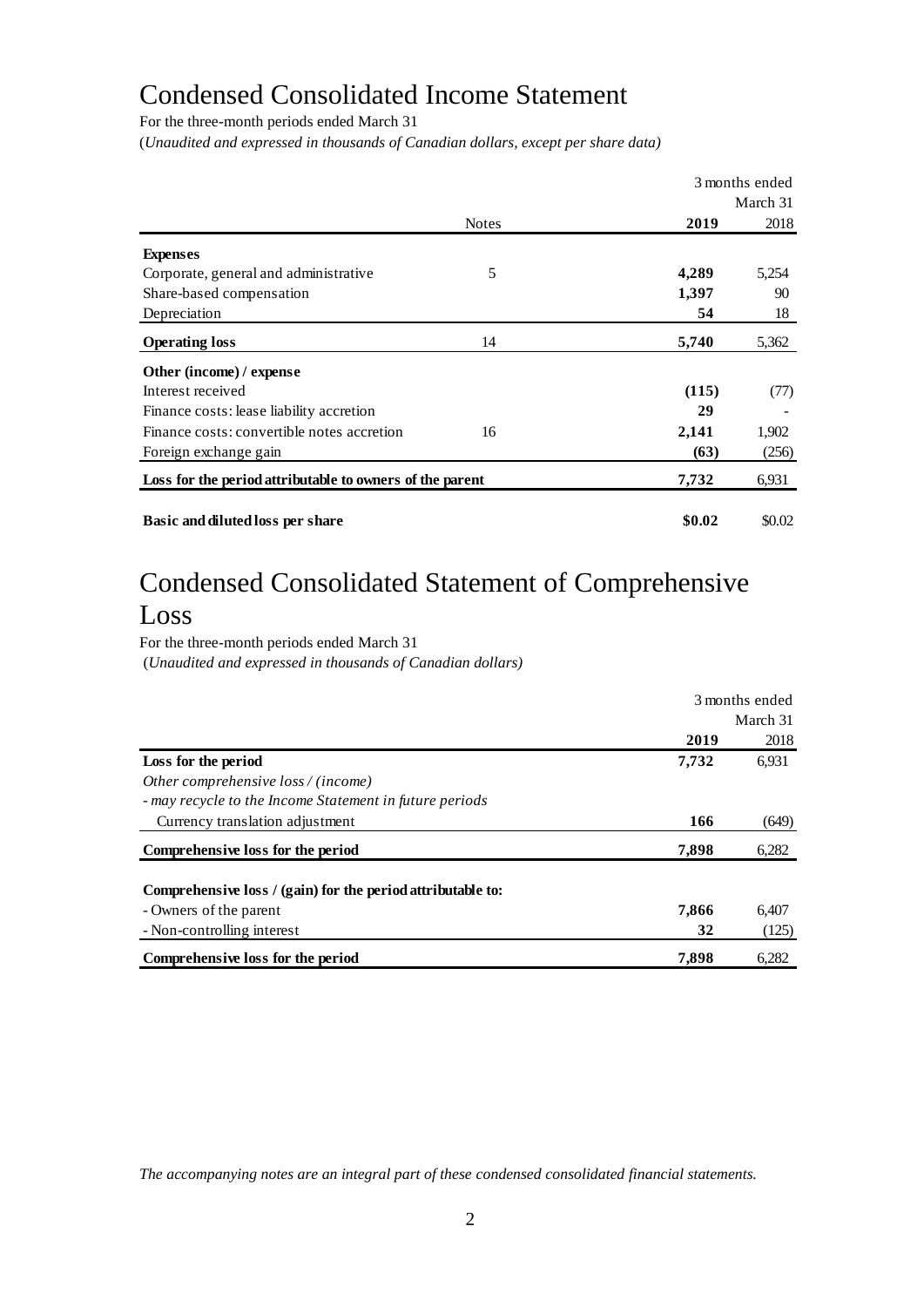# Condensed Consolidated Statement of Changes in Shareholders' Deficit

For the three-month periods ended March 31 *(Unaudited and expressed in thousands of Canadian dollars)*

|                                                          |             |                | 3 months ended |
|----------------------------------------------------------|-------------|----------------|----------------|
|                                                          |             |                | March 31       |
|                                                          | <b>Note</b> | 2019           | 2018           |
| <b>Common shares</b>                                     |             |                |                |
| At January 1                                             |             | 880,197        | 868,288        |
| Shares issued in private placement                       | 16          | 3,798          |                |
| At March 31                                              |             | 883,995        | 868,288        |
| Other reserves                                           |             |                |                |
|                                                          |             |                |                |
| At January 1                                             |             | 142,481        | 133,449<br>368 |
| Share-based compensation<br>Warrants, net of issue costs | 16          | 1,098<br>2,526 |                |
| At March 31                                              |             | 146,105        | 133,817        |
|                                                          |             |                |                |
| <b>Currency translation adjustment</b>                   |             |                |                |
| At January 1                                             |             | 1,836          | 1,579          |
| Currency translation adjustment                          |             | (134)          | 524            |
| At March 31                                              |             | 1,702          | 2,103          |
| <b>Accumulated deficit</b>                               |             |                |                |
| At January 1                                             |             | (1,079,331)    | (1,028,765)    |
| Loss for the period                                      |             | (7, 732)       | (6,931)        |
| At March 31                                              |             | (1,087,063)    | (1,035,696)    |
|                                                          |             |                |                |
| Non-controlling interest                                 |             |                |                |
| At January 1                                             |             | 4,012          | 3,951          |
| Currency translation adjustment                          |             | (32)           | 125            |
| At March 31                                              |             | 3,980          | 4,076          |
|                                                          |             |                |                |
| Total shareholders' deficit at March 31                  |             | (51,281)       | (27, 412)      |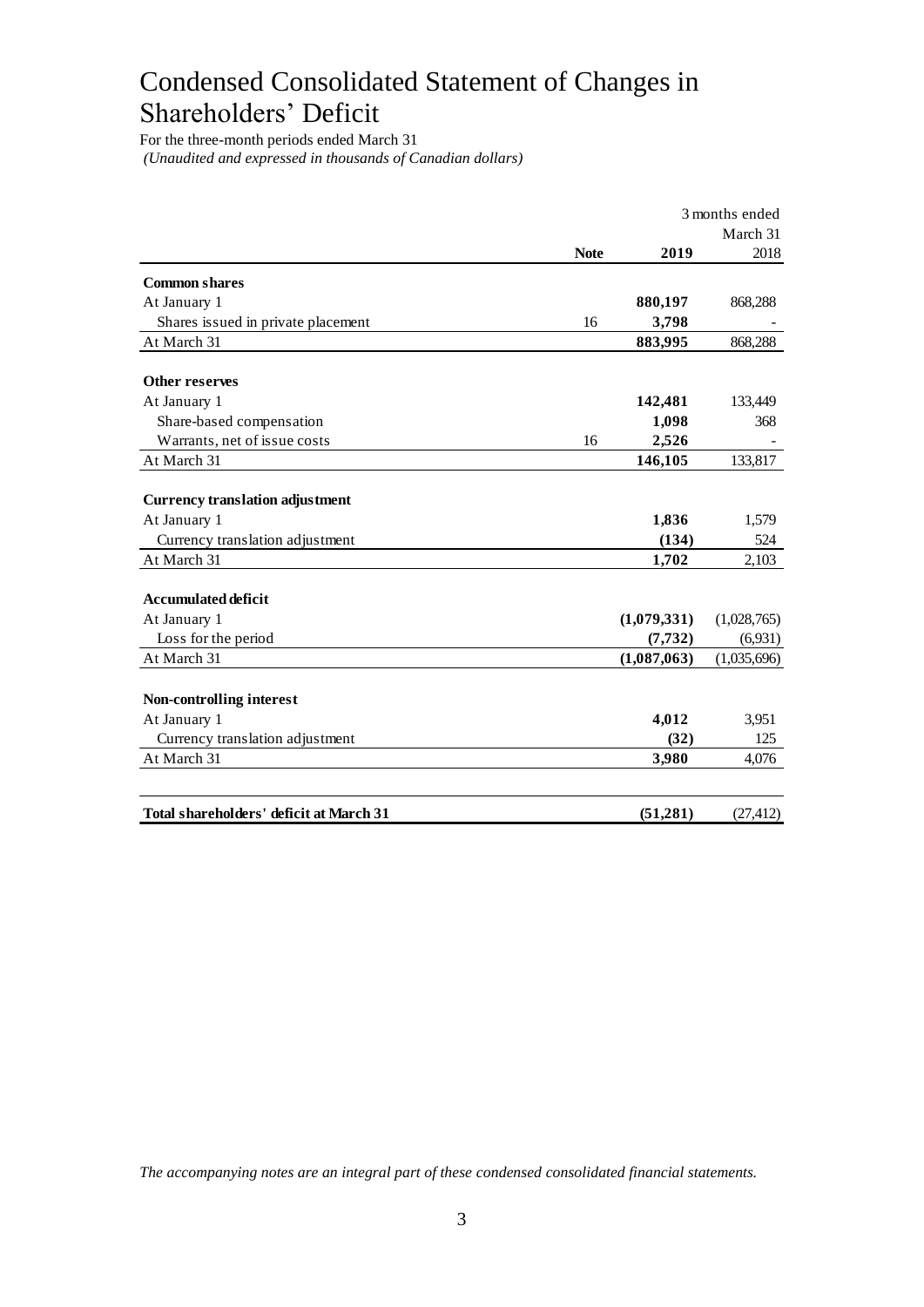# Condensed Consolidated Statement of Cash Flows

For the three-month periods ended March 31

*(Unaudited and expressed in thousands of Canadian dollars)*

|                                                                 | 3 months ended |          |
|-----------------------------------------------------------------|----------------|----------|
|                                                                 |                | March 31 |
|                                                                 | 2019           | 2018     |
| Cash flows used in operating activities                         |                |          |
| Loss for the period                                             | (7, 732)       | (6,931)  |
| Adjusted for the following non-cash items:                      |                |          |
| Depreciation                                                    | 54             | 18       |
| Share-based compensation                                        | 1,397          | 90       |
| Finance costs - convertible note accretion                      | 2,170          | 1,902    |
| Unrealized foreign exchange loss / (gain)                       | 263            | (312)    |
|                                                                 | (4,050)        | (5,233)  |
| Changes in operating working capital:                           |                |          |
| Unrealized foreign exchange gain                                | (35)           | (33)     |
| (Decrease) / increase in accounts payable                       | (2,697)        | 1,679    |
| Increase in accounts receivable                                 | (701)          | (39)     |
|                                                                 | (7, 483)       | (3,626)  |
| Cash flows provided by / (used in) investing activities         |                |          |
| Purchase of property, plant and equipment                       | (29)           | (29)     |
|                                                                 | (29)           | (29)     |
| Cash flows provided by financing activities                     |                |          |
| Proceeds from issuance of private placement, net of issue costs | 6,324          |          |
|                                                                 | 6,324          |          |
| Decrease in cash and cash equivalents                           | (1,188)        | (3,655)  |
| Effect of foreign exchange on cash and cash equivalents         | (228)          | 345      |
| Cash and cash equivalents - beginning of period                 | 18,116         | 31,220   |
| Cash and cash equivalents - end of period                       | 16,700         | 27.910   |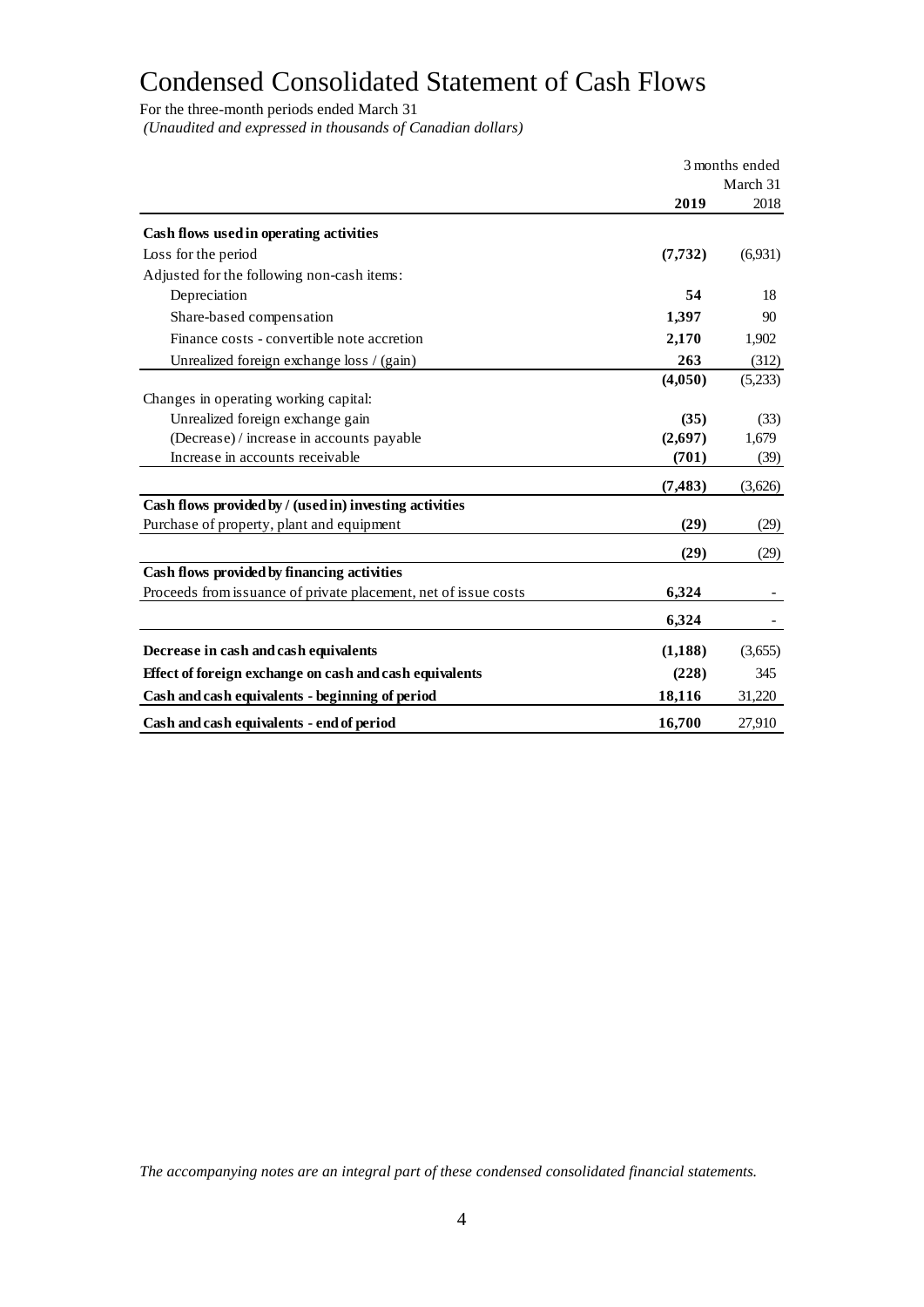For the period ended March 31, 2019 *(Unaudited, tabular amounts in thousands of Canadian dollars, unless otherwise stated)*

#### 1. Nature of operations and going concern

Gabriel Resources Ltd. ("Gabriel" or the "Company") is a Canadian resource company whose common shares are listed on the TSX Venture Exchange ("Exchange").

While Gabriel's activities were previously focused on permitting and developing the Roșia Montană gold and silver project (the "Project") in Romania, as of the date of these Condensed Interim Consolidated Financial Statements ("Condensed Financial Statements") Gabriel and its subsidiary companies (together the "Group") is now principally focused on the pursuit of an international bilateral investment treaty claim against Romania, as described further below. The exploitation license for the Project ("License") is held by Roșia Montană Gold Corporation S.A. ("RMGC"), a Romanian company in which Gabriel owns an 80.69% equity interest, with the 19.31% balance held by Minvest Roșia Montană S.A. ("Minvest RM"), a Romanian state-owned mining company.

On July 21, 2015, pursuant to the provisions of international bilateral investment protection treaties which the Romanian State entered into with each of Canada and the United Kingdom of Great Britain and Northern Ireland for the Promotion and Reciprocal Protection of Investments (together the "Treaties"), Gabriel and its subsidiary company, Gabriel Resources (Jersey) Limited ("Claimants"), filed a request for arbitration ("Arbitration Request") before the World Bank's International Centre for Settlement of Investment Disputes ("ICSID") against the Romanian State ("ICSID Arbitration"). The Arbitration Request was registered by ICSID on July 30, 2015 and the presiding tribunal for the ICSID Arbitration ("Tribunal") was originally constituted on June 21, 2016. The ICSID Arbitration seeks compensation for all of the loss and damage resulting from the State's wrongful conduct and its breaches of the Treaties' protections against expropriation, unfair and inequitable treatment and discrimination in respect of the Project and the related licenses.

Key milestones in the ICSID Arbitration proceedings to date include:

- The first Tribunal hearing took place on August 12, 2016.
- On January 10, 2017, the Tribunal issued Procedural Order No.4 establishing a procedural calendar for the ICSID Arbitration, including specific dates for the filing of submissions by the parties and other necessary procedural matters.
- On June 30, 2017, the Claimants delivered a memorial to ICSID on the merits and quantum of the ICSID Arbitration claim ("Memorial").
- On February 22, 2018, the Romanian State delivered a counter memorial ("Counter Memorial") in response to the Memorial filed by the Claimants.
- On May 25, 2018, Romania supplemented the submission of its Counter-Memorial with a further preliminary objection to the jurisdiction of the Tribunal ("Jurisdictional Challenge"), which concerns the ability of Gabriel to utilize the United Kingdom-Romania bi-lateral investment treaty as a basis for claims in the ICSID Arbitration.
- On November 2, 2018, the Claimants filed with ICSID a reply in support of its claim ("Reply") responding to the Respondent's Counter-Memorial and Jurisdictional Challenge.
- On February 28, 2019, the Claimants and the Respondent filed their comments on an amicus curiae submission to the Tribunal by certain non-governmental organizations (or "non-disputing parties") who have opposed the Project for many years.

The schedule established by procedural orders of the Tribunal prescribes the following future key dates for 2019:

- Romania to file its response to the Reply ("Rejoinder") and its reply on the Jurisdictional Challenge, the Respondent's final substantive submission, by May 24, 2019.
- Gabriel to file its surrejoinder on the Jurisdictional Challenge by June 28, 2019.
- The Tribunal to hold a hearing on the merits of the claim in Washington D.C. from December 2 to 13, 2019.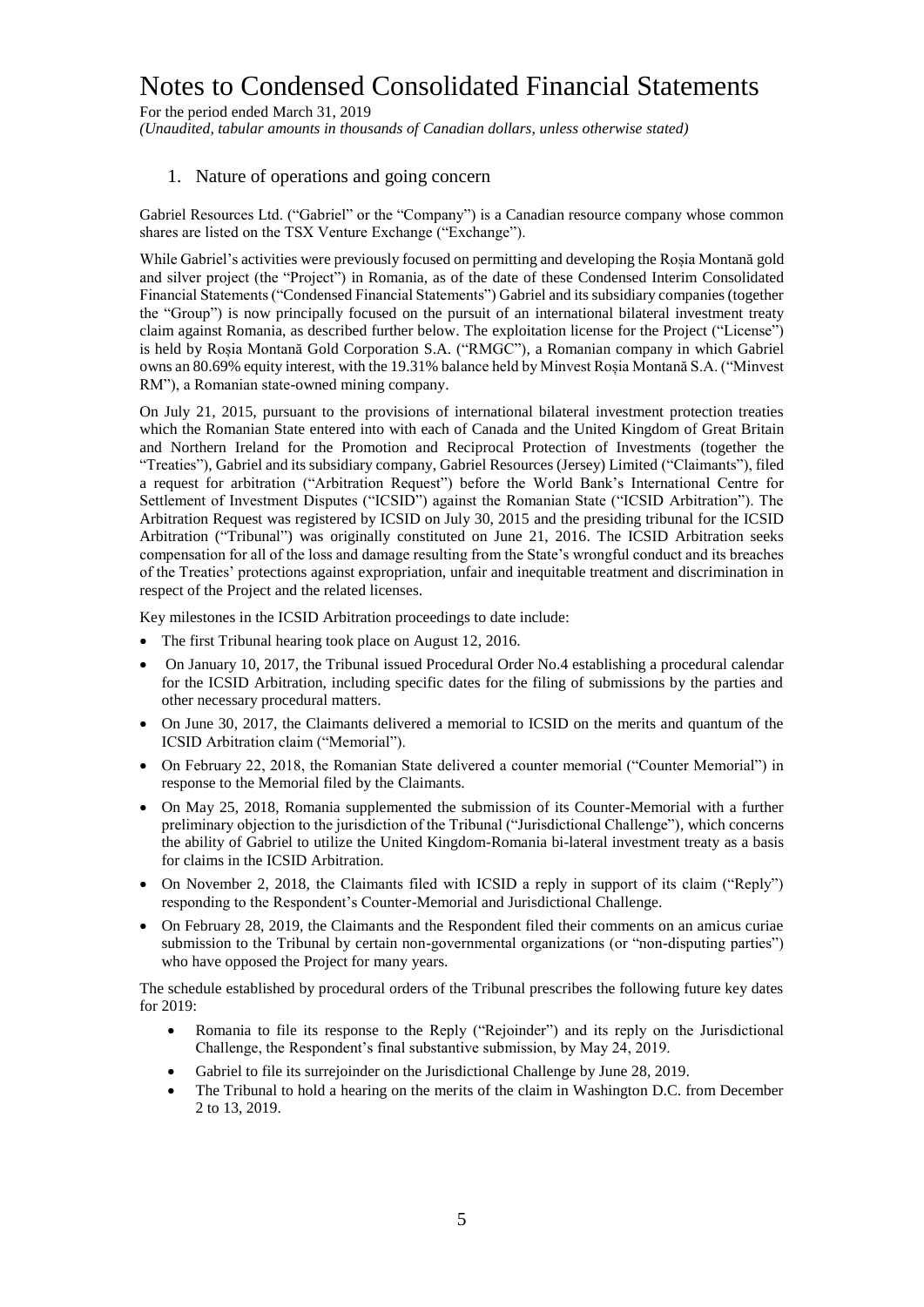For the period ended March 31, 2019

*(Unaudited, tabular amounts in thousands of Canadian dollars, unless otherwise stated)*

#### 1. Nature of operations and going concern (continued)

The Company is in ongoing discussions with its principal securityholders regarding additional funding. As of the date of these Condensed Financial Statements, the Company believes that it has sufficient funding to cover its planned activities through November 2019. Management is currently focused on securing additional financing and continues to review the Company's activities in order to identify areas to rationalize expenditures.

The Condensed Financial Statements have been prepared on a going concern basis, which assumes that the Company will be able to meet its obligations and continue its operations for the foreseeable future. Pending the sale of the remaining long lead time equipment and the conclusion of additional financing, there is material uncertainty over the funding available to the Company that may cast significant doubt about the Company's ability to continue as a going concern.

The Condensed Financial Statements do not reflect the adjustments to the carrying values of assets or liabilities and the reported expenses and consolidated statement of financial position classifications that would be necessary if the Company were unable to realize its assets and settle its liabilities as a going concern in the normal course of operations. Such adjustments could be material.

The Company's registered address is Suite 200 – 204 Lambert Street, Whitehorse, Yukon, Canada Y1A 1Z4. The Company receives significant management services from its wholly-owned subsidiary, RM Gold (Services) Ltd. ("RMGS"). The principal place of business for RMGS is 1 Central Court, 25 Southampton Buildings, London, WC2A 1AL, United Kingdom. The Company is the ultimate parent of the Group and does not have any controlling shareholders.

#### 2. Basis of preparation

The Condensed Financial Statements for the three-month period ended March 31, 2019, have been prepared in accordance with IFRS as applicable to the preparation of interim financial statements, including International Accounting Standard 34 - Interim Financial Reporting. The Condensed Financial Statements should be read in conjunction with the audited consolidated financial statements for the year ended December 31, 2018 (the "2018 Financial Statements"), which have been prepared in accordance with IFRS.

The Condensed Financial Statements have been prepared according to the historical cost convention.

The Condensed Financial Statements were approved by the Board of Directors on May 14, 2019.

#### 3. Critical accounting estimates, risks and uncertainties

The Company performed an analysis of risk factors which, if any should materialize, could materially and adversely affect the results of operations and financial position of the Company.

The preparation of consolidated financial statements in conformity with IFRS requires Management to make estimates and assumptions that affect the reported amount of assets and liabilities and disclosure of contingent liabilities, if any, at the date of the financial statements and the reported amount of expenses and other income for the period. These estimates and assumptions are based on Management's knowledge of the relevant facts and awareness of circumstances, having regard to prior experience. The significant estimates and assumptions are not materially different from those disclosed in the 2018 Financial Statements.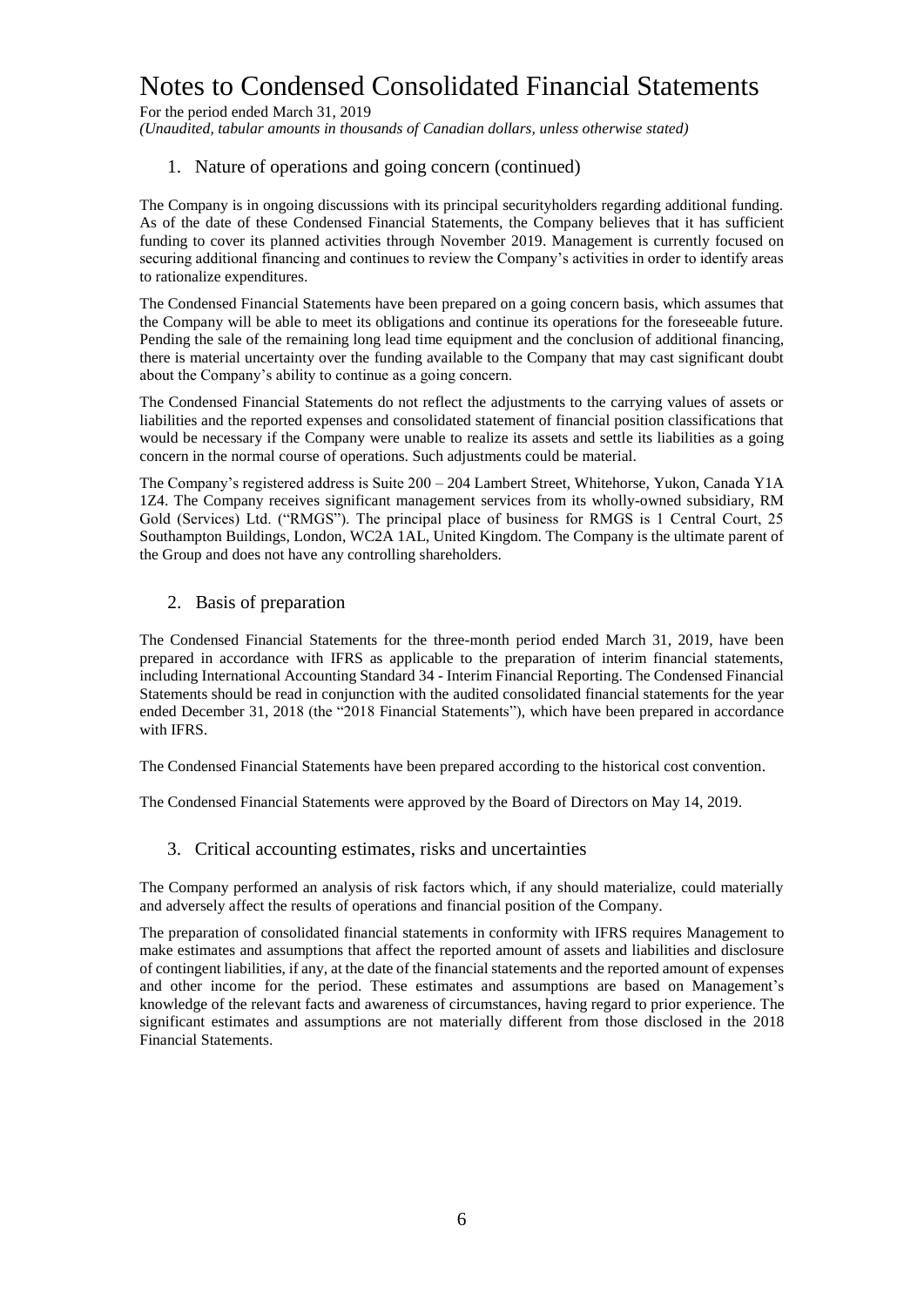For the period ended March 31, 2019

*(Unaudited, tabular amounts in thousands of Canadian dollars, unless otherwise stated)*

#### 4. Accounting policies

The material accounting policies followed in the Condensed Financial Statements are the same as those applied in the 2018 Financial Statements with the exception of the below:

The group has adopted IFRS 16 retrospectively from 1 January 2019, but has not restated comparatives for the 2018 reporting period, as permitted under the specific transitional provisions in the standard. The reclassifications and the adjustments arising from the new leasing rules are therefore recognised as at 1 January 2019. IFRS 16 requires lessees to recognize assets and liabilities for most leases. Application of the standard is mandatory for annual reporting periods beginning on or after January 1, 2019, and the impact on the Condensed Consolidated Statement of Financial Position was less than \$0.2 million.

#### 5. Corporate, General and Administrative expenses

|                                               |       | 3 months ended |
|-----------------------------------------------|-------|----------------|
|                                               |       | March 31       |
| in thousands of Canadian dollars              | 2019  | 2018           |
| Payroll                                       | 1,370 | 1,389          |
| <b>ICSID</b> Arbitration related              | 1,169 | 2,239          |
| Community relations                           | 240   | 125            |
| Travel and transportation                     | 228   | 127            |
| Finance                                       | 193   | 196            |
| Property and exploration taxes                | 173   | 174            |
| Long lead-time equipment storage costs        | 150   | 242            |
| Office rental and utilities                   | 129   | 137            |
| Information technology                        | 108   | 84             |
| Legal                                         | 102   | 261            |
| External communications                       | 42    | 64             |
| Other                                         | 385   | 216            |
| Corporate, general and administrative expense | 4.289 | 5,254          |

ICSID Arbitration related costs are legal and other advisory services provided to the Company in respect of the ICSID Arbitration. The decrease compared to the corresponding 2018 period is due to the significantly higher 2018 activity levels in analyzing Romania's Counter Memorial, filed in February 2018.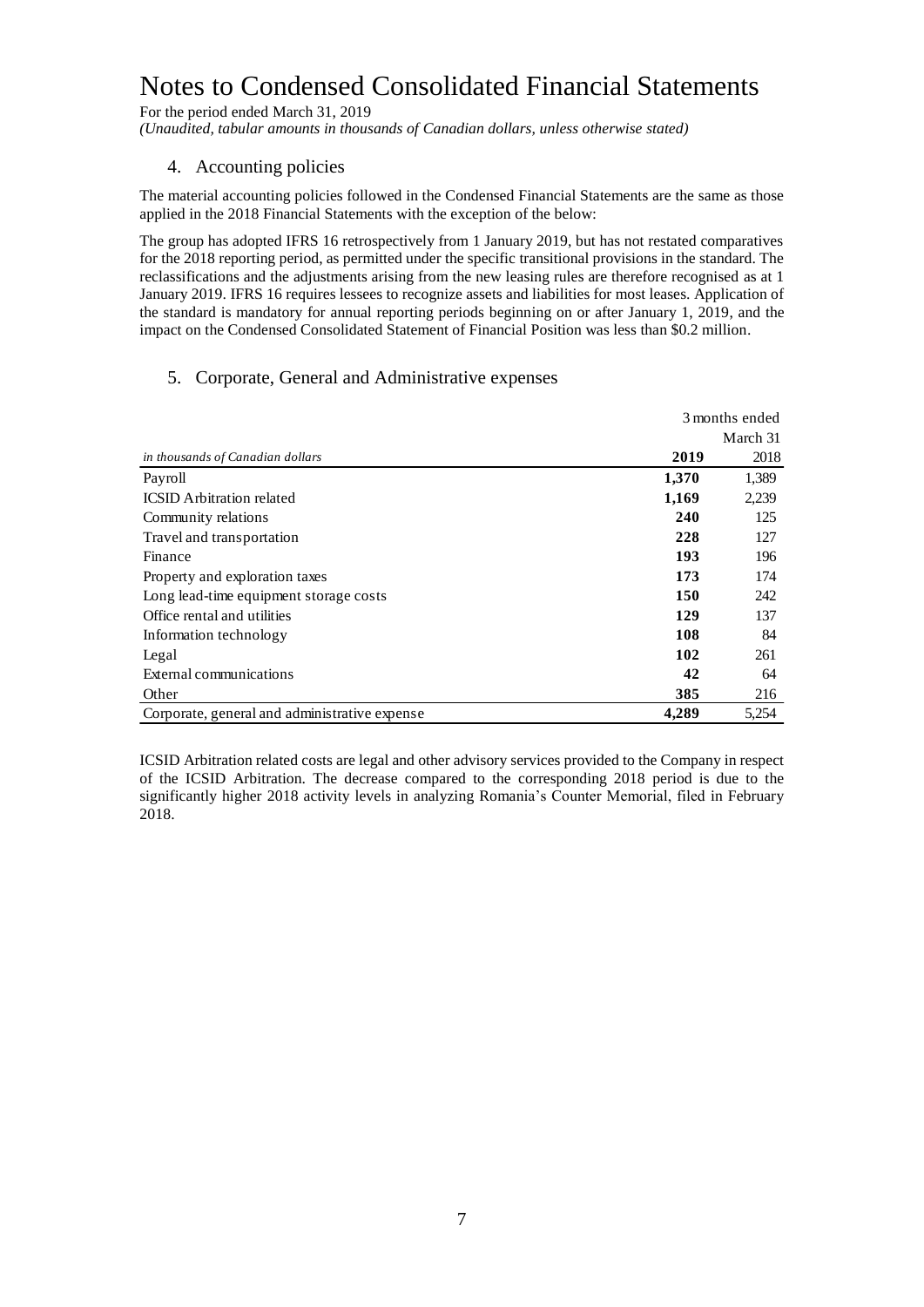For the period ended March 31, 2019

*(Unaudited, tabular amounts in thousands of Canadian dollars, unless otherwise stated)*

6. Assets held for sale

| <b>Balance - December 31, 2017</b> | 13,723  |
|------------------------------------|---------|
| Disposal                           | (3,546) |
| Impairment charge                  | (3,943) |
| Currency translation adjustment    | 320     |
| <b>Balance - December 31, 2018</b> | 6,554   |
| Currency translation adjustment    | (167)   |
| <b>Balance - March 31, 2019</b>    | 6,387   |

The prospect of the long lead-time equipment being used in the future for the purpose for which it was purchased is considered remote. In late 2015, the Company engaged two specialist agents to broker the sale of the long lead-time equipment, and the equipment was transferred to assets held for sale on December 31, 2015. The agents' engagement is ongoing, with a mandate to secure a sale of the remaining equipment in the short-term.

The remaining long lead-time equipment comprises milling equipment, which is not yet assembled. These items are currently stored in warehouse locations outside of Romania, the main location being the port of Antwerp, Belgium. During the three-month period to March 31, 2019, the value of the long-lead time equipment was assessed for indicators of impairment. No further indicators of impairment were noted as at March 31, 2019.

#### 7. Cash and cash equivalents

|                           | March 31 | December 31 |
|---------------------------|----------|-------------|
| As at                     | 2019     | 2018        |
| Cash at bank and on hand  | 4,628    | 18,116      |
| Short-term bank deposits  | 12,072   |             |
| Cash and cash equivalents | 16,700   | 18,116      |
| Restricted cash           | 540      | 570         |
|                           | 17.240   | 18,686      |

Cash at bank and on hand earns interest at floating rates based on daily bank deposit rates. Cash is readily accessible and is deposited at reputable financial institutions with acceptable credit standings.

The Group manages its domestic Romanian bank credit risk by centralizing custody, control and management of its surplus cash resources from its corporate office and only transferring money to its Romanian subsidiary based on near term cash requirements, thereby mitigating exposure to domestic Romanian banks. At March 31, 2019, the Group held \$0.7 million in cash and cash equivalents in Romanian banks (at December 2018: \$0.4 million).

Short-term bank deposits represent investments in government treasury bills with maturities, from the date of acquisition, of less than 90 days.

Restricted cash represents cash collateralization of legally required environmental guarantees for future clean-up costs of \$0.3 million. In addition, in late 2013 the Romanian regional prosecutor's office in Ploiesti placed a restriction order on \$0.3 million held in one of RMGC's Romanian bank accounts pending the outcome of an investigation into a group of companies, one of which was a former supplier to RMGC. Management understands that this investigation remains ongoing. The restricted amount represents the value of the goods procured from the supplier during 2012. RMGC continues to challenge the legality of the restriction and to cooperate fully with the Ploiesti prosecutor's office.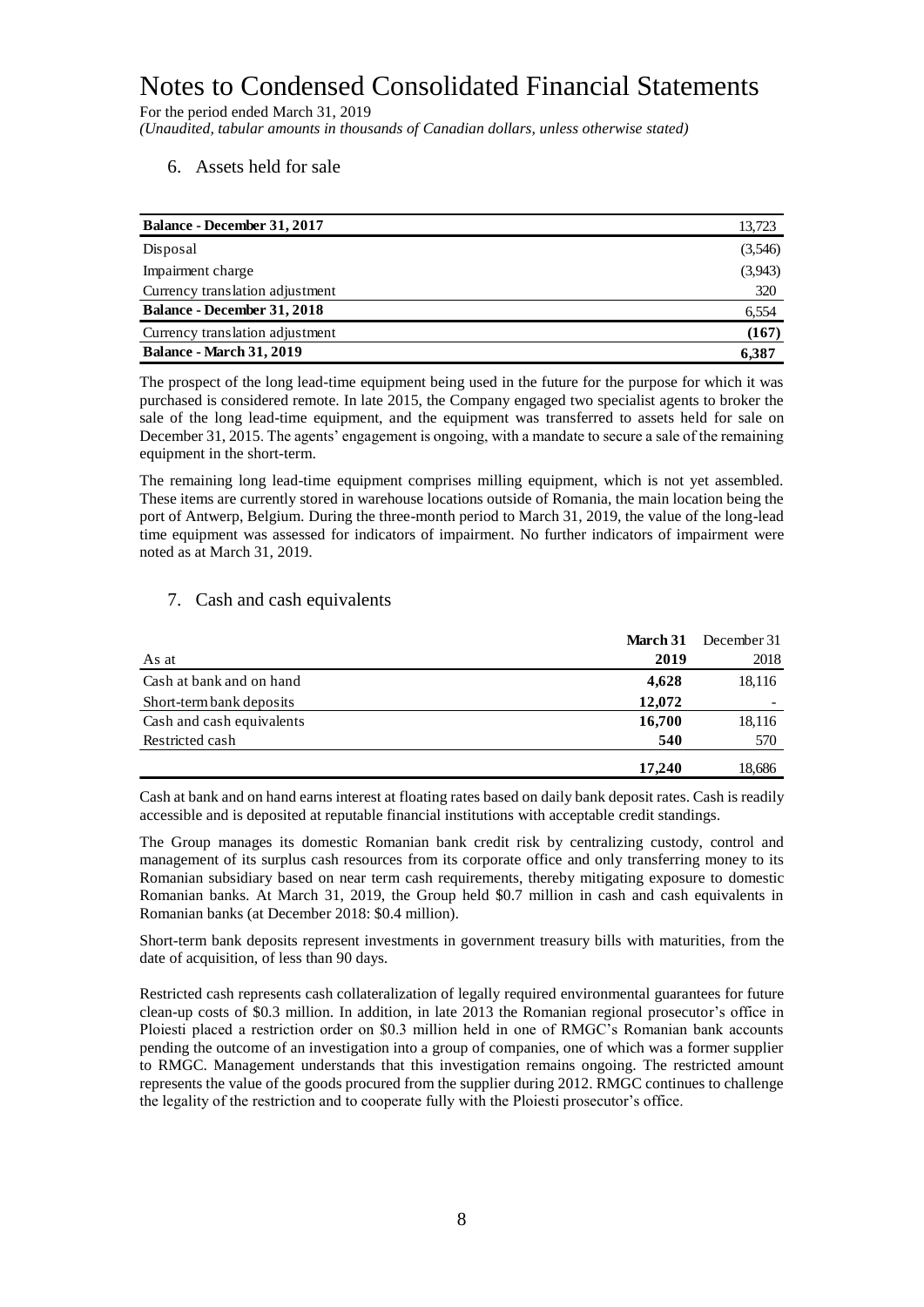For the period ended March 31, 2019

*(Unaudited, tabular amounts in thousands of Canadian dollars, unless otherwise stated)*

#### 8. Trade and other payables

|                             | March 31 | December 31 |
|-----------------------------|----------|-------------|
| As at                       | 2019     | 2018        |
| Trade payables              | 101      | 390         |
| Payroll liabilities         | 387      | 2,421       |
| Accruals and other payables | 1,598    | 2,158       |
|                             | 2,086    | 4.969       |

Trade and other payables are accounted for at amortized cost and are categorized as other financial liabilities. The decrease in accruals and other payables period on period is due to the decrease in ICSID Arbitration related activities in the three-month period to March 31, 2019. Payroll liabilities have reduced since the beginning of the year as accrued 2018 performance related payments have been paid in 2019.

#### 9. Other current liabilities

RMGC previously had a program for purchasing homes in the Project area. Under the resettlement program, residents were offered two choices; either to take the sale proceeds and move to a new location of their choosing, or exchange their properties for a new property to be built by RMGC at a new resettlement site. For those residents who chose the new resettlement site option, the Company recorded a resettlement liability for the anticipated construction costs of the resettlement houses. The total balance at March 31, 2019 was \$0.6 million (at December 31, 2018: \$0.6 million).

#### 10. Other current liabilities

The Company has a DSU Plan under which qualifying participants can elect to receive certain compensation in the form of DSUs. With effect from July 1, 2016, certain Company directors have received fifty per cent of their director fees payable in DSUs. DSUs are initially valued at the five-day weighted average market price of the Common Shares at the date of issue, with the value adjusted based on fair value on the closing common share price at the end of each subsequent reporting period.

During the three-month period ended March 31, 2019, the Company's share price increased and, accordingly, a fair value increase of \$0.3 million has been recorded in the DSU liability.

#### 11. Non-controlling interest

The Company historically advanced loans totaling US\$39.5 million to Minvest RM, the non-controlling shareholder of RMGC, to facilitate mandatory statutory share capital increases in RMGC in accordance with Romanian company law rules on capitalization. These loans, which remain outstanding at March 31, 2019, are non-interest bearing and according to their terms are to be repaid as and when RMGC distributes dividends to its shareholders. The loans are accounted for as part of the Group's net investment in RMGC and, accordingly, have been set-off against non-controlling interests in the Condensed Consolidated Statement of Financial Position. The loans and non-controlling interest components will be reflected individually at such time as repayment of the loans is possible

In December 2013, the Group was required to recapitalize RMGC in order to comply with Romanian minimum capitalization company law requirements. The subscription to RMGC share capital by the Company was effected through a conversion of existing intercompany debt. On January 17, 2014 the Group agreed to transfer to Minvest RM, for nil consideration, a proportion of the shares subscribed to in December 2013, with a face value of \$20.4 million, in order to preserve the ratio of respective shareholdings in RMGC. This transfer gave rise to the disclosed non-controlling interest and subsequent accounting.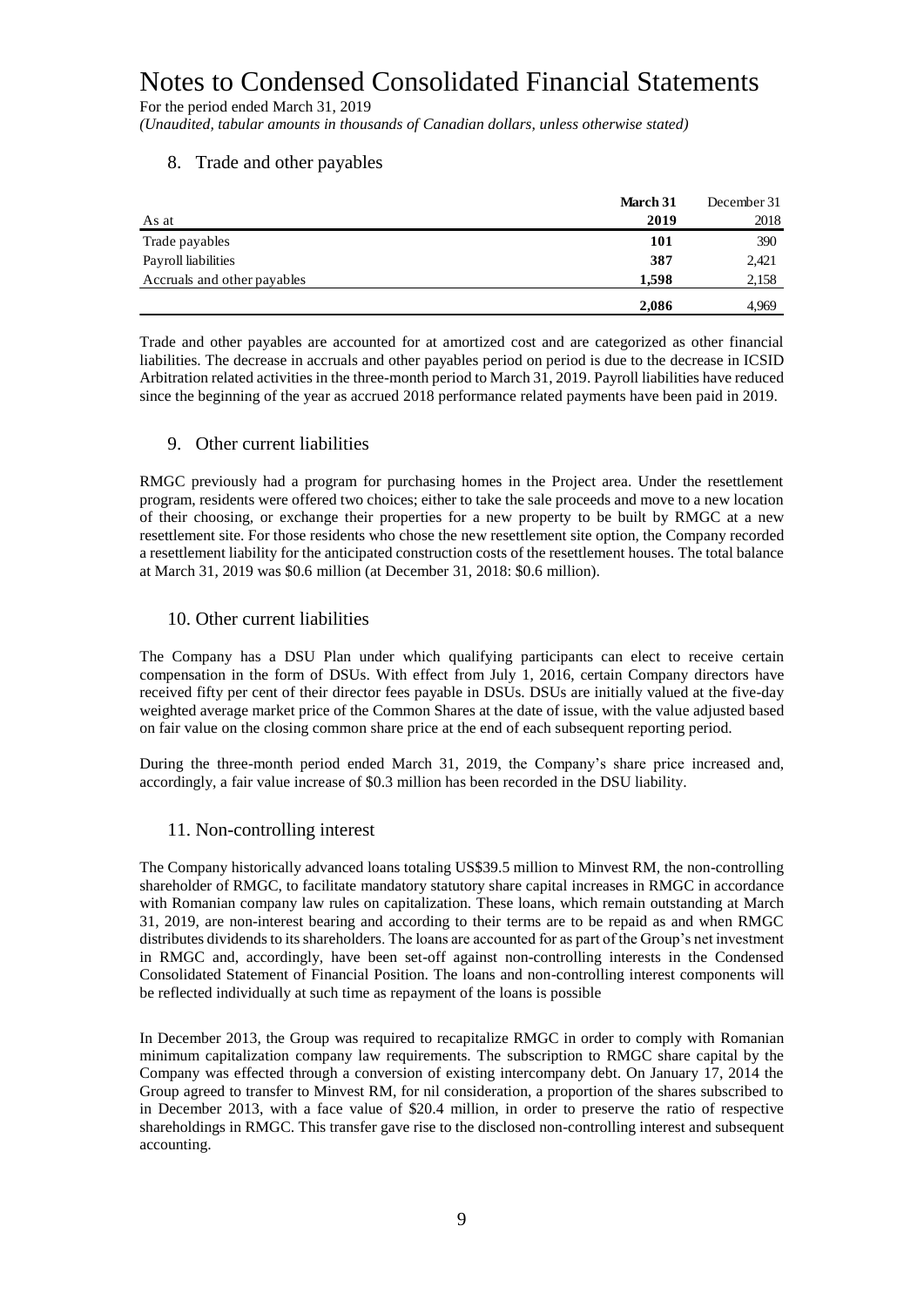For the period ended March 31, 2019

*(Unaudited, tabular amounts in thousands of Canadian dollars, unless otherwise stated)*

#### 12. Related Party Transactions

The Group had related party transactions with associated persons or corporations which were undertaken in the normal course of operations, as well as the private placements described in Note 16.

Historical related party transactions with Minvest RM are disclosed in Note 11. There have been no transactions with Minvest RM in 2018 or 2019.

In June 2018, the Company entered into a facility agreement with SC Total Business Land SRL ("TBL"), an entity controlled by current and former employees of RMGC, pursuant to which it agreed to lend \$0.9 million to TBL. The loan is repayable in 2028 and accrues interest at a rate of 1% per annum and is secured by a mortgage over certain assets of the borrower and personal guarantees in favour of the Company by the principals of TBL. TBL drew down an initial \$0.5 million against the facility in 2018. A second and final \$0.4 million was drawn down in February 2019. The first repayment of the loan was received in April 2019.

#### 13. Common share options

With effect from July 1, 2016, certain Company non-executive directors have elected to receive all or some of their director fees payable in common share options. Director, officer, employee and consultant common share options were granted, exercised and cancelled during the period January 1, 2018 through March 31, 2019 as follows:

|                                    | Number of<br>options<br>(1000) | Weighted average<br>exercise price<br>(dollars) |  |  |
|------------------------------------|--------------------------------|-------------------------------------------------|--|--|
| Balance - December 31, 2017        | 26,313                         | 0.69                                            |  |  |
| Options granted                    | 4.331                          | 0.31                                            |  |  |
| Options cancelled/forfeited        | (2,075)                        | 0.56                                            |  |  |
| Options expired                    | (3,950)                        | 1.36                                            |  |  |
| <b>Balance - December 31, 2018</b> | 24,619                         | 0.53                                            |  |  |
| Options granted                    | 5,131                          | 0.36                                            |  |  |
| Options expired                    | (1,600)                        | 0.79                                            |  |  |
| <b>Balance - March 31, 2019</b>    | 28,150                         | 0.48                                            |  |  |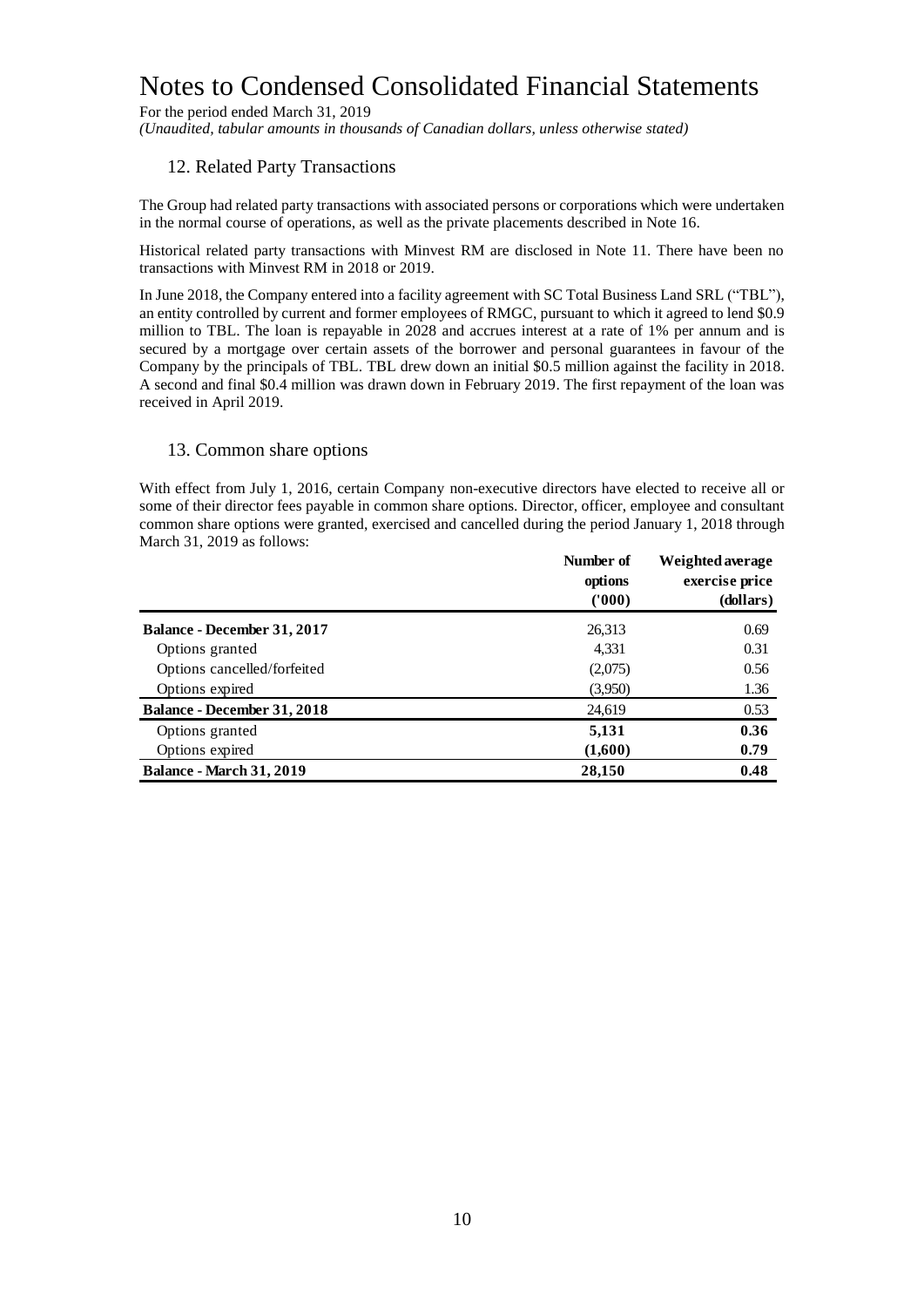For the period ended March 31, 2019 *(Unaudited, tabular amounts in thousands of Canadian dollars, unless otherwise stated)*

#### 14. Loss per share

|                                                                                                                 | 3 months ended |                  | March 31 |                  |
|-----------------------------------------------------------------------------------------------------------------|----------------|------------------|----------|------------------|
|                                                                                                                 |                | 2019             |          | 2018             |
| Loss for the period attributable to<br>owners of the parent<br>Weighted-average number of common shares (000's) |                | 7,732<br>486,921 |          | 6,931<br>384,453 |
| Basic and diluted loss per share                                                                                | \$             | 0.02             |          | 0.02             |

#### 15. Commitments

The following is a summary of Canadian dollar equivalent of the contractual commitments of the Group, including payments due for each of the next five years and thereafter:

|                             | Total | 2019 | 2020 | 2021 | 2022                     | 2023                     | <b>Thereafter</b> |
|-----------------------------|-------|------|------|------|--------------------------|--------------------------|-------------------|
| Operating lease commitments |       |      |      |      |                          |                          |                   |
| Surface concession rights   | 1.123 |      | 35   | 35   | 35                       |                          | 962               |
| Property lease agreements   | 121   | 98   |      |      | $\overline{\phantom{0}}$ | $\overline{\phantom{0}}$ |                   |
| Total commitments           | .244  | 119  | 47   | 46   |                          |                          | 962               |

#### 16. Private placements

On December 24, 2018, the Company announced it had completed an initial closing of a private placement of up to 106,425,846 units ("Units") with a number of existing securityholders (the "December 2018 Private Placement"). At the initial closing, a total of 80,702,475 Units were issued at a price of \$0.2475 per Unit to raise aggregate gross proceeds of approximately \$20 million.

On January 15, 2019, the Company announced it had completed the final closing of the 2018 private placement by issuing the remaining 25,723,372 Units, on the same terms as above, with an existing securityholder to raise gross proceeds of approximately \$6.3 million.

Each Unit consists of:

- One Common Share of the Company; and
- One Common Share purchase warrant ("Warrant"), which entitles the holder to acquire one Common Share at an exercise price of \$0.49 at any time prior to the date that is five years following the date of issue.

The key inputs used in determining the value of the December 2018 Private Placement set out in these consolidated financial statements are as follows:

#### Initial closing

- Volatility (based on historic 60 month volatility of Gabriel's stock price ) 94.49%
- Remaining life (years)  $5.0$
- Risk free rate (5 year Government of Canada benchmark bond) 2.14%

#### Final closing

- Volatility (based on historic 60 month volatility of Gabriel's stock price ) 95.49%
- Remaining life (years)  $5.0$
- Risk free rate (5 year Government of Canada benchmark bond) 1.90%.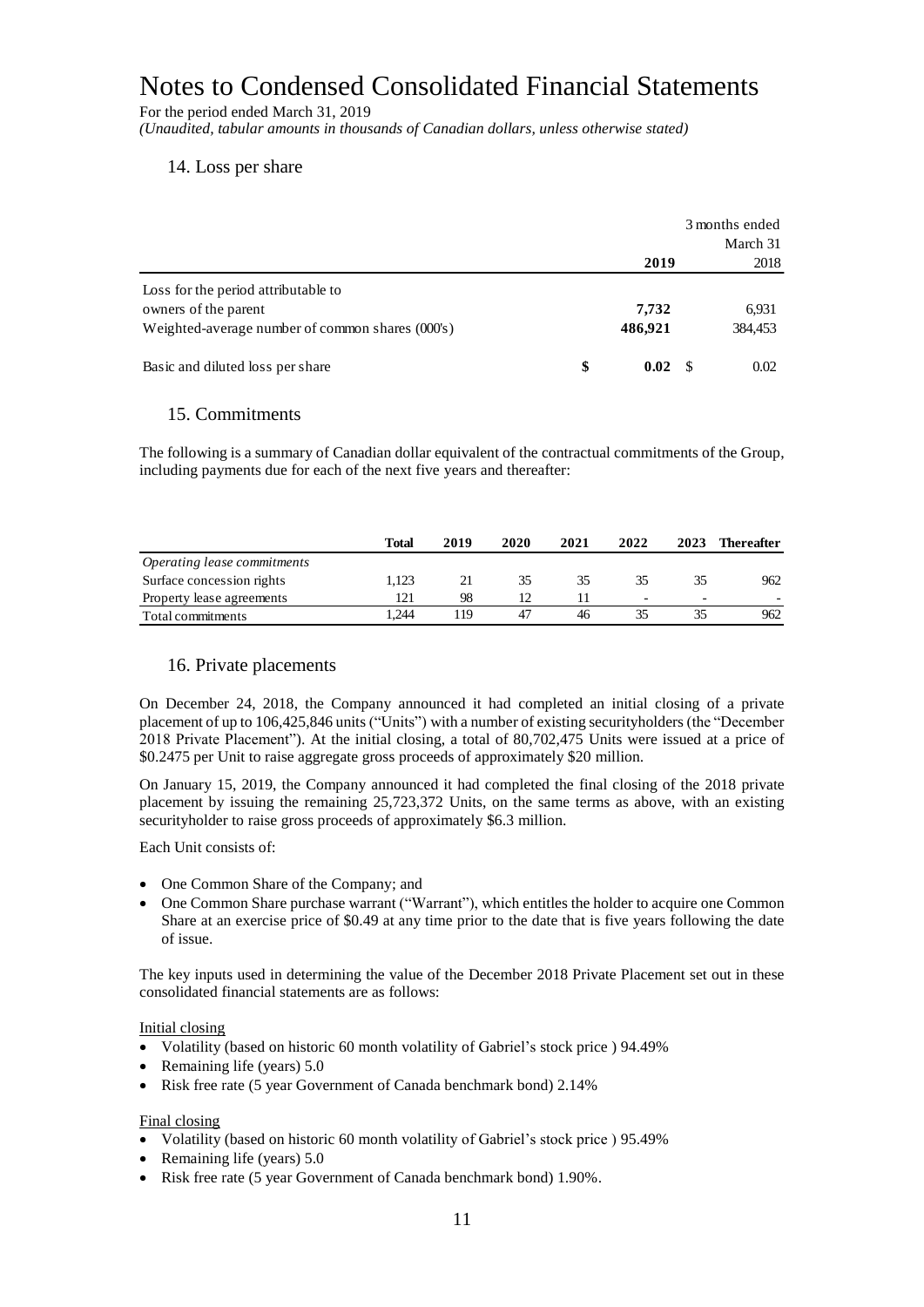For the period ended March 31, 2019

*(Unaudited, tabular amounts in thousands of Canadian dollars, unless otherwise stated)*

#### 16. Private placements (continued)

The aggregate composition of the December 2018 Private Placement is set out in the following table:

|                               |            | Gross Financing |            |
|-------------------------------|------------|-----------------|------------|
|                               | allocation | fees            | allocation |
|                               |            |                 |            |
| Common shares                 | 15,806     | 99              | 15,707     |
| Warrants                      | 10.535     | 66              | 10,469     |
| Proceeds of private placement | 26.341     | 165             | 26,176     |

In 2014 and 2016, the Company completed private placements with existing shareholders and a new investor (the "2014 and 2016 Private Placements"). A total of 95,625 units (comprising convertible notes, warrants and arbitration value rights) were issued pursuant to the 2014 and 2016 Private Placements at a price of \$1,000 per unit to raise aggregate gross proceeds of \$95.625 million.

Subsequent to initial measurement, the debt component of the 2014 and 2016 Private Placements is measured at amortized cost using the effective interest rate method. The valuation of the equity component is not adjusted subsequent to the initial recognition except on conversion or expiry.

There are two derivatives that are embedded within the convertible notes to the 2014 and 2016 Private Placements: a 'make-whole premium' to protect holders of the convertible notes in a change of control event as stated in the note indenture; and a 'common share repayment right' providing the Company with the right to repay the principal in Common Shares at a discounted amount of 95% of par at maturity. As at December 31, 2018, these two embedded derivatives were determined to have insignificant values and were accordingly not accounted for, but will be reassessed by Management at each reporting date.

The aggregate composition of the 2014 and 2016 Private Placements is set out in the following table:

|                                                    | Gross Financing | <b>Net</b> |          |  |
|----------------------------------------------------|-----------------|------------|----------|--|
|                                                    | allocation      | fees       |          |  |
|                                                    |                 |            |          |  |
| Liability component of convertible debentures      | 52,205          | 461        | 51.744   |  |
| Equity component of convertible debentures         | 45.213          | 642        | 44,571   |  |
| Warrants                                           | 32.573          | 417        | 32,156   |  |
| Charge on issue of in-the-money equity instruments | (34,366)        |            | (34,366) |  |
| Proceeds of private placement                      | 95.625          | 1.520      | 94,105   |  |

In accordance with IAS 7, changes in the value of the 2014 and 2016 Private Placements are as follows:

| <b>Balance - December 31, 2017</b> | 63,201 |
|------------------------------------|--------|
| Interest paid                      | (24)   |
| Accretion of debt component        | 7,959  |
| <b>Balance - December 31, 2018</b> | 71,136 |
| Interest accretion                 | 2,141  |
| <b>Balance - March 31, 2019</b>    | 73,277 |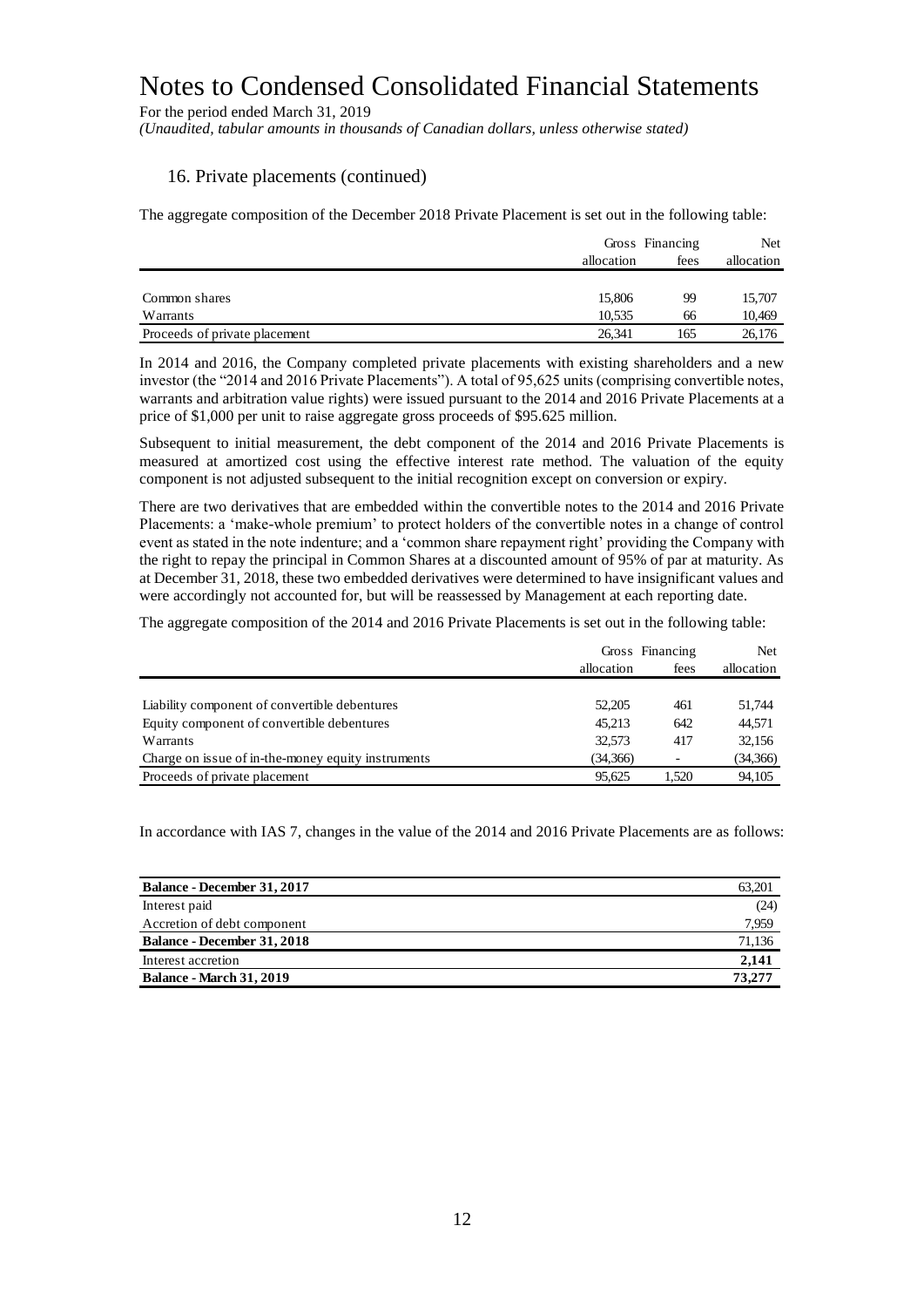For the period ended March 31, 2019 *(Unaudited, tabular amounts in thousands of Canadian dollars, unless otherwise stated)*

#### 17. Segmental information

Operating segments are reported in a manner consistent with internal reporting provided to the chief operating decision-maker. The chief operating decision-maker is responsible for allocating resources and assessing performance of the operating segments and has been identified as the Company's Chief Executive Officer.

The Group has two segments: the first being the Romanian operating company, the principal activity of which was formerly the exploration, evaluation and development of precious metal mining projects in the country (designated as "Romania"). The rest of the entities within the Group form part of a secondary segment (designated as "Corporate").

The segmental report is as follows:

| For the three-month period ended March 31,                                               | Romania |         | Corporate |           | <b>Total</b> |           |
|------------------------------------------------------------------------------------------|---------|---------|-----------|-----------|--------------|-----------|
|                                                                                          | 2019    | 2018    | 2019      | 2018      | 2019         | 2018      |
| Reportable items in the Condensed Consolidated Income Statement and Comprehensive Income |         |         |           |           |              |           |
| Interest received                                                                        |         |         | (115)     | (77)      | (115)        | (77)      |
| Finance costs - convertible note accretion                                               |         | Ξ.      | 2,141     | 1,902     | 2,141        | 1,902     |
| Depreciation                                                                             | 9       | 10      | 45        | 8         | 54           | 18        |
| Reportable segment loss                                                                  | 2,404   | 2,405   | 5,328     | 4,526     | 7,732        | 6,931     |
| As at March 31,                                                                          | 2019    | 2018    | 2019      | 2018      | 2019         | 2018      |
| Reportable segment in Condensed Consolidated Statement of Financial Position             |         |         |           |           |              |           |
| Reportable segment current assets and assets classified as held for sale                 | 8,067   | 6,677   | 16,335    | 37,041    | 24.402       | 43,718    |
| Reportable segment non - current assets                                                  | 642     | 646     | 1,109     | 46        | 1,751        | 692       |
| Reportable segment liabilities                                                           | (839)   | (1,446) | (76, 595) | (70, 376) | (77, 434)    | (71, 822) |

The Group's assets classified as held for sale are predominantly located in various port facilities within the European Union.